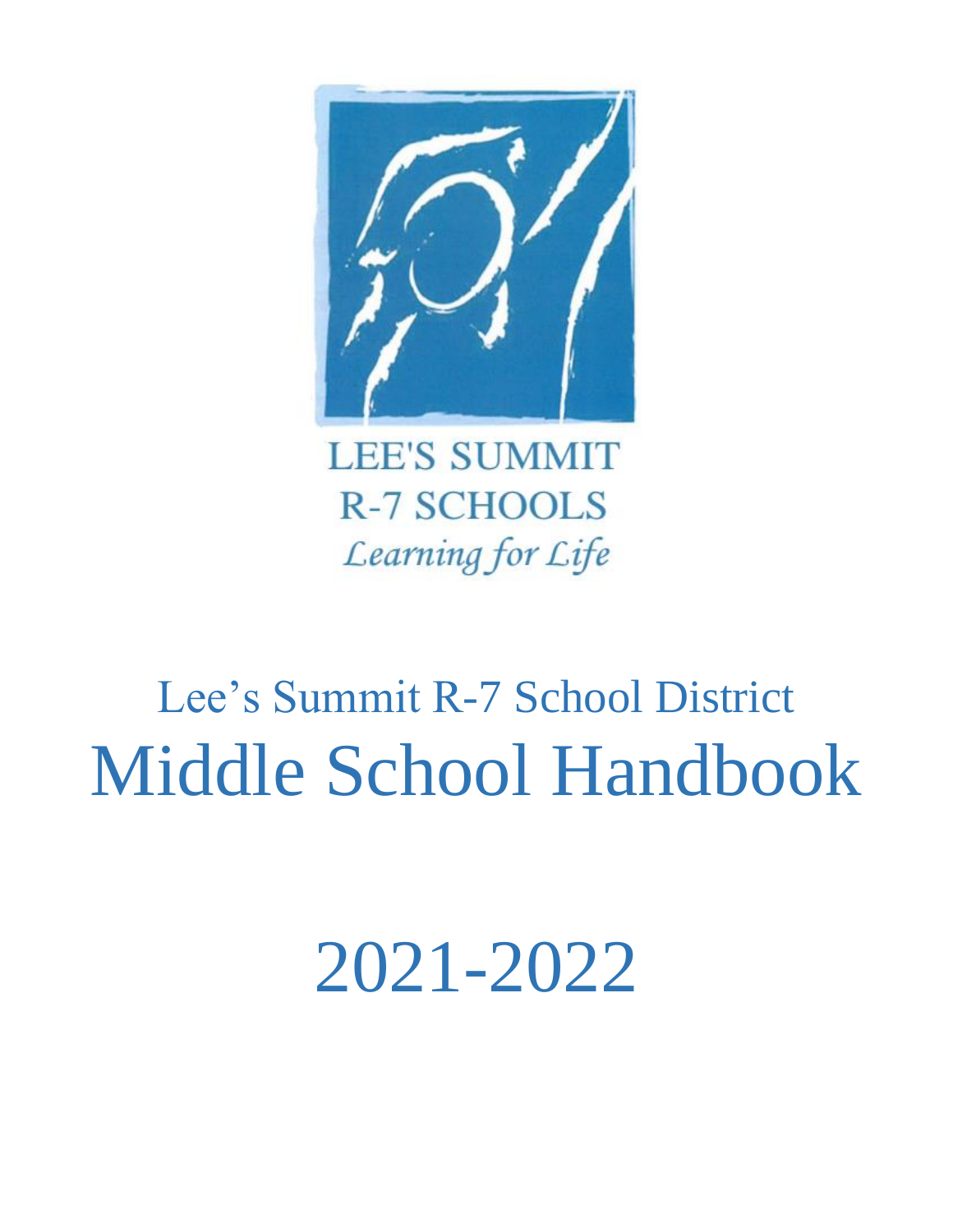# INDEX

|                                             | 9, 10          |
|---------------------------------------------|----------------|
| Academic & Citizenship Eligibility          | 12             |
|                                             | 2              |
|                                             | $9 - 11$       |
| Activities & Athletics                      | 7, 12-17       |
| Activities & Athletics Participation Fees   | 12             |
| Activities Philosophy Statement             | 12             |
|                                             | 6              |
| Administrative Staff - LSR7                 | 4              |
| Advanced Studies Courses                    | 10             |
| Advisory/Homeroom Program                   | 7              |
| AMI (Alternative Methods of Instruction)    | 10             |
|                                             | 17             |
|                                             | 17             |
| Assessments……………………………………                   | 10             |
| Athletics & Activities Policies             | $12 - 17$      |
|                                             | 10             |
| Backpack Food Program                       | 7              |
|                                             | 7              |
|                                             | 4              |
|                                             | $7 - 9$        |
|                                             | 2, 26          |
| Cafeteria Expectations                      | 26             |
|                                             | $12 - 13$      |
|                                             | 7              |
| Checking Students Out                       | 7              |
|                                             | 32-36          |
|                                             | 11             |
| Classroom Expectations                      | 26-27          |
| Coaches & Sponsors                          | 13             |
| Commitment Process                          | 8              |
| Community & Family Involvement              | 17             |
| Conceal & Carry Firearm                     | 27             |
| Confrontation/Intimidation/Threats/Fighting | 27             |
| Connect2Learn Handbook                      | 32-35          |
|                                             | 8              |
|                                             | 2, 27<br>17    |
|                                             |                |
|                                             | 8<br>$17 - 18$ |
|                                             | 28             |
|                                             | 29             |
|                                             | 29             |
|                                             | 18             |
|                                             | 19             |
|                                             | 19             |
|                                             | 11             |
|                                             | 8              |
|                                             | 8              |
|                                             | 17-26          |
| General School Regulations                  | 29-30          |
|                                             | 11             |
|                                             | 11             |
|                                             | 30             |
|                                             | 30             |
|                                             | 19-20          |
|                                             | $20 - 21$      |
| Homeroom/Advisory Program                   | 7              |
|                                             |                |

|                                                                   | 11                     |
|-------------------------------------------------------------------|------------------------|
|                                                                   | 21                     |
| In-School Support (I.S.S.)                                        | 8                      |
|                                                                   | 23                     |
| Late Arrival to School                                            | 8                      |
| Late Ride Pick-up Policy                                          | 13, 21                 |
|                                                                   | 9, 21                  |
| Learning Outside the Classroom                                    | 3                      |
|                                                                   | 8, 21                  |
|                                                                   | 21                     |
|                                                                   | 10                     |
|                                                                   | 20                     |
| Mission & Values Statement                                        | 6                      |
| Mission & Vision Statement - LSR7                                 | 6                      |
|                                                                   | 13                     |
| MSHSAA Activities Commitment                                      | 13                     |
| MSHSAA Activities Practice Policy                                 | $13 - 14$              |
| MSHSAA Athletic Eligibility Transfer Policy                       | 14                     |
| MSHSAA Basic Guidelines for Participation                         | 14                     |
| MSHSAA Eligibility Requirements                                   | 14                     |
| MSHSAA Non-School Competition                                     | 15                     |
|                                                                   | 15                     |
| MSHSAA Sportsmanship<br>MSHSAA Visitors to School Property/Events | 15-16                  |
| Notice of Non-Discrimination                                      | 21                     |
|                                                                   |                        |
| Parent/Guardian/Coach/Sponsor                                     | $21 - 22$<br>$16 - 17$ |
| Communication                                                     |                        |
| Parent/Guardian Deliveries                                        | 22                     |
|                                                                   | $4 - 5$                |
|                                                                   | 22                     |
| Policies Concerning Order & Discipline                            | 26-31                  |
|                                                                   |                        |
| Prohibition Against Discrimination,<br>Harassment, & Retaliation  | 30-31                  |
| Promotion Guidelines                                              | 11                     |
|                                                                   | 8                      |
|                                                                   |                        |
|                                                                   |                        |
|                                                                   | 22                     |
|                                                                   | 11                     |
|                                                                   | 22                     |
|                                                                   | 31                     |
| Schedule - Daily Class                                            | 9                      |
| Schedule Change Policy                                            | 22                     |
|                                                                   | 4                      |
|                                                                   | 9                      |
| Special Education Services                                        | 23                     |
|                                                                   | 9                      |
|                                                                   | 23-24                  |
| Student Responsibility - Athletics & Activities                   | 17                     |
| Surveys & Collection of Student Information                       | 24-25                  |
|                                                                   | 31                     |
| Tobacco-Free Environment                                          | 17                     |
|                                                                   | 25                     |
|                                                                   | 32-36                  |
| Telephone Messages                                                | 25                     |
|                                                                   | 25                     |
| Transportation Services                                           | 25                     |
|                                                                   | 25-26                  |
|                                                                   | 5<br>31                |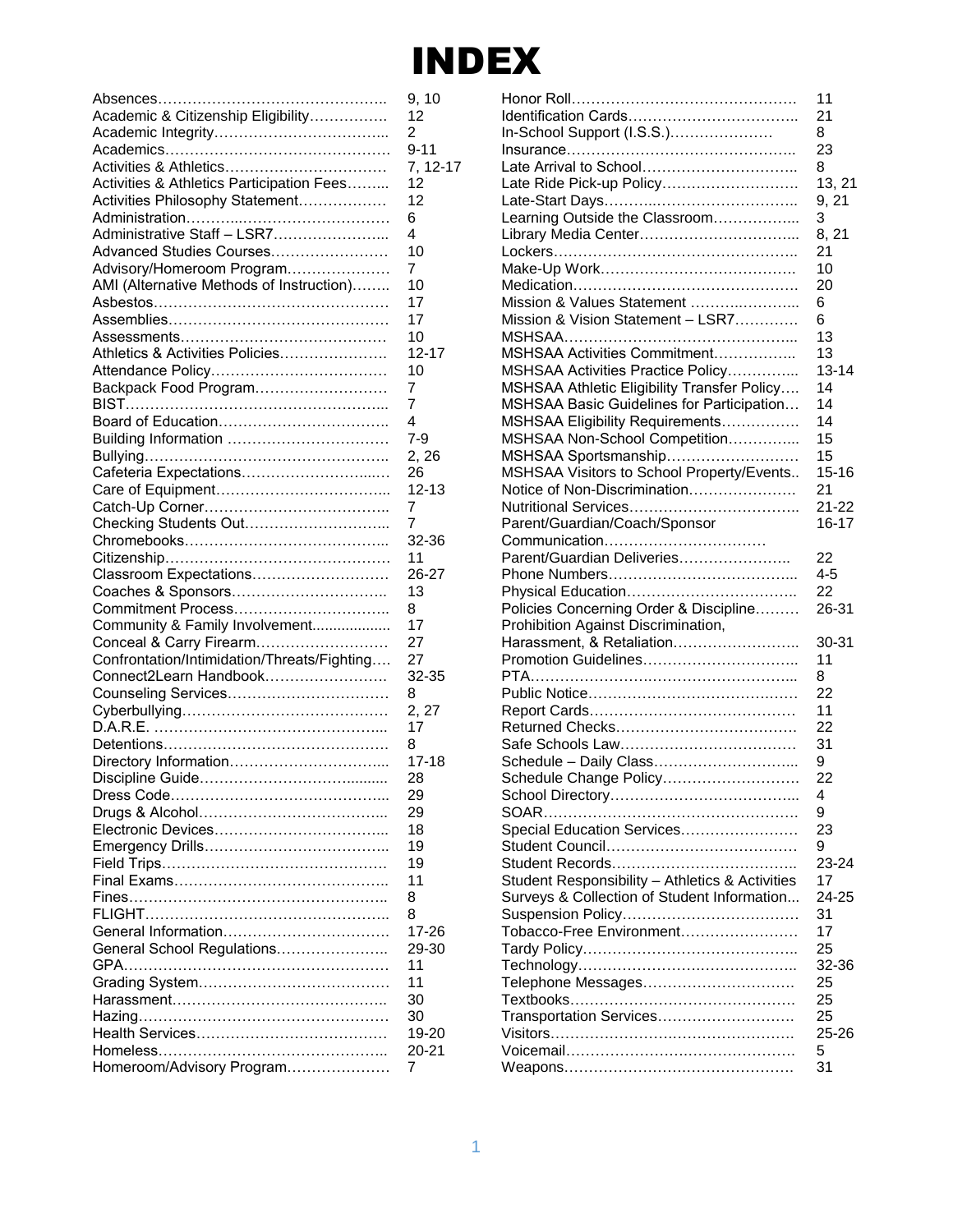# **Academic Integrity and Anti-Bullying Guidelines**

Please read the following guidelines for Academic Integrity and Anti-Bullying. After you have carefully read each one, please sign the commitment form at the bottom of the page with your parent(s)/guardian(s) indicating that you agree to follow these guidelines.

I understand:

- I should do the right thing because it is the right thing.
- The importance of academic responsibility.
- Cheating is not acceptable.
- I should not use someone else's work (daily assignments, homework, projects, and/or tests).
- I should not take credit for something that is not mine (plagiarism).
- I should not allow someone else to use my work.
- I should not use someone else's ideas (plagiarism).
- I should not forge someone else's signature.
- I will not fill in answers while grading student work.
- I will ask the teacher if I have any questions about working with another student on an assignment.
- I will have pride in myself, my work, and my school.

I understand that these guidelines apply to both digital and non-digital work. I agree to follow these guidelines, and I understand that disregarding these guidelines will result in:

First Incident: Parent/Guardian contact by the teacher and administrator, three-hour detention

Second Incident: Parent/Guardian contact by the teacher and administrator, one day I.S.S. assignment

# **Bullying Prevention**

Bullying is when one person repeatedly picks on or hurts another person either physically, verbally, or non-verbally. Cyberbullying includes but is not limited to sending or posting harmful or cruel texts or images using the internet or other digital communication devices. Everyone at SLMS should be treated equally, and feel safe, secure, and accepted regardless of (included but not limited to) color, race, ability, sexual orientation, religion, age, disability, and nationality.

School Pledge Against Bullying:

- 1. We will not bully others.
- 2. We will try to help students who are being bullied.
- 3. We will make it a point to include all students.
- 4. We will tell an adult when we see bullying behavior.
- 5. If I am being bullied, I will tell an adult.
- 6. Whether I am being a bully or see someone being bullied, if I don't report or stop the bullying, I am a part of the problem.

Student's printed name: **Student's** printed name:

Student's signature:

Parent(s)/Guardian(s) signature:

Date:

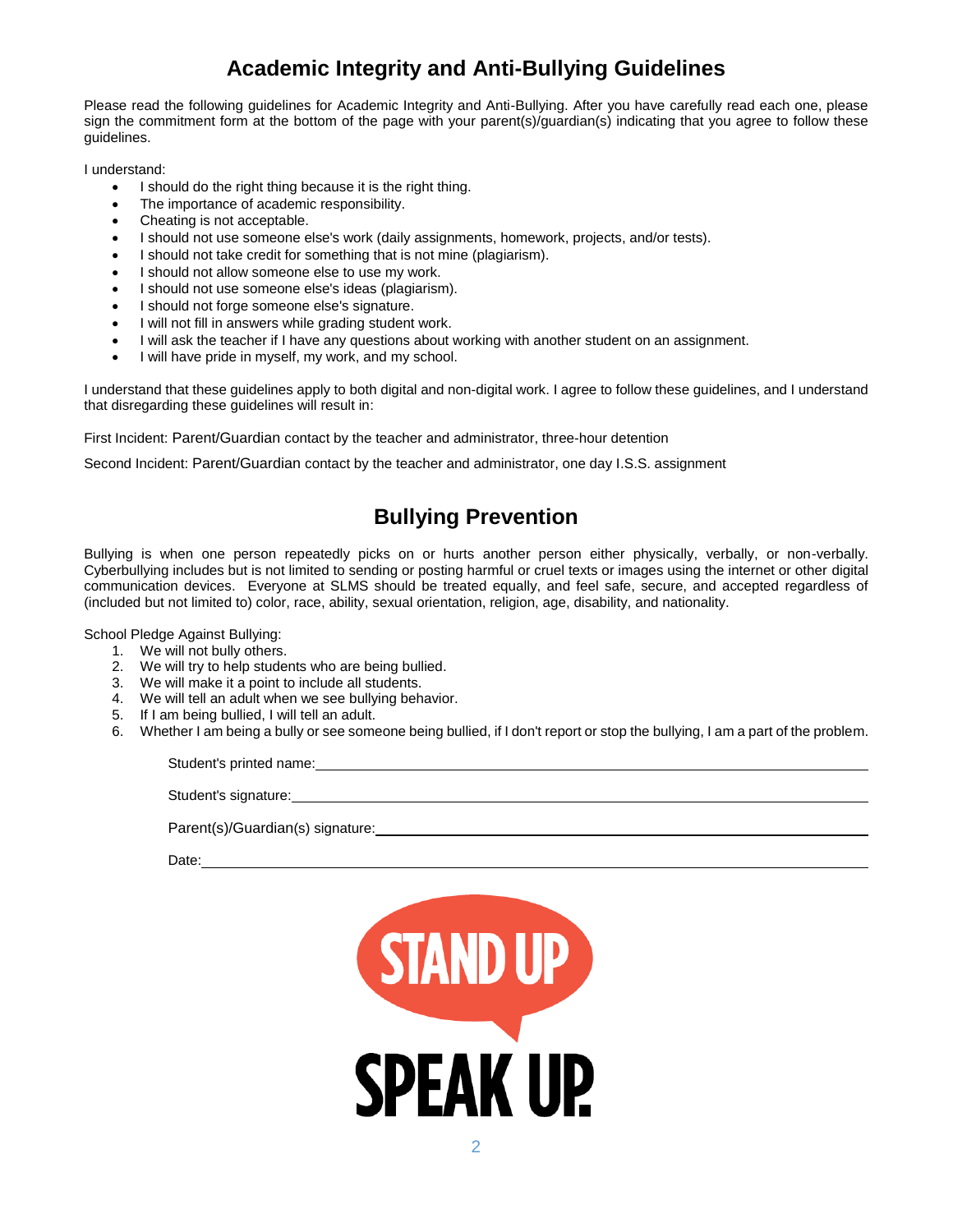

# **Summit Lakes Middle School Learning Outside the Classroom Belief Statement**

# *At Summit Lakes, we believe it is essential to give students the opportunity to extend learning outside the classroom.*

**Research supports our belief that such opportunities should be:**

- **Meaningful:** Assignments are directly tied to classroom learning.
- **Worthwhile:** Assignments result in increased learning equivalent to the time invested.
- **Beneficial:** Assignments are helpful for success today and in the future.
- **Balanced:** Assignments consider students' individual needs, outside commitments, and family lives.
- **Diverse:** Assignments are designed to practice, preview, create, and/or extend learning.

#### **These opportunities become most effective when:**

#### **Staff Members:**

- $\triangleright$  provide quality assignments,
- $\triangleright$  explain clearly the purpose and instructions for assignments,
- $\triangleright$  provide timely, appropriate feedback,
- $\triangleright$  communicate with parents/guardians and other teachers, and
- $\triangleright$  hold students accountable to ensure learning.

#### **Students:**

- $\triangleright$  record assignments and utilize their planbooks,
- $\triangleright$  keep materials organized,
- $\triangleright$  commit to a regular study time and place conducive to learning,
- $\triangleright$  ask questions when necessary and improve self-advocacy skills,
- $\triangleright$  practice academic integrity,
- $\triangleright$  complete assignments with their best efforts, and
- $\triangleright$  meet due dates.

# **Parents/Guardians:**

- $\triangleright$  establish and support a regular study time and place conducive to learning,
- $\triangleright$  stay well-informed and communicate with staff and students consistently,
- $\triangleright$  encourage students to complete assignments independently and with their best efforts, and
- $\triangleright$  assist students in learning to self-advocate.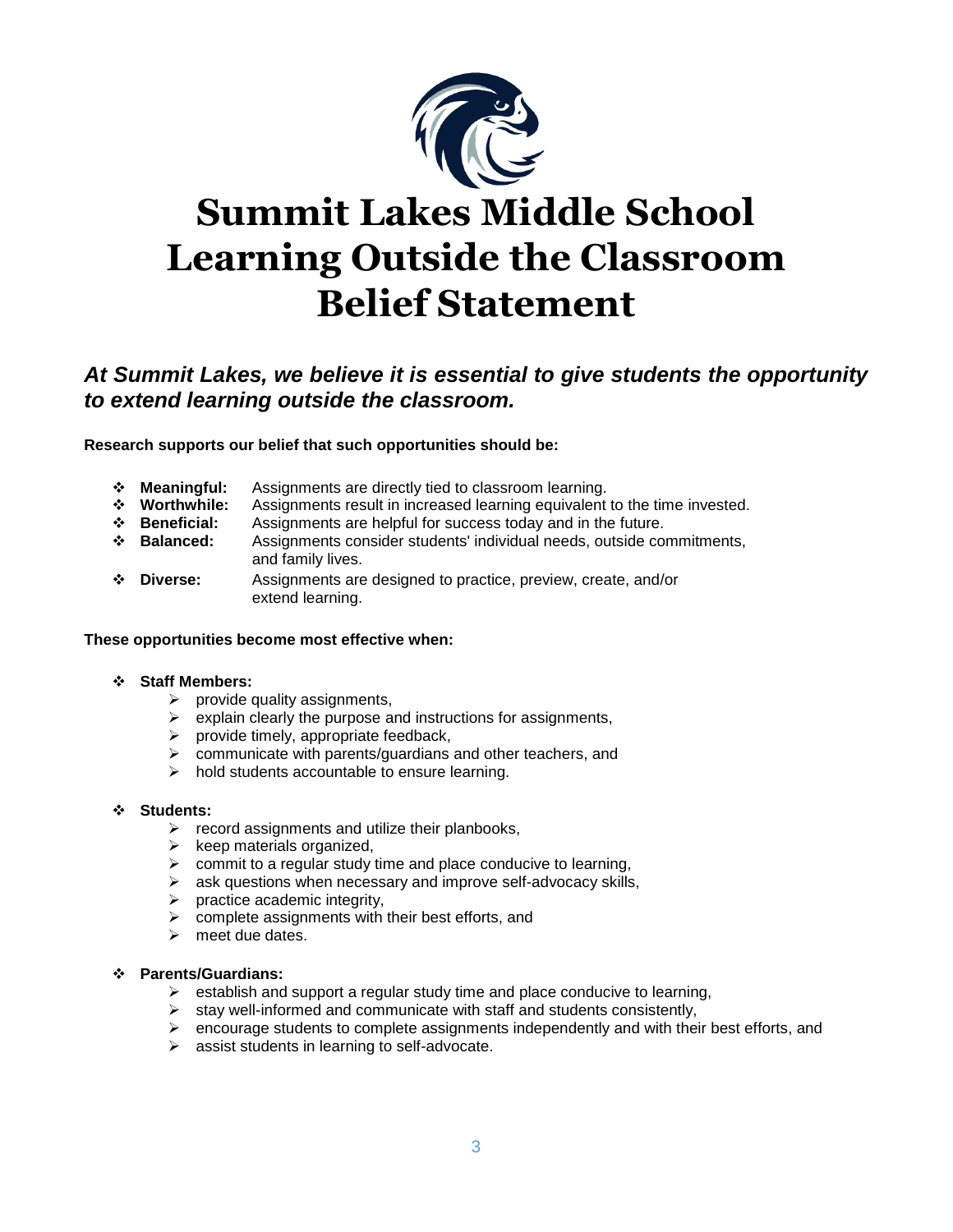# **SCHOOL DIRECTORY**

| <b>Board of Education Office</b>         |  |
|------------------------------------------|--|
| 301 NE Tudor Road, 64086-5702 986-1000   |  |
| Lee's Summit High School                 |  |
| 400 SE Blue Parkway, 64063 986-2000      |  |
| Lee's Summit North High School           |  |
|                                          |  |
| Lee's Summit West High School            |  |
| 2600 SW Ward Rd., 64082 986-4000         |  |
| Summit Ridge Academy                     |  |
| 2620 SW Ward Rd., 64082 986-4120         |  |
| Bernard C. Campbell Middle (Grades 7-8)  |  |
| 1201 NE Colbern Rd., 64086 986-3175      |  |
| Pleasant Lea Middle (Grades 7-8)         |  |
| 630 SW Persels Rd., 64081986-1175        |  |
| Summit Lakes Middle (Grades 7-8)         |  |
| 3500 SW Windemere Dr., 64082 986-1375    |  |
| Cedar Creek Elementary                   |  |
| 2600 SW Third St., 64081986-1260         |  |
| Greenwood Elementary                     |  |
| 805 W Main                               |  |
|                                          |  |
| Hawthorn Hill Elementary                 |  |
| 2801 SW Pryor Rd., 64082 986-3380        |  |
| <b>Hazel Grove Elementary</b>            |  |
| 2001 NW Blue Parkway, 64086 986-3310     |  |
| <b>Highland Park Elementary</b>          |  |
|                                          |  |
| Lee's Summit Elementary                  |  |
| 110 SE Green St., 64063 986-3340         |  |
| Longview Farm Elementary                 |  |
| 1001 SW Longview Farm Rd., 64081986-4180 |  |
|                                          |  |

| <b>Mason Elementary</b>                    |  |
|--------------------------------------------|--|
| 27600 E Colbern Rd.                        |  |
|                                            |  |
| Meadow Lane Elementary                     |  |
| 1421 NE Independence, 64086 986-3250       |  |
| Pleasant Lea Elementary                    |  |
| 700 SW Persels Rd., 64081  986-1230        |  |
| <b>Prairie View Elementary</b>             |  |
| 501 SE Todd George Rd., 64063  986-2280    |  |
| <b>Richardson Elementary</b>               |  |
| 800 NE Blackwell Rd., 64086  986-2220      |  |
| <b>Summit Pointe Elementary</b>            |  |
| 13100 E. 147th St., KCMO 64149  986-4210   |  |
| <b>Sunset Valley Elementary</b>            |  |
| 1850 SE Ranson Rd., 64082 986-4240         |  |
| <b>Trailridge Elementary</b>               |  |
| 3651 SW Windemere Dr., 64082 986-1290      |  |
| Underwood Elementary                       |  |
| 1125 NE Colbern Rd., 64086  986-3280       |  |
| <b>Westview Elementary</b>                 |  |
| 200 NW Ward Rd., 64063  986-1350           |  |
| <b>Woodland Elementary</b>                 |  |
| 12709 S. Smart Rd., 64086 986-2360         |  |
| <b>District Health Services</b>            |  |
|                                            |  |
|                                            |  |
| Transportation                             |  |
| 500 SE Transport Dr., 64081 986-4BUS       |  |
| Great Beginnings Early Childhood Education |  |
| 905 NE Blue Stem Dr., 64086  986-2460      |  |
| <b>Hilltop School</b>                      |  |
| 3400 N Lee's Summit Rd., 64064 373-5200    |  |

# **ADMINISTRATIVE STAFF**

| Superintendent of Schools                                         | <b>Dr. David Buck</b>     |
|-------------------------------------------------------------------|---------------------------|
| Associate Superintendent of<br>Academic Services                  | <b>Dr. Christy Barger</b> |
| Assistant Superintendent of<br><b>Operational Services</b>        | Dr. Emily Miller          |
| Assistant Superintendent of<br>Human Resources                    | Dr. Deborah Delsemme      |
| Assistant Superintendent of<br>Secondary Instruction              | <b>Dr. Brett Potts</b>    |
| Assistant Superintendent of<br><b>Elementary Instruction</b>      | Dr. Heather Kenney        |
| Assistant Superintendent of<br><b>Equity and Student Services</b> | <b>Ms. Shelly Sanders</b> |
| Executive Director of<br><b>Student Support</b>                   | Dr. Rexanne Hill          |
| Executive Director of<br><b>Special Services</b>                  | Dr. Staci Mathes          |
| <b>Executive Director of Technology</b>                           | Dr. Kevin Whaley          |
| Executive Director of<br><b>Public Relations</b>                  | Ms. Katy Bergen           |

# **R-7 BOARD OF EDUCATION**

The Board of Education is composed of seven unpaid local citizens elected at-large by citizens in the district to a three-year term. The Board is established by the state legislature to provide schools for children in the district. Board meetings are open to the public and are held at 7:00 p.m. on the 2nd or 3rd Thursday of each month in the Board of Education Office, 301 NE Tudor, Lee's Summit, MO. The Board sets the policies by which the schools operate and hire staff to administer those policies.

# **BOARD OF EDUCATION**

| ıney       | President:<br><b>Mr. Ryan Murdock</b>  |
|------------|----------------------------------------|
| lers       | Vice President:<br>Mrs. Megan Marshall |
| Hill       | Members:<br>Mr. Mike Allen             |
|            | <b>Ms. Kathryn Campbell</b>            |
| hes:       | <b>Mrs. Kim Fritchie</b>               |
| aley       | Dr. Judy Hedrick                       |
| <b>MAN</b> | <b>Mr. Rodrick Sparks</b>              |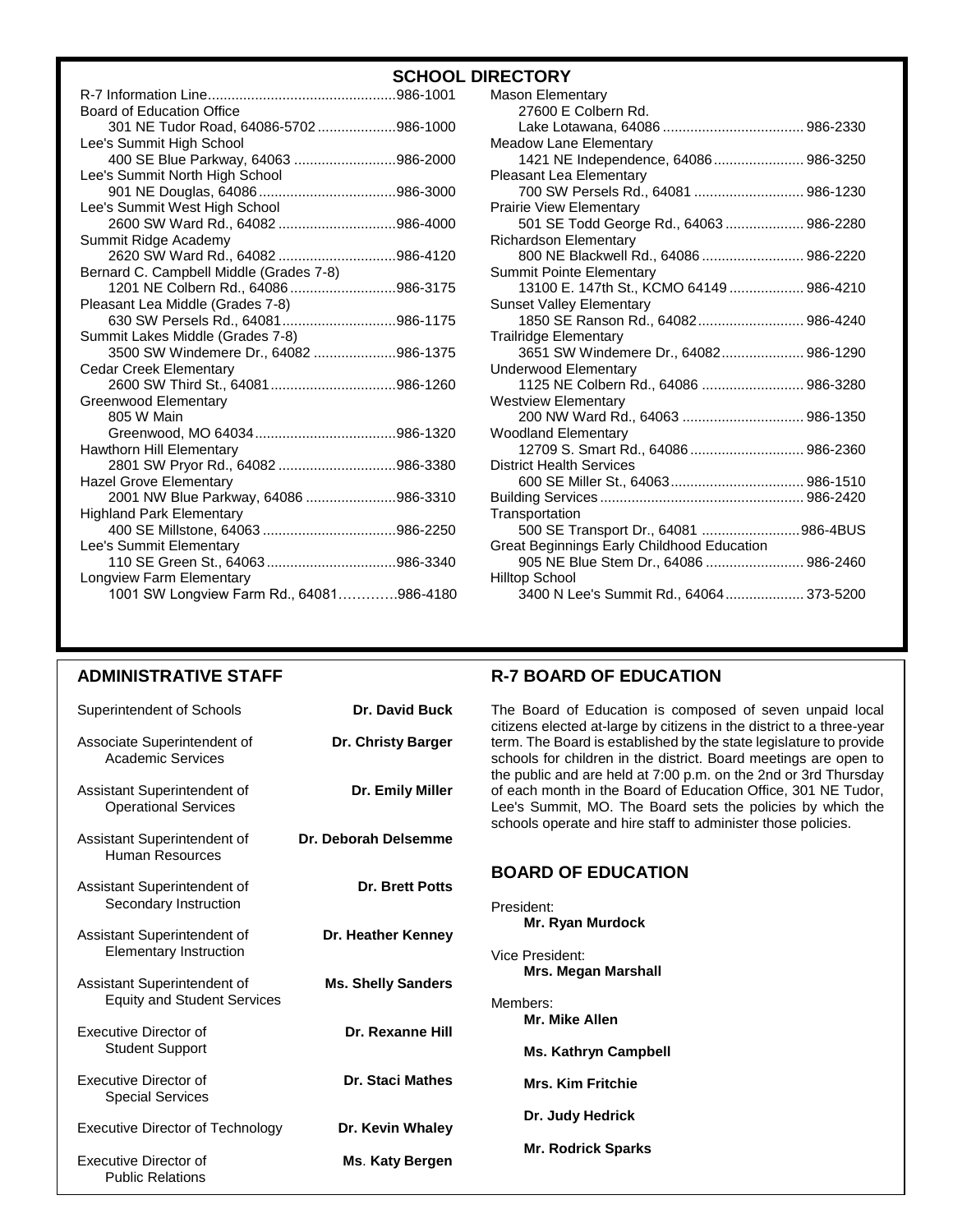|                               |                                                                                                       |                                                                                                                              |                                                                                                   | <b>VOICE MAIL AND OTHER IMPORTANT NUMBERS</b>             |                                                                                                                                                                |                |                                                                                                              |              |
|-------------------------------|-------------------------------------------------------------------------------------------------------|------------------------------------------------------------------------------------------------------------------------------|---------------------------------------------------------------------------------------------------|-----------------------------------------------------------|----------------------------------------------------------------------------------------------------------------------------------------------------------------|----------------|--------------------------------------------------------------------------------------------------------------|--------------|
|                               | Suicide Hotline<br><b>Tips About Crimes</b>                                                           | <b>Emergency Services</b><br>Suicide Prevention<br>Child Abuse Hotline<br>Narcotics Anonymous<br><b>Alcoholics Anonymous</b> | 1-800-SUICIDE<br>1-800-273-TALK<br>1-800-392-3738<br>816-474-TIPS<br>816-531-2250<br>816-471-7229 | 911                                                       | Hope House<br>Domestic Violence Hotline<br>Lee's Summit Social Services<br>R-7 Campus Crime Stoppers<br>Lee's Summit Cares<br>Rape Crisis Hotline<br>Voicemail |                | 816-461-4188<br>816-468-5463<br>816-525-4357<br>816-986-1450<br>816-347-3298<br>816-531-0233<br>816-986-1499 |              |
| Cafeteria<br><b>Main Line</b> | <b>Attendance</b><br><b>Counseling/Registrar</b><br><b>Health Room</b><br><b>Technology Help Desk</b> | 986-1377<br>986-1400<br>986-1378<br>986-1379<br>986-1375<br>986-4357(HELP)                                                   |                                                                                                   | <b>ENGLISH LANGUAGE LEARNER</b>                           |                                                                                                                                                                |                | <b>SCHOOL RESOURCE OFFICER</b>                                                                               |              |
|                               |                                                                                                       |                                                                                                                              | Mrs.                                                                                              | <b>FAMILY &amp; CONSUMER SCIENCE</b><br>Becki Bickelhaupt | 8877                                                                                                                                                           |                | Officer Clarinda Woods                                                                                       | 1407         |
|                               | To leave a voicemail dial 816-986-1499 and<br>enter the appropriate extension.                        |                                                                                                                              | Mrs.                                                                                              | Missy VanDeusen                                           | 7466                                                                                                                                                           | <b>SCIENCE</b> |                                                                                                              |              |
|                               |                                                                                                       |                                                                                                                              |                                                                                                   |                                                           |                                                                                                                                                                | Mrs.           | <b>Shannon Boland</b>                                                                                        | 8674         |
| Dr.                           | <b>ADMINISTRATION</b><br>David Mitchell                                                               | 1380                                                                                                                         |                                                                                                   | <b>FOCUS FACILITATOR</b>                                  |                                                                                                                                                                | Mrs.           | Tamara Davidson                                                                                              | 7738         |
| Mr.                           | Lee Barger                                                                                            | 1386                                                                                                                         | Mrs.                                                                                              | Kathy Hall                                                | 7881                                                                                                                                                           | Ms.            | Niki Evert                                                                                                   | 7822         |
| Mrs.                          | Evonne Medrano                                                                                        | 1385                                                                                                                         |                                                                                                   | <b>HEALTH ROOM - NURSE</b>                                |                                                                                                                                                                | Mr.            | <b>Steve Foote</b>                                                                                           | 7398         |
|                               |                                                                                                       |                                                                                                                              |                                                                                                   |                                                           | 1379                                                                                                                                                           | Mrs.<br>Ms.    | Jennifer Morgan<br>Jenna Nelson                                                                              | 8902<br>7787 |
| <b>ART</b>                    |                                                                                                       |                                                                                                                              | Ms.                                                                                               | Deborah Jenkins                                           | 1389                                                                                                                                                           | Mrs.           | <b>Kristine Smith</b>                                                                                        | 7463         |
| Mrs.                          | <b>Heidi Hicks</b>                                                                                    | 7635                                                                                                                         |                                                                                                   |                                                           |                                                                                                                                                                |                |                                                                                                              |              |
| Mr.                           | <b>Brian Freeborn</b>                                                                                 | 7261                                                                                                                         |                                                                                                   | <b>INDUST. &amp; ENGINEERING TECH</b>                     |                                                                                                                                                                |                | <b>SECRETARIES/CLERK</b>                                                                                     |              |
| Mrs.                          | Alicia Hess-Rellihan                                                                                  | 8806                                                                                                                         | Mr.                                                                                               | Rod Brewer                                                | 8291                                                                                                                                                           | Ms.            | LeAnn Branson                                                                                                |              |
|                               | <b>BUILDING MANAGER</b>                                                                               |                                                                                                                              | Mr.                                                                                               | Shane Morris                                              | 8210                                                                                                                                                           | Ms.            | <b>Heather Breshears</b>                                                                                     | 1377         |
| Mr.                           | Jonathon Cobb                                                                                         | 1411                                                                                                                         |                                                                                                   |                                                           |                                                                                                                                                                | Mrs.           | Teresa Feagans                                                                                               | 1378         |
|                               |                                                                                                       |                                                                                                                              |                                                                                                   | <b>I.S.S. SUPERVISOR</b>                                  |                                                                                                                                                                | Mrs.           | LeeAnn Marcase                                                                                               | 1381         |
|                               | <b>BUSINESS &amp; SMARTS</b>                                                                          |                                                                                                                              | Mr.                                                                                               | Aaron Crittendon                                          | 1408                                                                                                                                                           | Mrs.           | <b>Stacy Patton</b>                                                                                          | 1384         |
| Mr.                           | Andrew Hookie                                                                                         | 7973                                                                                                                         |                                                                                                   | <b>INTERVENTIONIST</b>                                    |                                                                                                                                                                |                | <b>SOCIAL STUDIES</b>                                                                                        |              |
| Mrs.                          | Michelle Forbes                                                                                       | 8990                                                                                                                         | Mrs.                                                                                              | Gina Johnson                                              | 7540                                                                                                                                                           | Mr.            | Damon Carr                                                                                                   | 8673         |
|                               |                                                                                                       |                                                                                                                              |                                                                                                   |                                                           |                                                                                                                                                                | Mrs.           | Julie Gerling                                                                                                | 7452         |
|                               | <b>CAFETERIA MANAGER</b>                                                                              |                                                                                                                              |                                                                                                   | <b>LIBRARY MEDIA CENTER</b>                               |                                                                                                                                                                | Mr.            | Michael Haase                                                                                                | 8367         |
| Ms.                           | <b>Heather Strobach</b>                                                                               | 1400                                                                                                                         | Mrs.                                                                                              | <b>Christie Brown</b>                                     | 1393                                                                                                                                                           | Mr.            | Joe Hollingsworth                                                                                            | 7354         |
|                               | <b>CHOIR/BAND/ORCHESTRA</b>                                                                           |                                                                                                                              | Mrs.                                                                                              | Katie Gaylord                                             | 1392                                                                                                                                                           | Mrs.           | Ellie Lilly                                                                                                  | 8053         |
| Mrs.                          | Holly Dahn                                                                                            | 8145                                                                                                                         |                                                                                                   |                                                           |                                                                                                                                                                | Ms.            | Shahr Rezaiekhaligh                                                                                          | 7195         |
| Mr.                           | Brandon Johnson                                                                                       | 8000                                                                                                                         | <b>MATH</b>                                                                                       |                                                           | 8685                                                                                                                                                           | Mr.            | Michael Walker                                                                                               | 7638         |
|                               |                                                                                                       |                                                                                                                              | Ms.<br>Mr.                                                                                        | Amy Hansen<br>Jon Huntley                                 | 8460                                                                                                                                                           |                |                                                                                                              |              |
| Mr.                           | <b>Bryant Knapp</b>                                                                                   | 7937                                                                                                                         | <b>Miss</b>                                                                                       | Madison Huser                                             | 8905                                                                                                                                                           | Mrs.           | <b>SPECIAL EDUCATION</b><br>Karen Henley                                                                     | 7845         |
| Ms.                           | Gail Rowland                                                                                          | 8640                                                                                                                         | Mrs.                                                                                              | Liz Jeffries                                              | 7588                                                                                                                                                           | Mrs.           | Dawn Holder                                                                                                  | 8009         |
|                               |                                                                                                       |                                                                                                                              | Mrs.                                                                                              | Sue Lamb                                                  | 7602                                                                                                                                                           | Ms.            | Renee Lange                                                                                                  | 7809         |
| Mrs.                          | <b>COUNSELORS</b><br><b>Toni Drecktrah</b>                                                            | 1388                                                                                                                         | Mrs.                                                                                              | Lyndsey Martin                                            | 8820                                                                                                                                                           | Ms.            | Shelly McGovern                                                                                              | 7078         |
| Mrs.                          | Sara Mayes                                                                                            | 1387                                                                                                                         | Mrs.                                                                                              | Suzanne Patterson                                         | 8115                                                                                                                                                           | Mrs.           | Jennie Mullenax                                                                                              | 7451         |
| Mrs.                          | Jamey Michael                                                                                         | 1420                                                                                                                         | Mrs.                                                                                              | <b>Jill Phipps</b>                                        | 8804                                                                                                                                                           | Mrs.           | Michelle Powell                                                                                              | 7116         |
|                               |                                                                                                       |                                                                                                                              |                                                                                                   |                                                           |                                                                                                                                                                | Mrs.           | Jennifer J. Walker                                                                                           | 7121         |
|                               | <b>EDUCATIONAL THERAPIST</b>                                                                          |                                                                                                                              | Mrs.                                                                                              | <b>MODERN LANGUAGE</b><br>Emily Aldenderfer               | 7808                                                                                                                                                           |                |                                                                                                              |              |
| Ms.                           | Spider Murphy-Taylor                                                                                  | 1395                                                                                                                         | Ms.                                                                                               | Susan Michon                                              | 8741                                                                                                                                                           | Mrs.           | <b>SPED - INST. EVAL. SPECIALIST</b><br>Leesa Bichsel                                                        | 1396         |
|                               |                                                                                                       |                                                                                                                              | Mrs.                                                                                              | Lori-Lin Shipman                                          | 8327                                                                                                                                                           |                |                                                                                                              |              |
|                               | <b>ENGLISH LANGUAGE ARTS</b>                                                                          |                                                                                                                              | Mrs.                                                                                              | <b>Bonnie Stevens</b>                                     | 7510                                                                                                                                                           |                | SPEECH/THEATRE/PRODUCTION                                                                                    |              |
| Mrs.<br>Mrs.                  | Elizabeth Griffin<br><b>Beth Groom</b>                                                                | 8800<br>7467                                                                                                                 |                                                                                                   |                                                           |                                                                                                                                                                | Mrs.           | <b>Christy Beavers</b>                                                                                       | 8284         |
| Ms.                           | Leanne Malotte                                                                                        | 7414                                                                                                                         |                                                                                                   | PHYSICAL EDUCATION/HEALTH                                 |                                                                                                                                                                | Mr.            | <b>Brian Thackrah</b>                                                                                        | 8296         |
| Ms.                           | Stephanie Russell                                                                                     | 7652                                                                                                                         | Ms.                                                                                               | <b>Emily Argotsinger</b>                                  | 7801                                                                                                                                                           |                |                                                                                                              |              |
| Mrs.                          | Jennifer Shreve                                                                                       | 8649                                                                                                                         | Mr.                                                                                               | <b>Rick Brewer</b>                                        | 8290                                                                                                                                                           |                | <b>TECHNOLOGY</b>                                                                                            |              |
| Mrs.                          | Peggy Smith                                                                                           | 7626                                                                                                                         | Mrs.                                                                                              | <b>Heather Crain</b>                                      | 8353                                                                                                                                                           | Mrs.           | Mindy Klehr                                                                                                  | 1398         |
| Mrs.                          | Micalah Thayer                                                                                        | 8973                                                                                                                         | Mrs.<br>Mr.                                                                                       | Kelsi Galloway<br><b>Tim Lewis</b>                        | 8790<br>8983                                                                                                                                                   | Mrs.           | Cheryl Peterson                                                                                              | 1394         |
| Mrs.                          | Juli Wingert                                                                                          | 8610                                                                                                                         | Mr.                                                                                               | Rocky Wolverton                                           | 8887                                                                                                                                                           |                |                                                                                                              |              |
|                               |                                                                                                       |                                                                                                                              |                                                                                                   |                                                           |                                                                                                                                                                |                |                                                                                                              |              |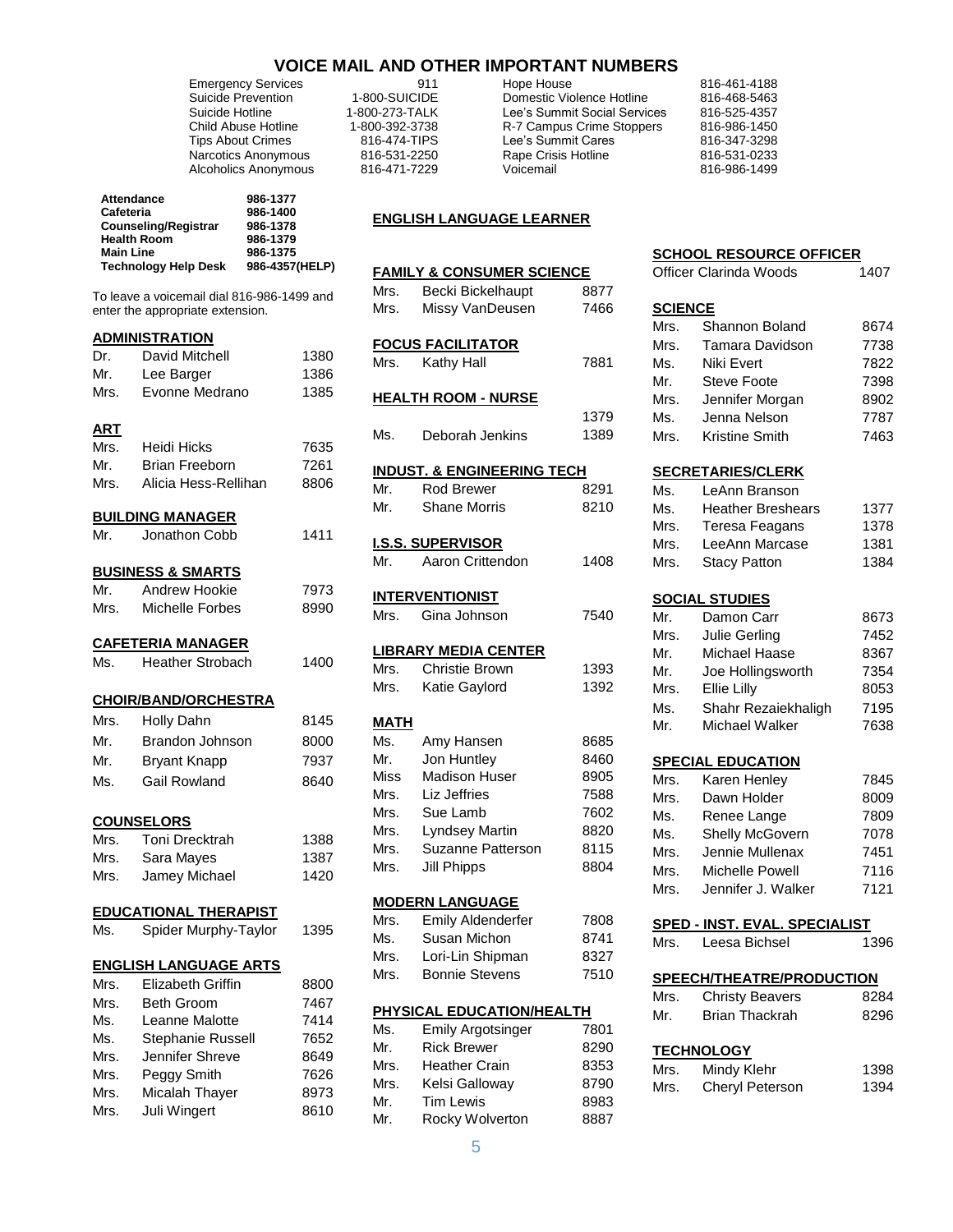#### **SUMMIT LAKES MIDDLE SCHOOL**

Summit Lakes Middle School opened in the fall of 2000 with 481 students and 33 teachers. A team representing the school community created the school's name, including the word "Summit" representing the name of the city Lee's Summit and "Lakes" due to the number of lakes in the community, especially within the attendance area. The students who opened the building were charged with naming the school mascot and identifying school colors, hence the navy and hunter green Falcons were born. The school's initial administrative staff consisted of Dr. Don Andrews, Mr. Cliff Sloan, and Mrs. Janette Cooley. Summit Lakes was initially opened with a capacity of 600 students. In 2004, a bond issue funded a planned second phase, increasing the capacity of the school to approximately 1,000 students.



#### **ADMINISTRATION**

Principal Dr. David Mitchell Assistant Principal Mr. Lee Barger Assistant Principal Mrs. Evonne Medrano

#### **LEE'S SUMMIT SCHOOL DISTRICT**

#### **~Mission Statement~**

We prepare each student for success in life.

#### **~Vision Statement~**

Lee's Summit R-7 is an exemplary school district, graduating students who are college and career ready with the competitive advantage necessary to be successful.

Lee's Summit R-7 reflects a culture of respect and acceptance. Collaboration is an expectation that fosters mutual understanding and a focus on student achievement and staff development.

Lee's Summit R-7 encourages innovation and creativity, recognizing student learning as our fundamental purpose.

#### **~Commitments~**

We commit to:

- Engaging students in research-based programs in a technology-rich environment.
- Embracing open, honest two-way communication.
- Promoting continuous improvement through datadriven decision-making.
- Sustaining positive relationships among students, staff, families and community members.
- Ensuring a rigorous and relevant learning experience that leads to success for each student.
- Partnering with students in identifying and achieving their learning goals.
- Continuing a safe and caring environment.

#### **WELCOME LETTER**

Dear Summit Lakes Middle School Community,

It is my pleasure to welcome you to Summit Lakes Middle School and the 2021-22 school year! I am excited for you and the opportunity to be a part of the Summit Lakes Middle School family. Summit Lakes has established a tradition of excellence in academics, co-curricular and extra-curricular activities. Our staff takes a great deal of pride in providing the very best middle school experience for our students and community. It is my belief that the partnership formed by teachers, students and parents /guardians is an essential element to student success.

I look forward to watching students grow and maximize their success by taking advantage of all that Summit Lakes and the middle school experience have to offer. Getting involved will allow you to make the most of your 7th and 8th grade years and better prepare you for your future. I hope you find this handbook useful as it contains information related to policies and procedures that will help guide students and parents/guardians through the middle school transition.

Have a terrific year and please don't hesitate to contact me should you need anything.

Respectfully, Dr. David Mitchell Principal, Summit Lakes Middle School

#### **SUMMIT LAKES MIDDLE SCHOOL**

#### **~Mission Statement~**

We prepare each student for success in life.

#### **~Vision Statement~**

Summit Lakes Middle School provides the support needed for each student to achieve academic, physical, social, emotional, and behavioral success in a diverse world.

#### **~Collective Commitments~**

- We will uphold high expectations for learning while utilizing best practices in rigorous, real life, and research-based instruction.
- We will differentiate instruction and implement interventions to meet the needs of each student.
- We are committed to promoting a safe, trusting, and collaborative environment.
- We will promote a positive school climate by modeling the qualities and characteristics that we hope to instill in our students.
- We will provide a variety of activities so each student feels a sense of belonging.
- We will build positive relationships and maintain consistent expectations for all students.
- We will collaborate in developing behavioral strategies, ensuring effective interventions and student reflection that support the positive climate of Summit Lakes Middle School.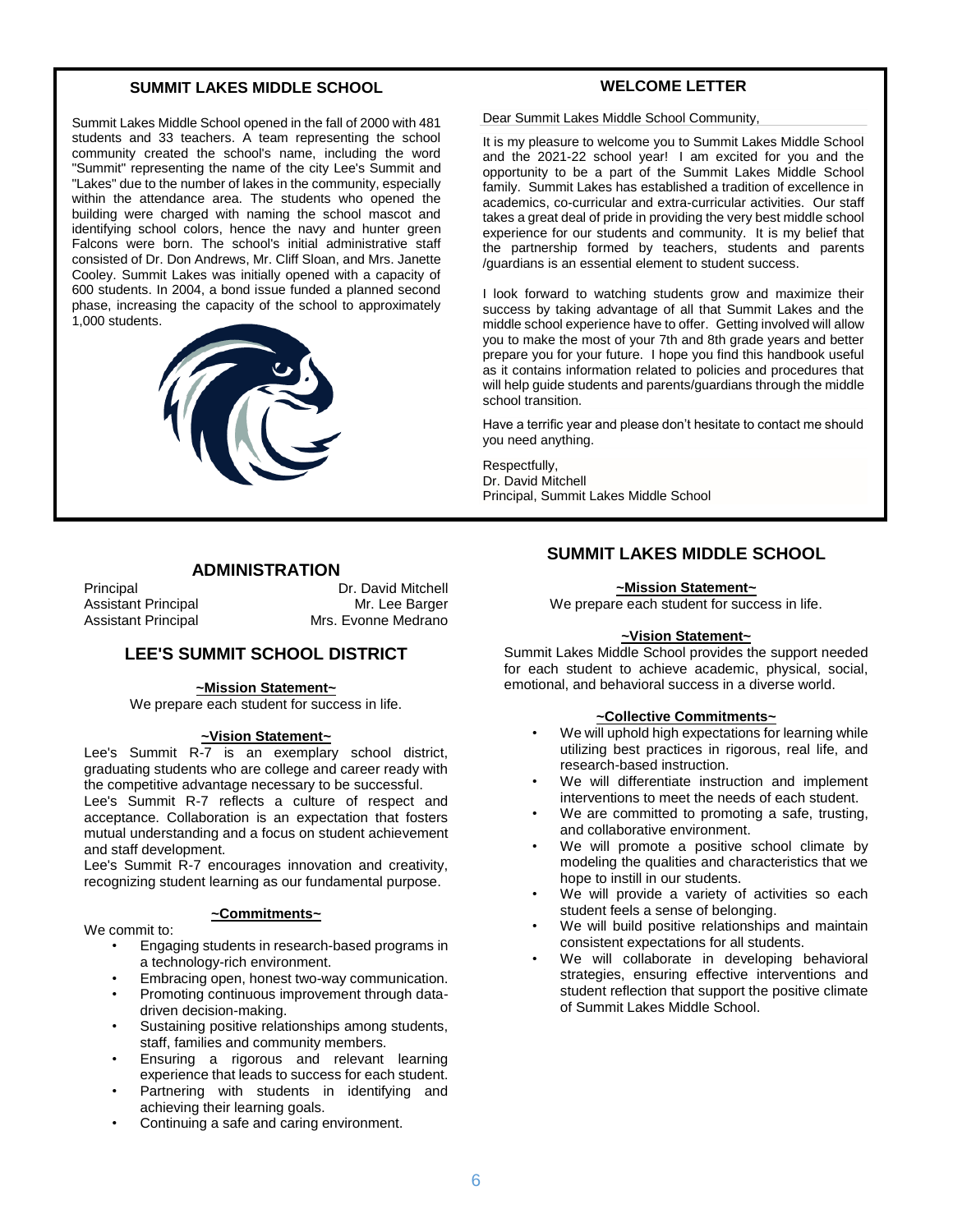# **BUILDING INFORMATION**

#### **ACTIVITIES & ATHLETICS Interscholastic Athletics & Activities**

| interscholastic Atmetics & Activities |                                   |
|---------------------------------------|-----------------------------------|
| Academic Team                         | 7 <sup>th</sup> & 8 <sup>th</sup> |
| Boys' Basketball                      | <b>Rth</b>                        |
| Cheerleading                          | 8 <sup>th</sup>                   |
| <b>Cross Country</b>                  | 7 <sup>th</sup> & 8 <sup>th</sup> |
| Football                              | 8 <sup>th</sup>                   |
| Girls' Basketball                     | 8 <sup>th</sup>                   |
| Track & Field                         | 8 <sup>th</sup>                   |
| Volleyball                            | 8 <sup>th</sup>                   |
| Wrestling                             | $7th$ & $8th$                     |
| <b>School Sponsored Activities</b>    |                                   |
| Archery                               | $7th$ & $8th$                     |
| Awards Show                           | 7 <sup>th</sup> & 8 <sup>th</sup> |
| CyberPatriots                         | 7 <sup>th</sup> & 8 <sup>th</sup> |
| Falcon Choir                          | 7 <sup>th</sup> & 8 <sup>th</sup> |
| Falcon Smart                          | 7 <sup>th</sup> & 8 <sup>th</sup> |
| <b>Fall/Winter Guard</b>              | 7 <sup>th</sup> & 8 <sup>th</sup> |
| Jazz Band                             | 7 <sup>th</sup> & 8 <sup>th</sup> |
| <b>Oration Contest</b>                | 8 <sup>th</sup>                   |
| Robotics                              | 7 <sup>th</sup> & 8 <sup>th</sup> |
| <b>School Musical</b>                 | 7 <sup>th</sup> & 8 <sup>th</sup> |
| <b>Spelling Bee</b>                   | 7 <sup>th</sup> & 8 <sup>th</sup> |
| Student Council                       | 7 <sup>th</sup> & 8 <sup>th</sup> |
| Summit Lakes Singers                  | 8 <sup>th</sup>                   |
| <b>Talent Show</b>                    | 7 <sup>th</sup> & 8 <sup>th</sup> |
|                                       |                                   |

# **ADVISORY/HOMEROOM PROGRAM**

Self-worth and a sense of belonging are very basic social and emotional needs of middle school students. The Advisory/Homeroom teacher program provides a setting that strives to meet these needs. This program emphasizes the human relationship skills required for positive interactions.

In Advisory/Homeroom, students have the opportunity to participate in activities designed to develop positive selfimage, improve study skills, and better peer relationships; and learn cooperative participation and other skills needed to be successful. Advisory/Homeroom also provides a time for teachers, referred to as teacher/advisors, to be aware of the academic and social progress of their advisees and to interact with them individually. In addition to advisement activities, Advisory/Homeroom provides a time for student business, school elections, intramural activities and other special events.

Advisory/Homeroom Teacher Program Objectives:

- 1. To meet the social and emotional needs of students.
- 2. To encourage student-involvement to develop a sense of dignity and worth.
- 3. To become more aware of the developmental needs of each advisee.
- 4. To ease the transition from elementary school to high school.
- 5. To provide a three-way connection among parents/guardians, teachers, and students.

# **BACKPACK FOOD PROGRAM**

SLMS coordinates a backpack food program called "Backsnack." The last day of each school week, qualifying students will receive a bag containing food items to eat or share with siblings over the weekend. Parents/Guardians should contact the counseling office if they are interested in participating in this program or if they would like to contribute to the food pantry.

#### **BIST**

Summit Lakes Middle School follows BIST (Behavior Intervention Support Team). BIST empowers educators and parents/guardians with the resources and understanding they need to partner with students. This further allows for the development of emotional awareness and positive coping skills so students can live safe, productive, and nonviolent lives both inside and outside of the classroom.

At Summit Lakes Middle School, we teach students skills which enhance their ability to: Make positive choices even when angry/upset. Make good choices when others around them are not. Choose to do something asked of them even when they may not want to.

- Here are some terms students may see or hear: Safe Seat – opportunity to reflect within the classroom Buddy Room – opportunity to reflect in an alternative location. Think Sheet – A tool to guide students thought the reflection process. Processing – A time for a student and teacher to process their thoughts, voice their perspective, and create a plan of action for future success in the learning environment.
- What does BIST look like? When a student is disruptive (hurtful to and/or about another student or adult; and/or interferes with the learning of other students), the teacher will engage students in a caring manner without the use of anger.
- What does BIST sound like? When students are having a problem with their behavior, they may hear some of the following questions and statements from their teacher: "Are you okay? Can you do this even if you don't want to? What was the problem? Why was it a problem? Who did it hurt? What can you do to take care of yourself and not be in trouble? What can you do next time this happens? It's OK to have a problem, but it isn't OK to stay stuck with it. Can you be OK even when others are not?"

# **CATCH-UP CORNER**

Catch-Up Corner is an intervention program designed to help students complete assignments and ensure learning of all essential concepts. Catch-Up Corner holds each student accountable for completing each assignment and provides an immediate intervention for those who do not fully complete an assignment. Catch-Up Corner meets Monday through Thursday 7:15-8:15 a.m. (late-start Friday 8:15- 9:15) and 3:20-4:20 p.m.

# **CHECKING STUDENTS OUT**

A photo ID is required to check students out of the building. A student will not be allowed to leave unless the person checking the student out is a parent/guardian or is on the emergency contact list. The school utilizes controlled access at the main entrance. Upon arriving to school, guests will press the button next to the door to be greeted and granted access. After entering the building, all guests are expected to check in at the front office.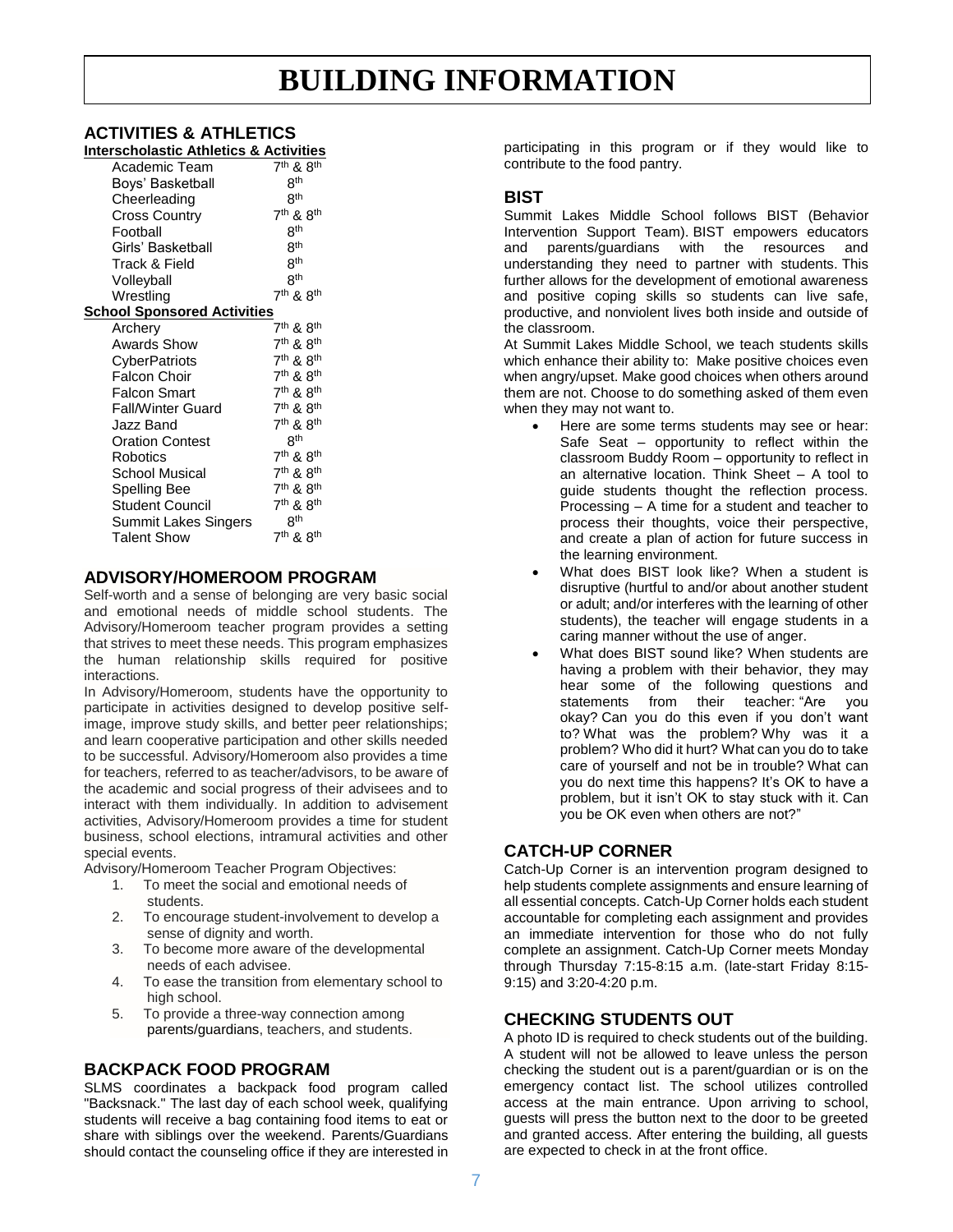#### **COMMITMENT PROCESS**

When a student develops a behavior or academic responsibility concern, the student and teacher will collaborate to work through a four-step "Commitment Process":

- Step 1: Student-teacher conference/possible movement of citizenship rating
- Step 2: Student commitment detention with the teacher before school (after normal bus/guardian arrival)/possible movement of citizenship rating
- Step 3: Student-teacher conference/ parent/guardian contact/possible movement of citizenship rating
- Step 4: Student-teacher conference/referral to Student Administration/possible movement of citizenship rating

If the student does not complete the commitment responsibilities in Steps 1-3, a one-hour, after-school detention will be assigned by Student Administration. Flagrant verbal and/or physical behaviors will result in immediate referral to Student Administration.

# **COUNSELING SERVICES**

All students can access the services of our counseling department. Counselors' classroom lessons for seventh grade students focus on self-care, anti-bullying, and career development. For eight grade students, counselors focus on suicide prevention and career development. Counselors are available to meet with students and parents/guardians to develop the four-year high school educational plan. Counselors will make every attempt to deal with the responsive needs of students. A counseling appointment can be made in the Counseling Office before and after school, during SOAR, and at other times that do not disrupt class. The counseling department is responsible for all standardized and individual testing programs at SLMS.

#### **DETENTIONS**

Students are assigned detentions through the office by the administration for failing to follow school rules and regulations. There are 1-hour (3:20-4:20 p.m.), 2-hour (3:20-5:20 p.m.), or 3-hour (3:20-6:20 p.m.) work sessions. See the Discipline Guide for the consequences of not attending a scheduled detention. Misconduct in after-school detention may result in assignment of I.S.S.

# **FINES**

All Library Media Center fines are paid in the Media Center. Other fines are paid in the front office. All fines must be paid in order for students to receive a yearbook and their schedule for the following school year. If needed, contact your school administrator to set up a payment plan prior to the end of the school year.

# **FOOD DELIVERY**

Students may choose to bring their own lunch to school. Outside food may be brought in by only a parent/guardian or emergency contact for only their student to consume. Students may pick up food that is dropped off, during their designated lunch time. No vendor deliveries will be allowed or transferred to students during the school day.

# **FLIGHT**

FLIGHT (Falcon Literacy: Inspiring Great Habits Together) is the sustained silent reading program at SLMS. During FLIGHT, students select and read school-appropriate material that is interesting to them. In addition to reading independently, students engage in activities that allow them to talk about the books they are reading. In order to provide students with easy access to appealing, high-interest materials, each FLIGHT teacher has a well-stocked classroom library. Students may also read materials from home, the SLMS library, or the public library.

# **IN-SCHOOL-SUPPORT (I.S.S.)**

I.S.S. is designed to provide a structured, supervised program to suspended students in lieu of an out-of-school suspension. The intent of I.S.S. is to have a positive impact on the student's attitude toward behavior in school while continuing academic progress. Students are not allowed to participate in or attend any before or after school activities on the day of I.S.S.

# **LATE ARRIVAL TO SCHOOL**

The school day begins at 8:20 a.m. Students who arrive after 8:20 a.m. must check in at the attendance window before going to class. The school district provides transportation for students living within the SLMS attendance area. Students who choose not to use the bus transportation services will be excused only if the reason for tardiness falls within the excused absence guidelines.

#### **LIBRARY MEDIA CENTER**

The Media Center is open each school day from 8:05 a.m. to 3:30 p.m. A student may enter the library at any time during the school day with a pass from a teacher. The Media Center contains a wide variety of excellent reference and recreational reading materials. Students must use ID labels/cards to check out materials.

A student may check out 3 materials from the library. This includes books, audio books, and magazines. Items may be checked out for 4 weeks at a time. Additionally, the media center has e-book check out. The policies and procedures for e-book check out can be given to students by the librarian.

The Media Center sponsors a variety of activities throughout the school year ranging from book clubs, family literacy events, and reading incentives. Information on the Media Center can be accessed on the school website under the Media Center link.

# **PARENT-TEACHER ASSOCIATION (PTA)**

PTA seeks to create a climate of cooperation, acceptance, openness and concern between parents/guardians, students, and teachers. PTA assists the school by providing volunteer services and conducting educational programs designed to inform parents/guardians about school activities and the educational process.

PTA members will be available during schedule pick-up to share information, enroll parents/guardians as members, and recruit activity volunteers. PTA volunteer support is important to the success of many student activities throughout the year.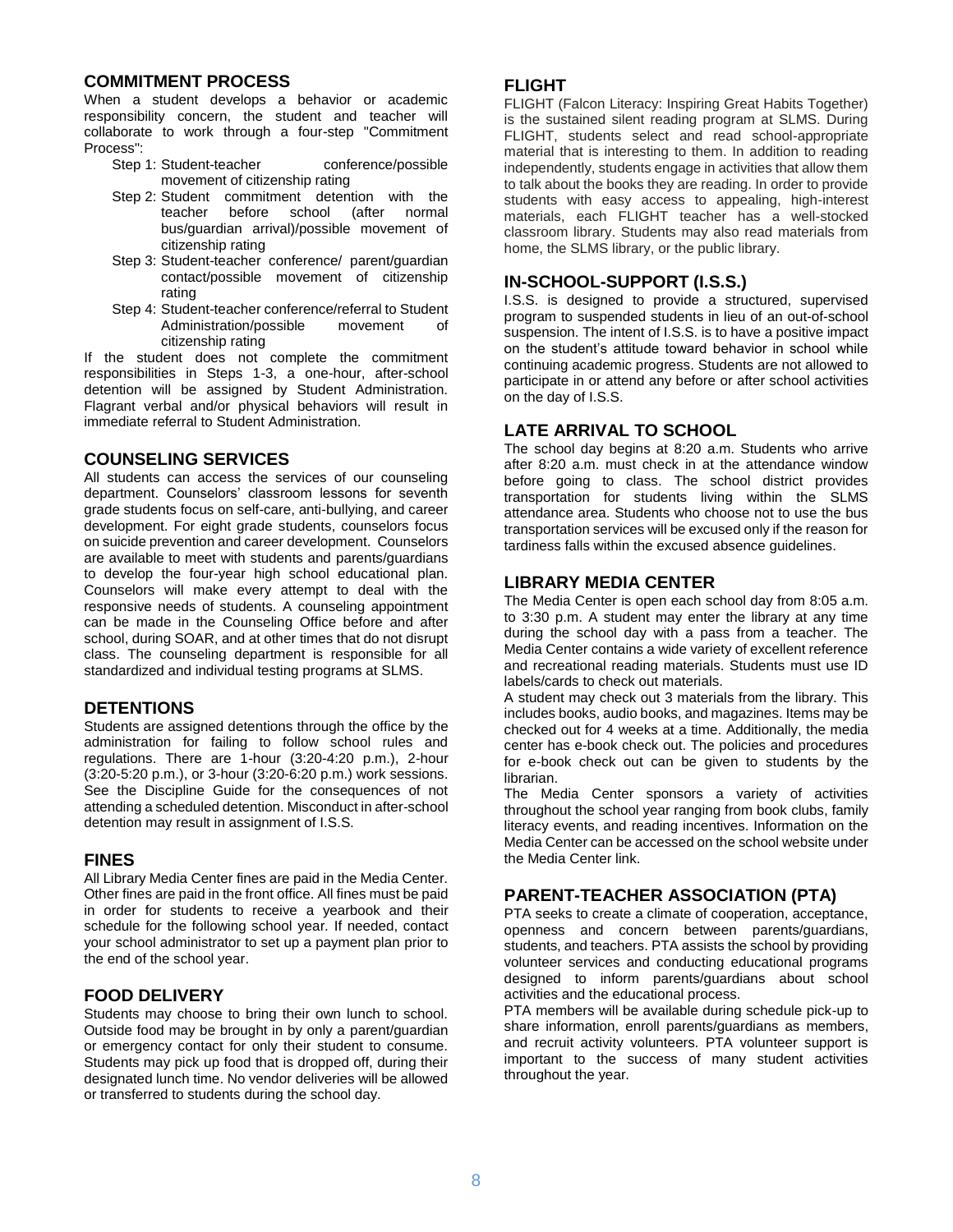#### **SCHEDULE – DAILY CLASS**

| Monday - Thursday           |                 |
|-----------------------------|-----------------|
| <b>HR/FLIGHT</b>            | 8:20 - 8:40     |
| 1st Hour                    | $8:44 - 9:29$   |
| 2nd Hour                    | $9:33 - 10:18$  |
| 3rd Hour                    | $10:22 - 11:07$ |
| Lunch L                     | $11:12 - 11:34$ |
| Lunch II                    | 11:36 - 11:58   |
| Lunch III                   | 12:00 - 12:22   |
| Lunch IV                    | $12:24 - 12:42$ |
| Lunch V                     | 12:44 - 1:06    |
| 4th Hour $(8th)$            | 11:09 - 11:54   |
| 5th Hour (8 <sup>th</sup> ) | $11:58 - 1:08$  |
| 4th Hour $(7th)$            | 11:11 - 12:22   |
| 5th Hour (7th)              | $12:26 - 1:11$  |
| 6th Hour                    | $1:15 - 2:00$   |
| 7th Hour                    | 2:04 - 2:49     |
| SOAR                        | $2:53 - 3:15$   |

#### **SOAR**

SOAR (Study, Organize, Achieve, Reward) at Summit Lakes addresses our students' needs and recognizes their successes. SOAR allows students time to begin their homework, make-up test/projects, access computers/technologies for academic purposes, and access their teachers for questions, re-teaching, and help. Student Reward Time is also provided every other week for students who are on track academically and who are meeting all expectations.

#### **STUDENT COUNCIL**

Students will apply each fall to serve on the Student Council. The council will consist of the elected officers and 7<sup>th</sup> and 8<sup>th</sup> grade representatives.

# **ACADEMICS**

#### **ABSENCES**

Follow this procedure when it becomes necessary to be absent from school:

- 1. The student's parent/guardian should notify the school attendance office by phone or email between 8:00 a.m. and 10:00 a.m. on the day of absence with the reason for non-attendance
- 2. If the school has not received information from a parent/guardian before 10:00 a.m. concerning the student's absence, the student's name will be listed on the absentee report as "undetermined."
- 3. If the school office is unable to contact the parent/guardian by the end of the day, the absence will be marked "unexcused" and will be recorded on the attendance record.
- 4. Students may not return to attend any after-school activity if they are not in attendance at least 4 clock hours or if they leave school ill during the day (without administrator approval).

# **ABSENCES - DEFINITION OF EXCUSED/UNEXCUSED**

An absence will be listed as excused if the reason can be classified under one of the following categories:

- 1. Personal illness of the student verified by a parent/guardian.
- 2. Family illness or emergency that necessitates a student's presence at home.
- 3. Dental or medical appointments that cannot be obtained at a time other than during school hours. Dentist/Physician verification of the appointment must be given to the attendance secretary upon return to school.
- 4. Trips with parents/guardians, provided school officials are notified prior to the absence.
- 5. Unusual opportunities for educational experiences not available at other times, providing permission is received from the administration in advance.
- 6. Other reasons not listed may be considered excused if approved by administration prior to the absence (religious observances, visits to family member on active duty, other).

Students who are excused for an absence are permitted to make up all work and assignments missed while absent, but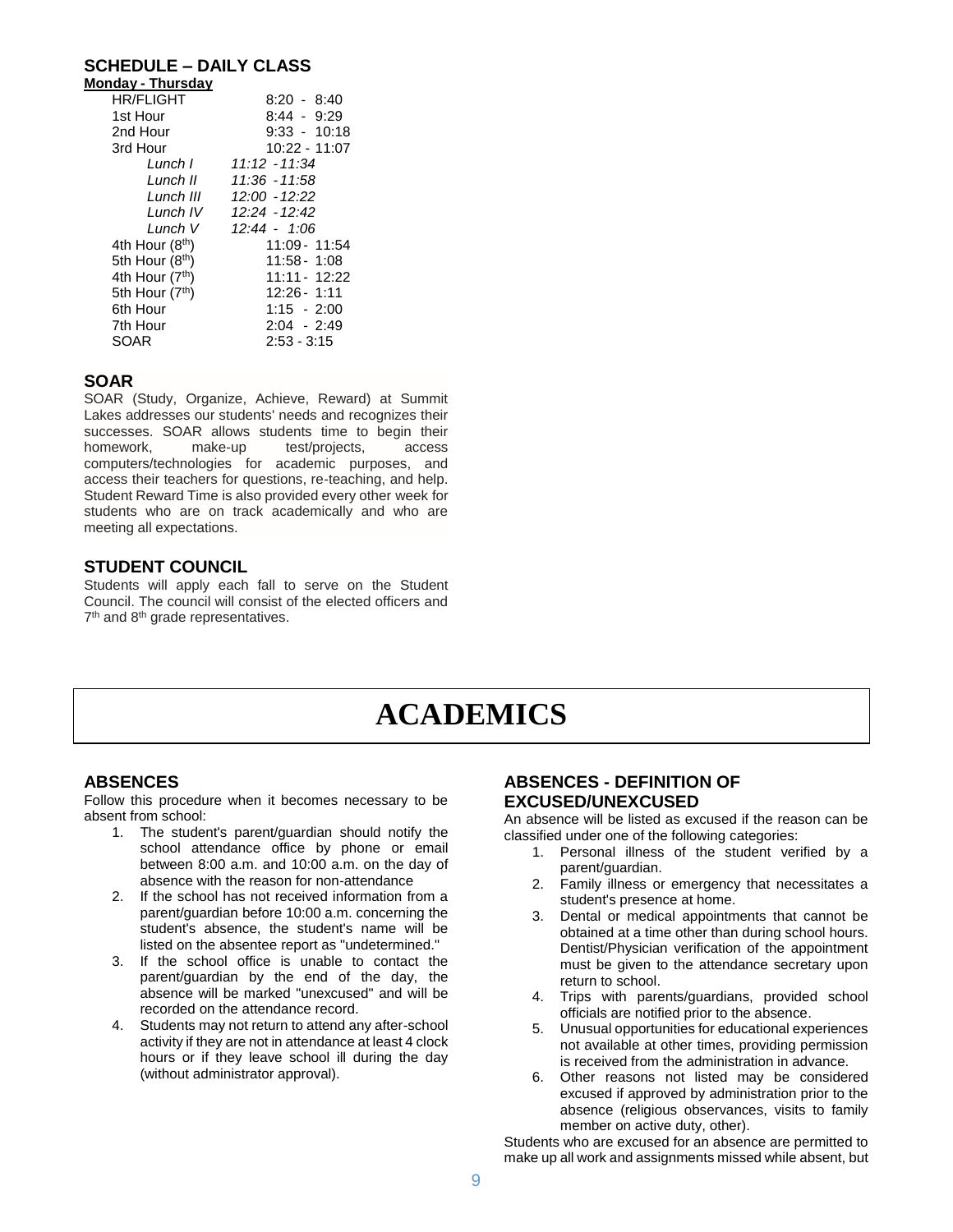must do so within a time limit. The general rule is one school day for each day of absence. A student absent three days would thus have to complete all make-up work within three days after returning to school.

An absence shall be classified as unexcused when it cannot be classified under one of the six reasons listed above, or if no information is provided to the attendance office. Missing school for other reasons without first contacting school administration may also cause an absence to be listed as unexcused.

Students assigned O.S.S. are expected to make up homework, projects and tests. Students will receive full credit for homework, projects, quizzes and tests accurately completed on time.

# **ABSENCES - MAKE-UP WORK**

Students who are absent from school are responsible for contacting teachers and determining what assignments are to be made up and the time limit for having them completed. Students will be given one day for each day of absence to make up the work. Long-term projects that have been assigned more than five (5) school days in advance of the absence are due the day of return unless arrangements have been agreed upon by the teacher prior to the due date. Make-up tests will be scheduled at the discretion of the teacher.

When a student has been absent for two or more days, the parents/guardians may contact the school office before 10:00 a.m. to request assignments. Assignments may be picked up by the parents/guardians at the school office after 3:30 p.m. or may be sent home with another student. Assignments may be available electronically, so parents/guardians are encouraged to call before coming to pick up homework.

# **ABSENCES - PENALTY FOR NON-ATTENDANCE**

Any time that students are absent from school without the permission of their parents/guardians or the school office, they will be considered truant and will face disciplinary action. Repeated truancy may result in referral to the Division of Family Services, the Jackson County Family Court, and/or the Lee's Summit Youth Court.

# **ADVANCED STUDIES COURSES**

Advanced studies courses will parallel the content of the regular grade-level core curriculum with a more rigorous and in-depth focus on selected topics. These courses will prepare students for Advanced Studies courses at the high school level.

- All advanced studies courses in grades 7 and 8, Algebra I, French I, Spanish I, German I, and Chinese I will be weighted .5 on the middle school 4-point grading scale for the purpose of calculating Honor Roll and other academic awards. The weightedness received at the middle school will not be carried over to the high school.
- Algebra I, French I, Spanish I, German I, and Chinese I are high school level courses and will be posted to the student's high school transcript as a high school credit. Grades earned in these courses will be used in calculating a student's high school GPA.
- Algebra I will only count as a math credit after three additional math credits are earned at the high school.
- Algebra I students will be required to take an End of Course Exam.
- When a student drops an 8th grade modern language class or 8th grade Algebra I class (up to the last day of first semester), that student will receive an "NC" (no credit).

# **ALTERNATIVE METHODS OF INSTRUCTION (AMI)**

Beginning in the 2020-21 school year, a new state law allows schools to create a state-approved alternative methods of instruction (AMI) plan to fulfill up to 5 days of time lost in the classroom due to events outside of the district's control including inclement weather, a utility outage, or an outbreak of a contagious disease where school would otherwise be cancelled. In the event of a cancellation, the district may choose to hold instruction virtually.

Lee's Summit R-7 Schools remains committed to providing students instructional activities and connections to the learning environment during periods of school closures. We are fortunate to be a 1:1 district in which K-12 students have district-issued Chromebooks and R-7 staff have a platform in Schoology to reach students remotely. While virtual instruction cannot replace time in the classroom, Lee's Summit R-7 Schools believe it is critical that we stay connected to our students and continue to provide learning opportunities to the best of our ability. The district's technology department continues to work with families and staff if needs of connectivity and internet accessibility are not being met.

If the decision is made to hold school virtually:

- District communication will be sent to families announcing that school will take place virtually along with reminders regarding how to access instructional materials.
- Every teacher will use the Schoology platform to share lessons, assignments, and resources with students.
- Teachers will post assignments and learning opportunities each day by 10:00 a.m. Teachers will hold daily office hours to guide and assist students. Teachers will communicate with students via email, Google Meet, and Schoology by 10:00 a.m.
- Students are expected to access and complete assignments, meet deadlines, engage in the work and communicate with their teachers, peers or parents/guardians if they are needing assistance.
- Work must be completed in order for student attendance for the day(s) to be counted.

# **ASSESSMENTS**

In order to achieve the purposes of the student assessment program, the district requires all enrolled students to participate in all applicable aspects of the assessment program.

# **ATTENDANCE POLICY**

Regular attendance is an important student responsibility. Poor attendance is the greatest factor contributing to school failure.

Unless a student is under a doctor's care, chronic absenteeism leaves the student susceptible to academic failure, and runs contrary to state law on compulsory school attendance. Our middle school attendance policies reflect those concerns.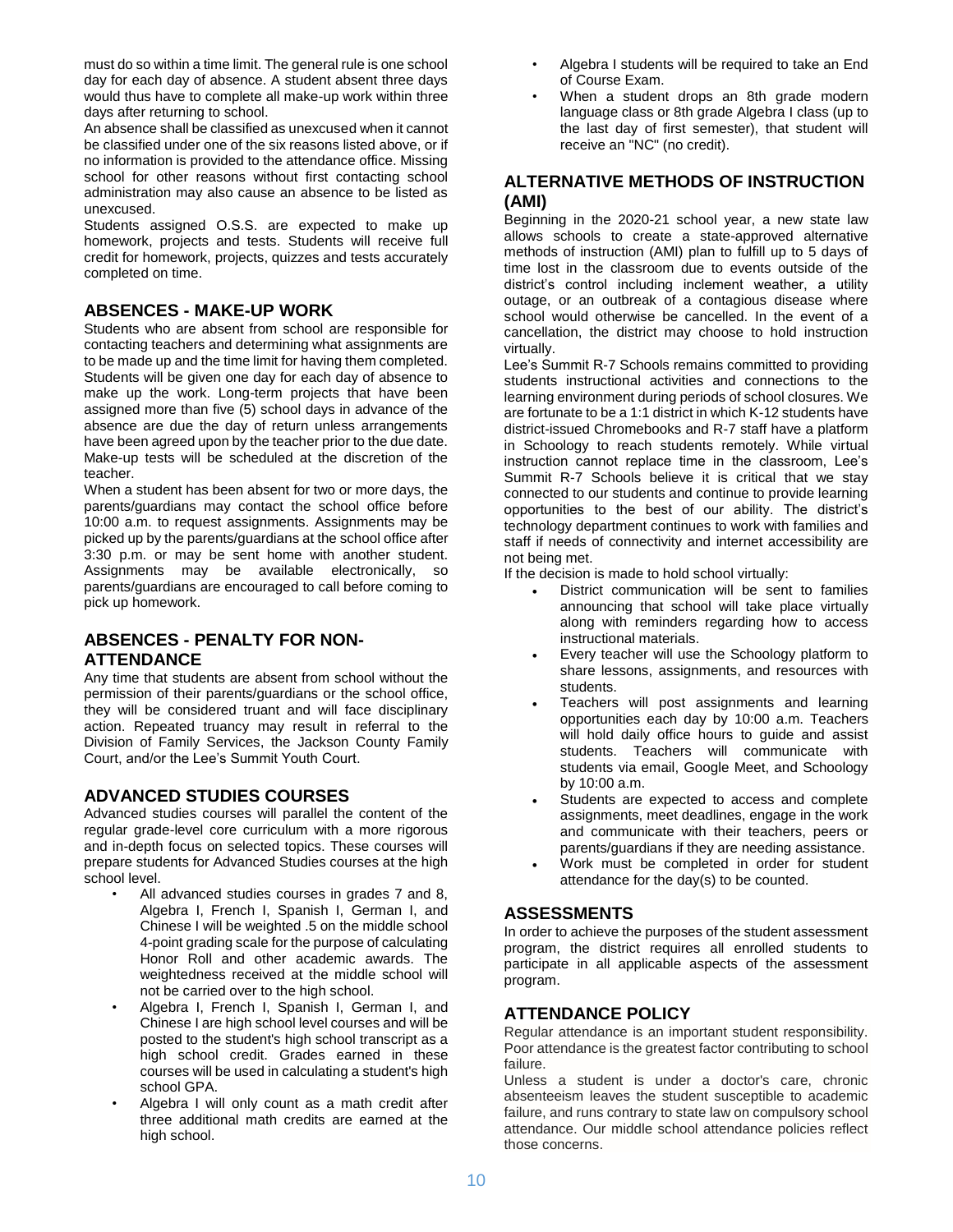The middle school building attendance team will consist of representatives of the administrative staff, counseling staff, and the School Resource Officer (SRO)

A day of absence is defined as three or more class periods, including Advisory/Homeroom.

1. When a student is absent five (5) days in any semester, a letter will be sent to the parent/guardian explaining the middle school attendance philosophy and subsequent attendance policy procedures. The building attendance team representatives will be notified of the student's status.

2. When a student is absent ten (10) days in any semester, the building attendance team will coordinate contact with the parent(s)/guardian(s). This contact will determine what interventions are needed to help the student increase attendance.

3. When a student is absent fifteen (15) days in any semester, the building attendance team will determine if a school/parent/guardian conference with the building attendance team is warranted. Subsequently, the building attendance team has the option of deciding if a report needs to be filed with the officer in charge of juvenile affairs at the Lee's Summit Police Department.

4. If, after a school/parent/guardian conference, attendance does not improve, the officer in charge of juvenile affairs will send the parent(s)/guardian(s) a letter emphasizing Missouri's compulsory attendance law, and will outline subsequent interventions available to the building attendance team, including referral to the Division of Family Services, the Jackson County Family Court, and/or the Lee's Summit Youth Court.

# **CITIZENSHIP**

Citizenship is an important aspect of middle school development. Each teacher will provide citizenship feedback to parents/guardians on the quarterly report card. Teachers will assign each student a citizenship rating of S - satisfactory, N - needs improvement, or U - unsatisfactory. These ratings are not reflected in students' academic grades.

Satisfactory = Consistently meets individual classroom expectations

Needs Improvement  $=$  Inconsistently meets individual classroom expectations

Unsatisfactory = Seldom meets individual classroom expectations

# **FINAL EXAMS**

All students will be required to take final exams on the days scheduled unless a parent/guardian makes a specific written request to the Principal. The exams will be given the last week of school.

Final exams will count ten percent of the fourth quarter grade. Semester finals taken at the end of the first semester will count ten percent of the second quarter grade.

#### **GRADING SYSTEM**

The following standardized grading scale is used:

| $A = 95-100$ B- = 80-82 D+ = 67-69<br>$A = 90-94$ $C + = 77-79$ $D = 63-66$ |                        |                                                   |
|-----------------------------------------------------------------------------|------------------------|---------------------------------------------------|
| $B+ = 87-89$                                                                | $C = 73-76$ D- = 60-62 |                                                   |
|                                                                             |                        | $B = 83-86$ C- = 70-72 F = 59 & below (No Credit) |

# **HONOR ROLLS/GPA**

The middle schools use a 4-point grading system.

| <b>GPA</b> |        | AS GPA |        |
|------------|--------|--------|--------|
| А          | 4.00   | А      | 4.5    |
| А-         | 3.6667 | А-     | 4.1667 |
| B+         | 3.3334 | B+     | 3.8334 |
| B          | 3.00   | в      | 3.5    |
| В-         | 2.6667 | в-     | 3.1667 |
| C+         | 2.3334 | C+     | 2.8334 |
| С          | 2.00   | С      | 2.5    |
| C-         | 1.6667 | C-     | 2.1667 |
| D +        | 1.3334 | D+     | 1.8334 |
| D          | 1.00   | D      | 1.5    |
| n-         | 0.6667 | n.     | 1.1167 |
| F          |        |        |        |

The Principal's Scholarship Honor Roll requires a 3.667 GPA (A- average).

The Scholarship Honor Roll requires a 3.00 GPA (B average).

#### **REPORT CARDS**

Report cards for all middle school students are issued quarterly. **Reports will be sent electronically the first three quarters.** Fourth quarter grades will be mailed one week after school ends.

# **STUDENT PROMOTION GUIDELINES**

A student has the opportunity to earn a total of 7 units during the school year. To be promoted to the next grade level, a student must earn a minimum of 5<sup>1</sup>/<sub>2</sub> units. At least three of those 5<sup>1</sup> /<sup>2</sup> units must be earned in the core courses of language arts, math, science, and social studies. Units may be earned by passing the following courses:

| <b>Core Courses</b>                         |                    | <b>Required Courses</b> |                    |  |  |
|---------------------------------------------|--------------------|-------------------------|--------------------|--|--|
| FLA                                         | $\frac{1}{2}$ unit | Art or                  |                    |  |  |
| Math                                        | $\frac{1}{2}$ unit | <b>Vocal Music</b>      | $\frac{1}{4}$ unit |  |  |
| Science                                     | $\frac{1}{2}$ unit | Physical Ed             | $\frac{1}{4}$ unit |  |  |
| Social Studies $\frac{1}{2}$ unit           |                    | Health (7)              | $\frac{1}{2}$ unit |  |  |
| <b>Elective Courses</b>                     |                    | 8th Grade               | 7th Grade          |  |  |
| Modern Language                             |                    | $\frac{1}{2}$ unit      | $\frac{1}{4}$ unit |  |  |
| Family & Consumer Science                   |                    | $\frac{1}{2}$ unit      | $\frac{1}{4}$ unit |  |  |
| <b>Industrial Tech</b>                      |                    | $\frac{1}{2}$ unit      | $\frac{1}{4}$ unit |  |  |
| <b>Instrumental Music</b>                   |                    | $\frac{1}{2}$ unit      | $\frac{1}{2}$ unit |  |  |
| <b>Communication Arts</b>                   |                    | $\frac{1}{2}$ unit      | $\frac{1}{4}$ unit |  |  |
| <b>Business/Computers</b>                   |                    | $\frac{1}{2}$ unit      | $\frac{1}{4}$ unit |  |  |
| <b>SMARTS</b>                               |                    |                         | $\frac{1}{4}$ unit |  |  |
| Academic Labs                               |                    | $\frac{1}{2}$ unit      | $\frac{1}{2}$ unit |  |  |
| <b>COURSES ARE LISTED AS SEMESTER UNITS</b> |                    |                         |                    |  |  |

A student who does not earn  $5<sup>1</sup>/2$  units during the school year may seek to earn up to one unit during the summer school session. The final decision to promote a student will be made by the building administration. Consideration will be given in second semester to students who demonstrate marked improvement in academic performance.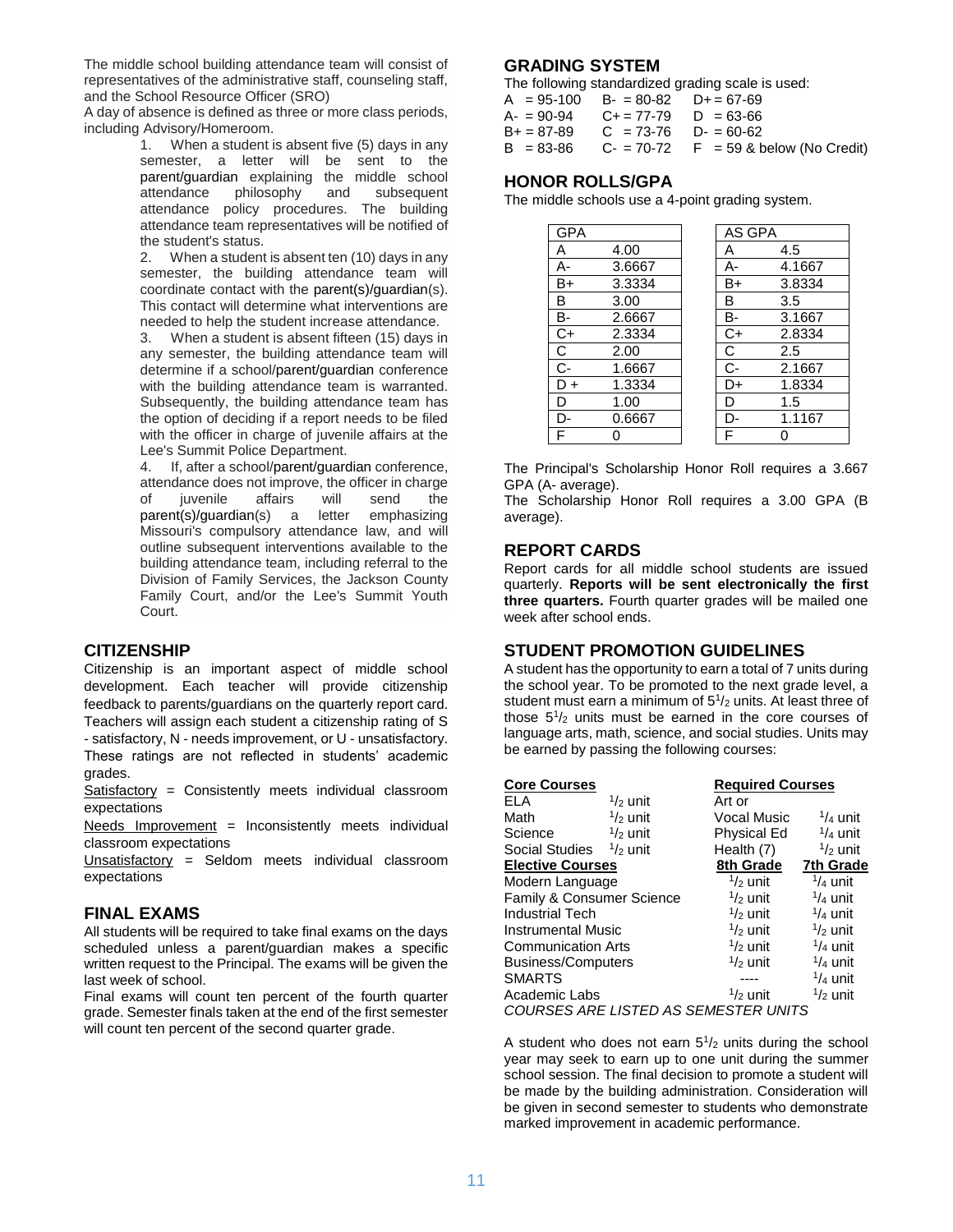# **ATHLETICS & ACTIVITIES POLICIES**

# **ACADEMIC & CITIZENSHIP ELIGIBILITY**

Students have a fundamental responsibility to maintain their grades and be good school citizens. Academic grades, attendance, and student conduct will affect eligibility to participate in or attend activities or athletics.

Students are ineligible for interscholastic activities if:

- the student is failing two or more classes. Students will be ineligible for interscholastic activities during the quarter after receiving the grades.
- the student is not in attendance 4 consecutive hours, including the end of the school day, on the day of the activity a student may not leave school and be absent through the end of the school day and then return for an activity.
- on the day of the activity, the student is assigned In-School Suspension or Out-Of-School Suspension.
- the student does not abide by the activity's practice and late ride pickup policies.
- a proper attitude is not maintained toward the sponsor or coach.
- the student does not exhibit good sportsmanship.
- suspension from activities for student misconduct is determined by building administrators.

Academic grades, citizenship grades, attendance, and student conduct may affect eligibility to participate in or attend activities or programs outside of the classroom. These activities may include, but are not limited to:

| Academic Team                                     | <b>Field Trips</b>                |
|---------------------------------------------------|-----------------------------------|
| Archery                                           | <b>Interscholastic Activities</b> |
| <b>Athletic Events</b>                            | <b>Optimist Recognition</b>       |
| Cheerleading                                      | Robotics                          |
| <b>Color/Winter Guard</b>                         | <b>School Productions</b>         |
| <b>Concert Choir Performances</b>                 | <b>SMARTs Program</b>             |
| CyberPatriots                                     | <b>Student Assistants/Aides</b>   |
| Dances                                            | <b>Student Council</b>            |
| Fan Days/Event Spectators                         | <b>Student Reward Time</b>        |
| MSHSAA Activity/Athletic programs are defined as: |                                   |
|                                                   |                                   |

Basketball **Academic Team** Cross Country Cheerleading Football Track & Field Volleyball **Wrestling** 

**Athletics Activities**

#### **ACTIVITIES PHILOSOPHY STATEMENT**

We believe interscholastic activities are an important facet of the total school program for middle level students, and are a vital part of the individual's total educational experience.

We believe the emphasis in all co-curricular activities should be on participation, skill development, and fun. Our duty as coaches and sponsors is to create a supportive teaching environment that stresses physical conditioning, basic athletic skills, sportsmanship, team work, responsibility, and healthy competition.

We believe student participation in the activities program is a privilege which carries with it responsibilities to family, team, school, community, and self. This participation represents a year-round commitment.

# **ACTIVITY/ATHLETIC PARTICIPATION FEES – MIDDLE SCHOOL**

The R-7 athletic/activity program goal reflects that student activities and athletics are an integral part of the total secondary educational program because they provide experiences that will help students to acquire additional knowledge and skills, plus they help students gain the attributes of good citizenship.

Students wishing to participate in any MSHSAA sponsored activity/sport will be charged \$25 for yearly participation. A maximum participation fee of \$50/family will be charged for participating in activities/sports. Please consult the building assistant principal/activities director for any questions or concerns regarding the participation fee.

The following guidelines will assist with implementation for the collection of fees:

- 1. The student will not be allowed to participate in an activity/contest until the fee is paid in full.
- 2. If students are cut from a team but has already paid the fee, they will be reimbursed upon request.
- 3. If a student quits or is suspended from a team or performing group after the first scheduled event, no refund will be granted.
- 4. If students are injured during or after the first scheduled game so that they can no longer compete, the fee will not be refunded.
- 5. Other extenuating circumstances, such as a student transferring to another district prior to the first activity or season or a student being placed on homebound, may be considered by the building administrator for reimbursement.
- 6. Students qualifying for the free lunch program will be exempt from the activity participation fee. Students qualifying for the reduced lunch program will pay 50% of the participation fee. Student/ parent/guardian should contact the building principal to verify their free or reduced lunch status. Each case will be evaluated independently.
- 7. Activity fees will be collected at registration or through the school office.

# **CARE OF EQUIPMENT**

Any equipment lost or stolen must be paid for by the student in whose name it was issued.

Following these guidelines will reduce the chance of lost or stolen equipment:

- 1. Do not exchange or loan to another teammate any of the equipment checked out to the student. If exchange is warranted, clear it on with the coach.
- 2. Except when students are in visual contact, they should keep locker lockers closed and LOCKED at all times. This includes when they are in the shower. School and personal equipment and belongings should be locked up at all times.
- 3. Any loss of equipment should be reported immediately to the head coach, rather than waiting until the end of the season.
- 4. Any protective equipment that does not fit properly or that has any defective parts should be reported to a coach immediately. Do not wear the equipment until the necessary adjustments have been made. This is for students' protection.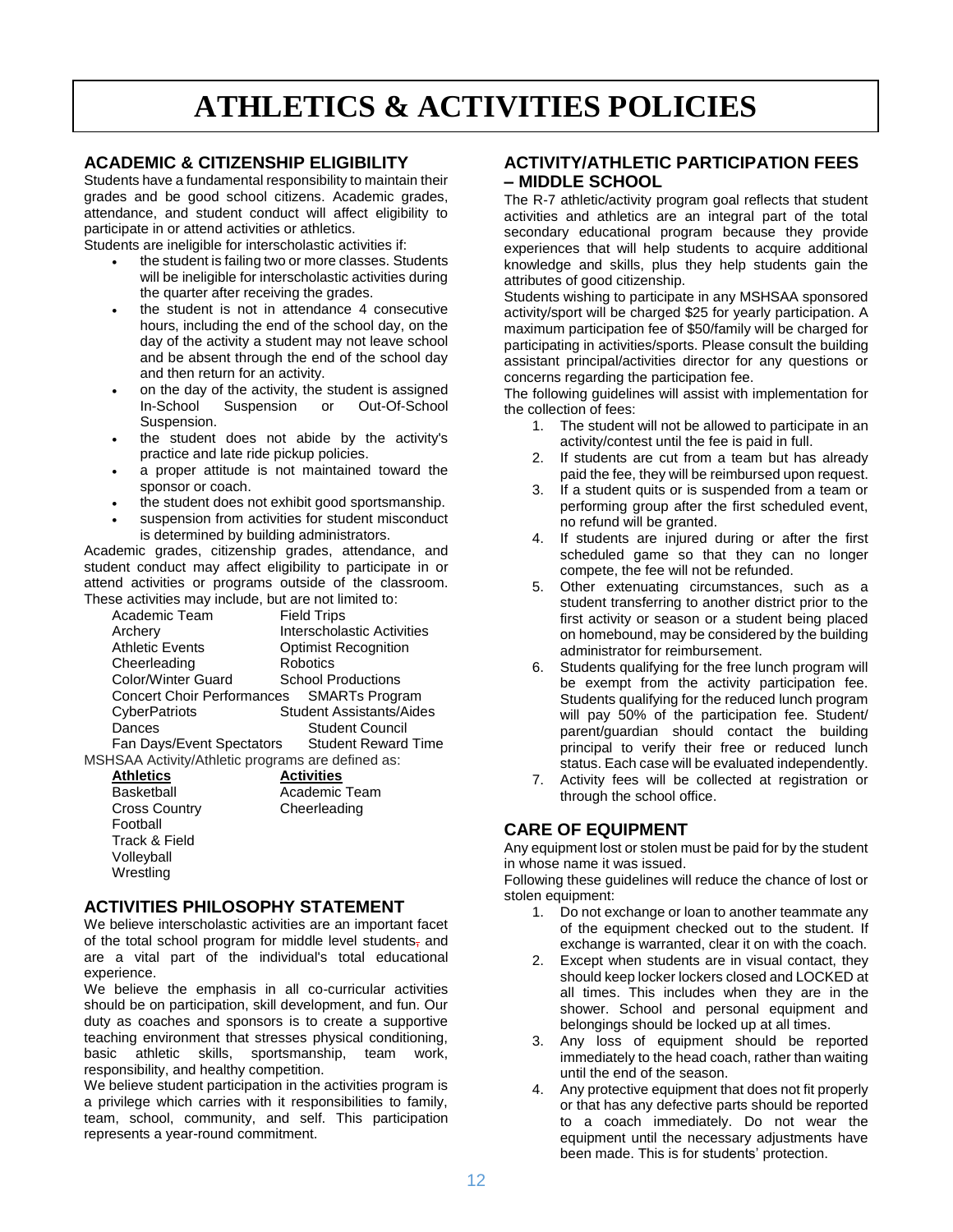5. It is against MSHSAA regulations to sell or rent any equipment to individuals. The R-7 athletic departments strictly adhere to this regulation. Therefore, any equipment seen out of the school environment does not belong to individuals. Please report any such violation to a coach or the athletic administrator.

# **COACHES & SPONSORS**

| Awards Show. Brian Thackrah, Director<br>Basketball - Boys Scott Ford, Head Coach<br>Basketball - Girls Rocky Wolverton, Head Coach<br>Cheerleading. Morgan Bastian, Head Coach<br>Cross Country. Tim Lewis, Head Coach<br>Falcon Smart. Renee Lange, Sponsor |  |  |  |  |
|---------------------------------------------------------------------------------------------------------------------------------------------------------------------------------------------------------------------------------------------------------------|--|--|--|--|
| FootballMatt Hague, Head Coach                                                                                                                                                                                                                                |  |  |  |  |
|                                                                                                                                                                                                                                                               |  |  |  |  |
| Stephanie Russell, Sponsor                                                                                                                                                                                                                                    |  |  |  |  |
|                                                                                                                                                                                                                                                               |  |  |  |  |
| Scholar Bowl Sue Lamb, Sponsor                                                                                                                                                                                                                                |  |  |  |  |
| School Musical. Brian Thackrah, Director                                                                                                                                                                                                                      |  |  |  |  |
|                                                                                                                                                                                                                                                               |  |  |  |  |
| Brian Thackrah & Leanne Malotte, Co-Sponsors                                                                                                                                                                                                                  |  |  |  |  |
|                                                                                                                                                                                                                                                               |  |  |  |  |
| Brian Thackrah & Christy Beavers, Co-Directors                                                                                                                                                                                                                |  |  |  |  |
| Track - Boys. Rod Brewer, Head Coach                                                                                                                                                                                                                          |  |  |  |  |
| Track - Girls. Rick Brewer, Head Coach                                                                                                                                                                                                                        |  |  |  |  |
| Volleyball. Beth Groom, Head Coach                                                                                                                                                                                                                            |  |  |  |  |
| WrestlingDamian Moses, Head Coach                                                                                                                                                                                                                             |  |  |  |  |
|                                                                                                                                                                                                                                                               |  |  |  |  |
| Yearbook. Jennie Mullenax, Advisor                                                                                                                                                                                                                            |  |  |  |  |

# **LATE RIDE PICKUP POLICY**

Student-participants are expected to be on time and attend all scheduled practices/meetings unless agreement has been reached by the coach/sponsor the day before the scheduled session. Any student-participants who have not completed transportation connections within 20 minutes of the end of practice/meeting will be considered in violation of the practice policy.

#### **Infraction Consequences:**

- 1st Infraction: Warning to the student-participant and a parent/guardian contact by coach/sponsor. 2nd Infraction: Partial participation in the next scheduled event. 3rd Infraction: No participation in the next scheduled
- event.
- 4<sup>th</sup> Infraction: Dismissal from the activity group or team.

#### **MISSOURI STATE HIGH SCHOOL ACTIVITIES ASSOCIATION (MSHSAA) Mission Statement of the MSHSAA**

"The MSHSAA promotes the value of participation, sportsmanship, team play, and personal excellence to develop citizens who make positive contributions to their community and support the democratic principles of our state and nation."

# **MSHSAA ACTIVITIES COMMITMENT - MIDDLE SCHOOL**

Each student who chooses to take part in the activities program must make this commitment. Parents/Guardians must also support their student's commitment. The coach/sponsor will have a commitment contract for students to sign.

Prior to participating in any practice or tryout sessions for any activity or interscholastic sport, each athlete must:

- 1. Complete the MSHSAA Participation Certificate, including:
	- a. Student signature and birthdate.
	- b. Parent/Guardian permission signature.
	- c. Proof of basic athletic insurance coverage.
	- d. Parent/Guardian permission authorizing emergency treatment.
	- e. Proof a physical examination by a registered physician. It must be signed and dated by the registered physician. The physical exam is valid for 730 days from the date of the exam, unless otherwise indicated by the physician.
- 2. This MSHSAA Participation Certificate must be on file in the office of the building athletic director.
- 3. Return/submit the signed R-7 Middle School Activities Commitment Form to school personnel.

As a student-athlete participating voluntarily in interscholastic activities/athletics:

- 1. Students will abide by the school's student code of conduct as outlined in the school's student handbook, the coaches' team rules and the rules of the MSHSAA.
- 2. Students will conduct themselves according to established academic, citizenship, and sportsmanship expectations at all times.
- 3. Students will be responsible for all athletic equipment issued to them throughout the season, will return such equipment at the end of the season, and will pay the current replacement cost for any of the equipment not accounted for at the end of the season.
- 4. Students will not use or be in possession of tobacco, alcohol, or narcotics. If they do use or possess any of these substances, they will be subject to school and team disciplinary actions This is a year-round commitment.
- 5. Students acknowledge that they have been properly advised, cautioned and warned by administrative and/or coaching personnel of the school district that they are exposing themselves to the risk of injury. It is still their desire to participate in sports and to do so with full knowledge and understanding of the risk of injury.
- 6. Students agree to allow their picture, as part of an activity group, to be posted on schools' social media and website. They also agree to allow their name and sports-related information to be included in game programs.
- 7. Students, along with their parents/guardians, certify that they have read and understand all of the school district athletic policies in the school's student handbook. In order to remain eligible for participation, students must comply with all requirements.
- 8. Parent/Guardians of a student/athlete will support the positive participation of students in the athletic/activities program, promote their program, promote their academic and citizenship efforts, and provide a role model consistent with the expectations of the R-7 Middle School Sportsmanship Code.

# **MSHSAA ACTIVITIES PRACTICE POLICY**

Student-participants are expected to attend all practices on time on the days they attend school, unless agreement has been reached by the coach/sponsor and parents/guardians no later than the day previous to the scheduled practice session.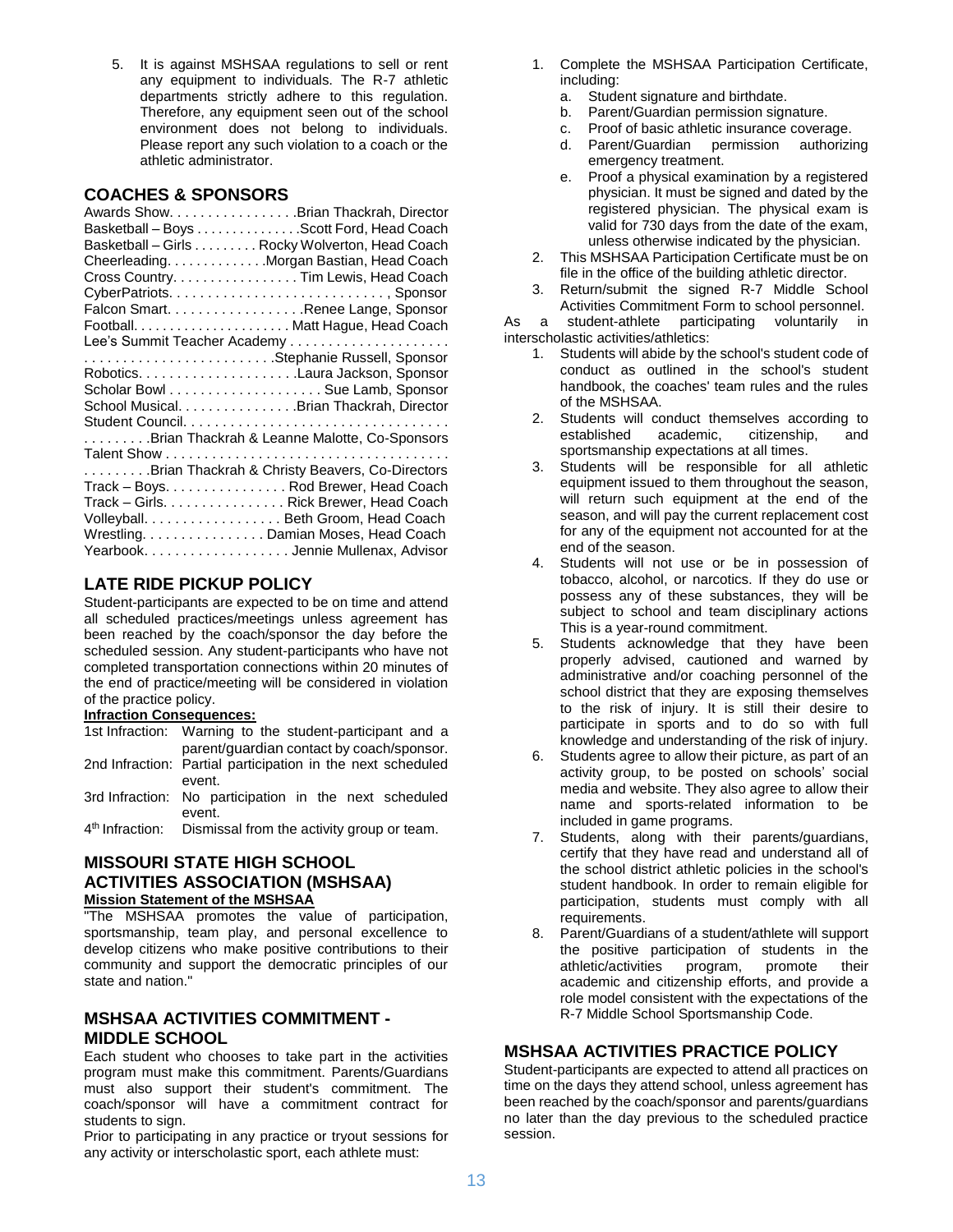#### **Infraction Consequences:**

|   | 1st Infraction: Partial participation in the next scheduled |
|---|-------------------------------------------------------------|
|   | contest/event.                                              |
| . | .<br>.                                                      |

- 2nd Infraction: No participation in the next scheduled contest/event.
- 3rd Infraction: Dismissal from the activity group or team.

# **MSHSAA ATHLETIC ELIGIBILITY TRANSFER POLICY**

All 8th grade students who are interested in playing sports at LSHS, LSNHS, or LSWHS next year need to be aware of the transfer policy of the Missouri State High School Activities Association (MSHSAA).

238.3 TRANSFER OF ENROLLMENT REQUIREMENTS - The following standards are for the purpose of assuring fairness to all students:

2a. Upon promotion from the 8th grade or the highest grade of a middle school administered as a separate unit within a school system, a student may be eligible only at the public high school located in the public geographical attendance district in which the student's parents/guardians reside or any nonpublic high school located in the nonpublic geographical attendance district as specified in By-Law 238.1-b, in which the student's parents/guardians reside.

Any student who chooses to attend a school other than those specified in By-Law 238.3 2a above shall be eligible only at the sub-varsity level in all sports for 365 days from the date of promotion from the 8th grade or the highest grade of a middle school administered as a separate unit within a school system.

# **MSHSAA BASIC GUIDELINES FOR PARTICIPATION**

- 1. Students are allowed to make their own activity participation selections. It is the R-7 policy that students facing a conflict between two R-7 sponsored activities will be given a choice of which to attend. Certain school activities (to be determined by building administrators) will have priority. Students are not to be penalized by the activity not attended.
- 2. Lee's Summit middle school policy requires students ride the bus to all school activities and returning from all out-of-district school activities. Departing from this policy releases the Lee's Summit School District from all liability for any adverse results that may occur. A parent/guardian may make a request to transport the student by directly contacting the coach/sponsor to seek permission. An R-7 Activity Travel Release form must be completed specifying who is being transported and signed by the appropriate parent/guardian.
- 3. If it is necessary to be absent from practice, the student is expected to obtain permission from the head coach prior to the scheduled practice. Unexcused absences will result in disciplinary action from the coach under the activities practice policy.
- 4. Students must be in attendance during the school day for a minimum of four consecutive hours, including the end of the school day, to participate in any activity scheduled for that day. A student may not leave school and be absent through the end of the school day and then return for an activity. Exceptions are granted with administrative approval only.
- 5. In the event of truancy by or suspension of students, they will not be eligible for participation until they have fulfilled the disciplinary requirements established by the administration.
- 6. In the event that students are assigned an afterschool detention period as the result of a discipline problem, they are not allowed to use the excuse of "I have practice, so I can't stay." Classroom and school discipline obligations always come first.
- 7. The possession or use of alcohol, tobacco, or nonprescription drugs or misuse of prescription drugs are known to be detrimental to the individuals as well as the team they represent. If a student should choose to use, possess, or distribute alcohol, tobacco, or non-prescription drugs or misuse prescription drugs, disciplinary action that may affect student eligibility will be taken consistent with R-7 policy.

# **MSHSAA INTERSCHOLASTIC TEAM ELIGIBILITY REQUIREMENTS**

The MSHSAA requires student participants to provide information that will be documented on the MSHSAA Participation Certificate. The following information is required before a student may participate in activities designated at the school as interscholastic sports. To satisfy each of these requirements, parents/guardians must create a Privit account (see Athletics website) where parents/guardians and students will complete and sign all required forms:

- 1. Parent/Guardian Permission Form
- 2. Pre-Participation History Form
- 3. MSHSAA Concussion Materials
- 4. Activity/Athletic Commitment Form
- 5. Student Agreement
- 6. Completed Physical Exam Form

# **Parental/Guardian Permission**

A student shall furnish a statement, signed by the student's parents/guardians, which grants permission for the student to participate in interscholastic athletics.

# **Insurance**

Students shall not be permitted to participate in interscholastic athletics until the school has verification that they have basic athletic insurance coverage.

# **Authorization of Treatment**

A student shall not be permitted to participate in interscholastic athletics until the student's parents/guardians give written authorization for emergency treatment.

# **Pre-Participation History**

This MSHSAA required form is to be completed by parents/guardians and provided to the physician prior to the physical examination. This form will then be submitted/uploaded to the student's Privit account.

# **Physical Exams**

The school shall require of students participating in athletics a certificate of an issued physical signed and authorized by a physician, advanced nurse practitioner in written collaborative practice with a physician, or a certified physician's assistant in collaboration with a sponsoring physician stating that the individual is physically able to participate in athletic practices and contests of their school. Students shall not be permitted to practice or compete for a school until a complete, signed certificate is on file at the school. The medical certificate is valid for two years (730 days) from the date of issue for the purpose of this rule.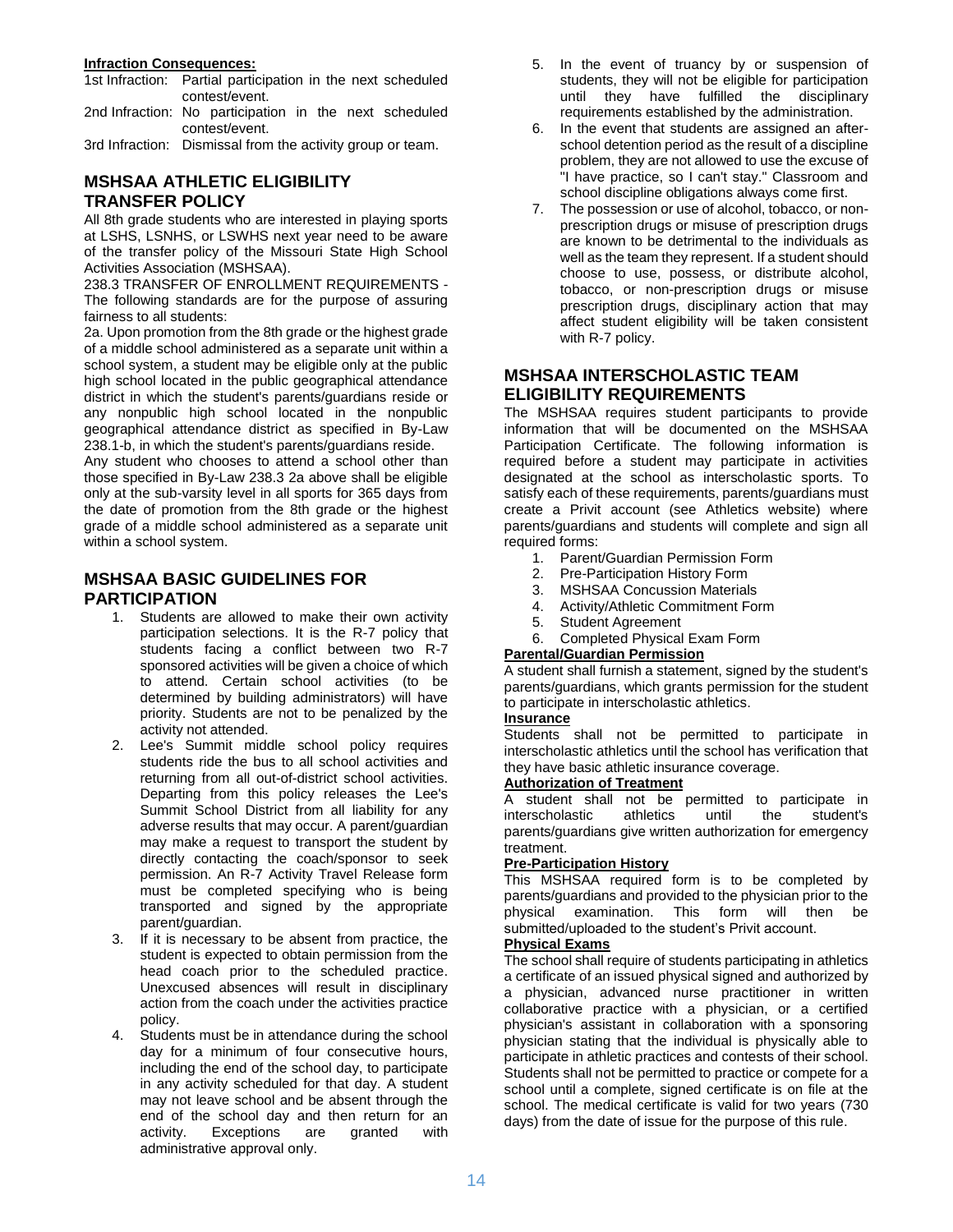Students may obtain a MSHSAA approved physical form from the school website or obtain one from Student Administration.

#### **MSHSAA NON-SCHOOL COMPETITION**

The athlete may compete in organized non-school sponsored athletic competition under the following conditions:

(Note: The following restrictions shall apply only to sports in which MSHSAA member schools compete interscholastically.) During the sport season students represent their school by competing in an interscholastic athletic contest:

- A. They shall neither practice nor compete as members of a non-school team or as individual participants in organized non-school competition in that same sport.
	- 1. Definition of school sports season a school sports season shall be defined as the period beginning with the date of the school's first practice with any part of a sports squad held on or after the first allowable practice date for the MSHSAA sport season and ending with the school's last contest, including district and state tournament contests, in that sport. EXCEPTION - For fall sports, the official school sports season shall begin as of the Tuesday following Labor Day or as of the date of the school's first practice with any part of a sports squad held on a school day, whichever occurs later.
	- 2. Definition of organized non-school competition - Athletic competition shall be considered "organized" if any of the following conditions exist: Competition is scheduled and publicized in advance, official score is kept, individual or team standings are maintained, official timer or game officials are used, admission is charged, teams are regularly formed or team rosters are predetermined, squad members are dressed in team uniforms or a team is privately or commercially sponsored. Further, competition which is either directly or indirectly sponsored, promoted or administered by an individual, organization, or any other agency shall be considered organized.
	- 3. A student who joins a school sports squad for the first time must have abided by these restrictions beginning with the first day of the current season of the sport concerned.
- B. They may practice or compete as members of a non-school team or as individual participants in organized non-school competition in a different sport than the school sport in season under the following conditions:
	- 1. No school time is missed to compete, practice for, or travel to the site of such non-school competition unless the absence is approved in advance by the school administrator.
	- 2. Students shall not practice for or compete in the non-school competition on the same date they practice or compete for the school team without approval of the school administrator.

# **MSHSAA PROTECT ELIGIBILITY**

Lee's Summit R-7 middle schools are members of MSHSAA, a voluntary, nonprofit, educational association of middle, junior, and senior high schools established for the purpose of working cooperatively in adopting standards for supervising and regulating interscholastic activities and contests.

One of the primary functions of the MSHSAA is to establish eligibility standards that must be met by all students to attain the privilege of representing their school in interscholastic activities.

Eligibility is a privilege to be granted to a student by the school which allows that student to participate in interscholastic activities. Eligibility is not a student's right by law. Precedent setting legal cases have determined that eligibility is a privilege to be granted only if the student meets all standards adopted by the school.

# **MSHSAA SPORTSMANSHIP**

The Lee's Summit R-7 School District is a member of the Greater Kansas City Suburban Conference and the MSHSAA. As members of these groups we adhere to policies established for the display of good sportsmanship by athletes, students, fans, parents/guardians, and patrons. Member schools enforce sportsmanship rules for their own school, players, and spectators. Violation of rules can result in the following consequences: written reprimand, probation, suspension, ejection, or permanent removal from events. Consequences are in force for players, coaches, students, fans, parents/guardians, and patrons.

All school discipline policies and rules apply to Lee's Summit R-7 students at school activities whether they are held on school property or away from school.

**Sportsmanship Code – Middle School** For Players, Coaches, and Fans:

- 1. Maintain pride in self and school.
- 2. Strive to keep high standards of conduct.
- 3. Cheering is always encouraged for one's own team.
- 4. Positive signs may be displayed for one's own team.
- 5. Treat opposing team players, coaches, and fans with respect.
- 6. No noise makers.
- 7. No continuous standing unless spirit sections are designated.
- 8. Abide by the decisions of officials.
- 9. Accept victory or defeat graciously.

\*Student fans not able to abide by the Sportsmanship Code and/or school guidelines may be removed from current and/or future contests.

# **MSHSAA VISITORS TO SCHOOL PROPERTY/EVENTS**

The Board encourages district patrons to exhibit good sportsmanship, citizenship, ethics, and integrity at all district events. The district will work with the Missouri State High School Activities Association (MSHSAA) and other organizations to promote good behavior by the patrons at athletic and other events.

#### **Provisions**

1. Disruptive individuals must leave school grounds. Any individual who disrupts or threatens to disrupt school or office operations, threatens the health or safety of students or staff, willfully causes property damage, uses loud and/or offensive language that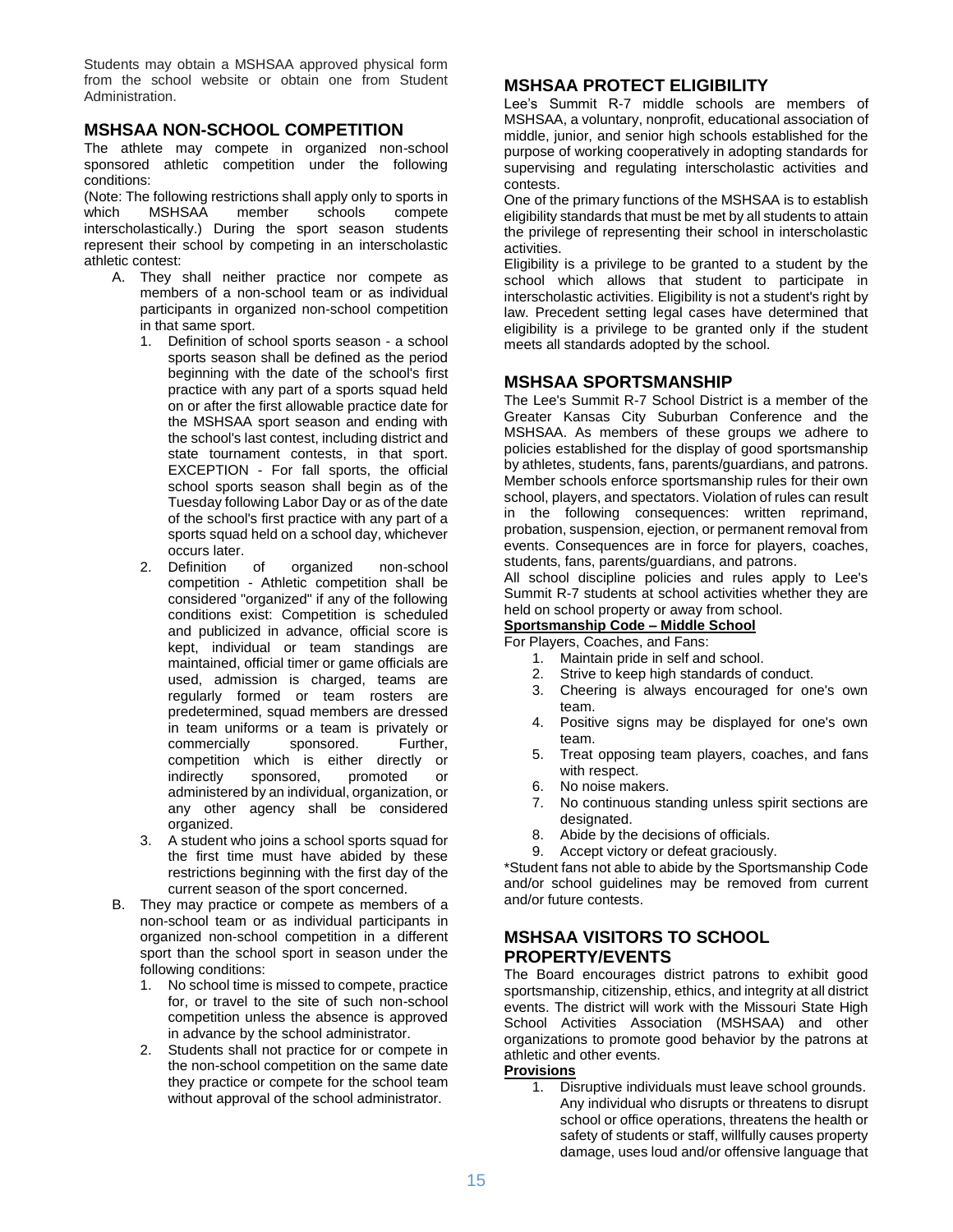could provoke a violent reaction or who has otherwise established a continued pattern of unauthorized entry on school district property will be directed to leave school district property promptly by the school's principal or other chief administrative officer. The Board and administration will not tolerate any person or persons whose presence disturbs classes or school activities or hinders the instructional process. If such persons will not leave the school premises upon request, the superintendent, building principal or designee may contact the proper legal authorities, file a report or sign a complaint on behalf of the district.

2. Directions to staff in dealing with abusive individuals.

If any member of the public uses obscenities or speaks in a loud, insulting and/or demeaning manner, the administrator or employee to whom the remarks are directed will calmly and politely warn the speaker to communicate in a civil manner. If the abusive individual does not stop the behavior, the district employee will verbally notify the abusing individual that the meeting, conference or telephone conversation is terminated; if the meeting or conference is on district premises, the employee shall direct the abusive individual to leave promptly.

3. Provide policy and report incident.

When a staff member determines that a member of the public is in the process of violating the provisions of the policy, the staff member should provide a written copy of this policy to the individual at the time of occurrence, if feasible. The staff member will then immediately notify a supervisor and provide a written report of the incident or contact local law enforcement, if necessary. In any case in which a school principal or the superintendent or designee believes that any repeat violations of this policy may occur, a letter should be sent to the individual who has violated the policy, enclosing a copy of the policy and setting forth any restrictions on the individual's access to district facilities that may be reasonable under the circumstances [\(R-7 Board Policy KK\)](http://go.boarddocs.com/mo/lsr7sd/Board.nsf/goto?open&id=99ES3770AA95).

#### **PARENTS/GUARDIANS/COACH/SPONSOR COMMUNICATIONS Parents/Guardians/Coach Relationship**

Both parenting and coaching are extremely difficult vocations. By establishing mutual understanding, everyone is better able to accept the actions of the other and provide greater benefit to students. When students become involved in a program, parents/guardians have the right to understand what expectations are placed on students. This begins with clear communication from the coach. Coaches and parents/guardians are expected to encourage and praise students in their attempt to improve themselves as students, athletes, and citizens. Parents/Guardians can facilitate this by gaining an understanding and appreciation of all aspects of the sport/activity and the expectations placed on students.

#### **Communication Coaches/Sponsors Expect from Parents/Guardians**

- 1. Concerns expressed directly to the coach/sponsor.
- 2. Notification of any schedule conflicts well in advance.

3. Specific concern in regard to a coach's/sponsor's philosophy and/or expectations.

Parents/Guardians and coaches should help students learn that success is achieved through the development of skills and should make student-athletes feel good about themselves, regardless of the outcome of any contest. As students become involved in the programs in the R-7 Schools, they will experience some of the most rewarding moments of their lives. It is important to understand that there also may be times when things do not go the way parents/guardians or students wish. If parents/guardians $<sub>1</sub>$ </sub> have a concern, they should take time to talk with coaches in an appropriate manner, including proper time and place, being sure to follow the designated chain of command.

#### **Communications The Parent/Guardian Should Expect from the Student's Coach/Sponsor**

- 1. Philosophy of the coach/sponsor.
- 2. Expectations the coach has for the student.
- 3. Location and times of all practices, contests, and events.
- 4. Team requirements, i.e. fees, special equipment, off-season conditioning.
- 5. Procedure should the student be injured during participation.
- 6. Discipline that results in the denial of the student's participation.

#### **Appropriate Concerns to Discuss with**

#### **Coaches/Sponsors**

- 1. The treatment of the student mentally and physically.
- 2. Ways to help the student improve.
- 3. Concerns about the student's behavior.
- 4. Concerns about the student's participation.

Sometimes it is very difficult to accept when students are not playing as much as parents/guardians may have hoped. Coaches/sponsors are professionals. They make judgment decisions based on what they believe to be best for all students involved. As seen from the list above, certain things can be and should be discussed with the student's coach/sponsor. Other things must be left to the discretion of the coach/sponsor:

#### **Issues Not Appropriate to Discuss with Coaches/Sponsors**

- 1. Playing time.
- 2. Team strategy.
- 3. Play calling.
- 4. Other student's participation.

There are situations that may require a conference between the coach/sponsor and the parent/guardian. These are encouraged. It is important that both parties involved have a clear understanding of the other's position. Everyone involved is expected to be respectful, to recognize and show appreciation for the other's role, and to reinforce the school's Student Activity/Athletic Code of Conduct and policies and procedures as outlined in this handbook. When these conferences are necessary, the following procedures should be followed to help promote a resolution to the issue of concern.

#### **If Parents/Guardians Have a Concern to Discuss with a Coach/Sponsor, the Following Procedure Should Be Followed:**

- 1. Call to set up an appointment with the coach/sponsor.
- 2. Please do not attempt to confront a coach/sponsor before, during, or after a contest or practice. These can be emotional times for both the parent/guardian and the coach/sponsor. Meetings of this nature usually do not promote resolution.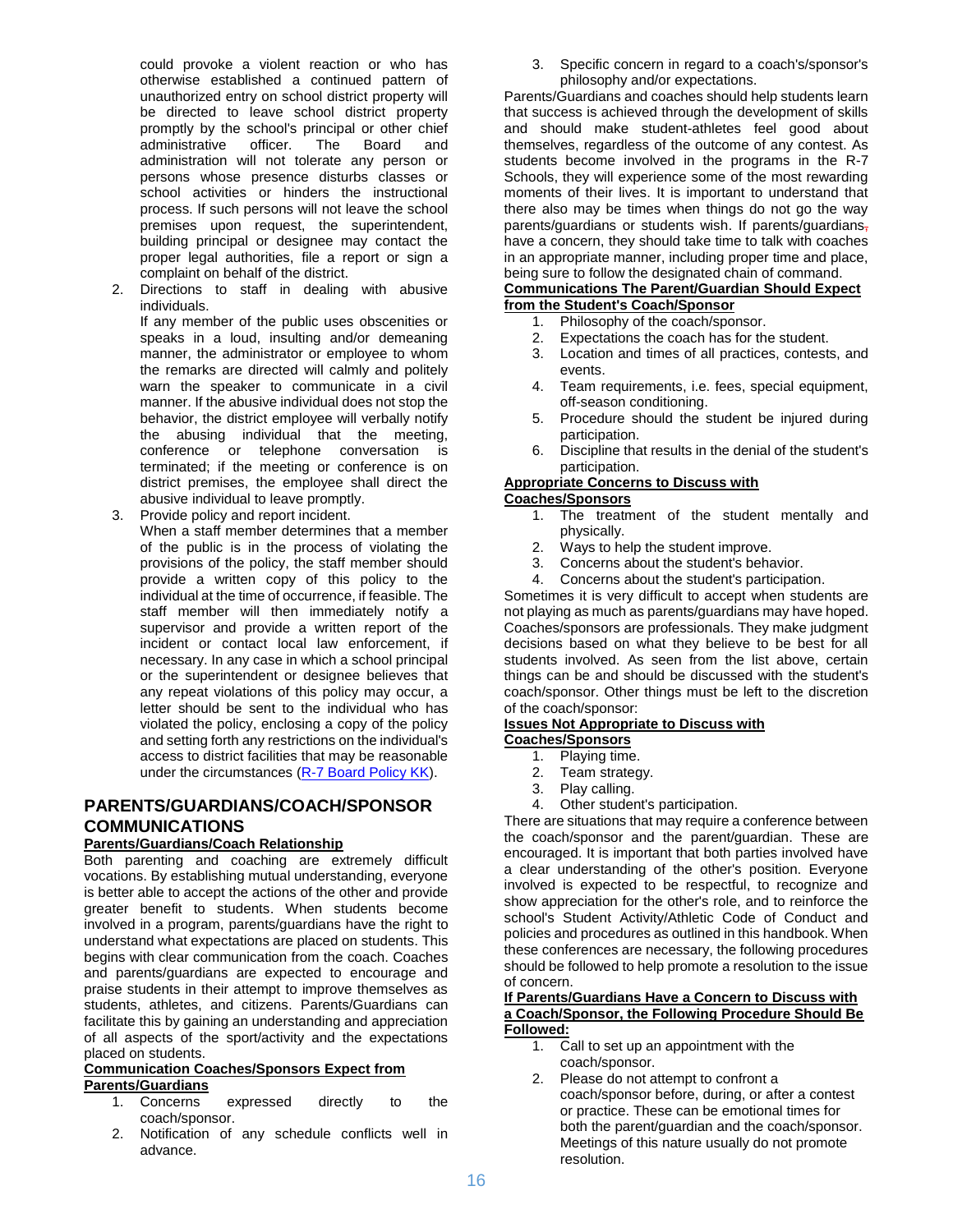#### **What Can a Parent/Guardian Do if the Meeting with the Coach/Sponsor Did Not Provide a Satisfactory Resolution?**

Call and set up an appointment with the Activities Director to discuss the situation.

# **STUDENT RESPONSIBILITIES**

Students are in school to secure the best education they are capable of achieving. Deciding to take advantage of the privilege of participating in the athletics/activities program plays a significant part in students' total educational development. With this decision comes certain responsibilities including:

- 1. Striving to achieve sound citizenship and desirable social traits, including emotional control, honesty and integrity, responsibility, dependability, cooperation and respect for others and their abilities.
- 2. Maintaining academic and citizenship eligibility, according to standards established by MSHSAA and the R-7 Schools.
- 3. Learning the spirit of teamwork.
- 4. Acquiring the habits of hard work and perseverance.
- 5. Learning to attain physical fitness through good health habits.
- 6. Desiring to excel to the limits of their potential.
- 7. Showing respect for both authority and property.

Students should be mindful that as a member of a team or other activity group, their personal conduct reflects on them, their teammates, their school's student body, and the Lee's Summit community.

Students are encouraged to take advantage of as many programs as their time and talent will permit. We do not encourage specialization in one sport or activity. Students are encouraged to experience a variety of sports and school activities. Naturally, due to conflicts in seasons, practice times, and schedules, students will have to make choices.

#### **TOBACCO-FREE ENVIRONMENT**

Middle school facilities and grounds (inside and outside) are a tobacco-free environment. There is to be no smoking/vaping inside the building or outside on any school or athletic grounds.

# **GENERAL INFORMATION**

# **ASBESTOS**

The district shall survey and assess the exposure of friable asbestos in all buildings. This report shall be filed with appropriate state agencies, and will be available for public review in the superintendent's office. The district shall take all steps necessary to comply with the Asbestos Hazard Emergency Response Act, as described in regulations of the Environmental Protection Agency (EPA).

#### **ASSEMBLIES**

Students are expected to follow these rules:

- 1. Sit with assigned class or Advisory/Homeroom group in its designated section. Do not change seats without the permission of the teacher.
- 2. Be courteous and enter the seating areas quietly. Never run or shove other students.
- 3. Do not talk or make any unnecessary disturbance while the program is in progress.
- 4. Applaud politely. Avoid excessive applause. "Forced" applause ceases to be a courtesy and becomes rudeness. Be careful not to applaud before an act or musical number is completed. Whistling, verbal remarks, and foot stomping will not be tolerated during assembly programs.
- 5. When leaving the assembly, follow the directions of the person in charge. Do not rise or start to leave before being excused.
- 6. No gum, food, or drinks are allowed in assemblies.
- 7. Any student being sent out of an assembly for inappropriate behavior will be referred to Student Administration, and may lose the right to attend the next assembly and/or be subject to additional discipline.

# **COMMUNITY & FAMILY INVOLVEMENT**

- Build effective partnership with families and community organizations.
- Present opportunities for students to serve and learn within the community.
- Work with families to provide a high quality educational experience for all students.

# **D.A.R.E. "Drug Abuse Resistance Education"**

The Lee's Summit School District in conjunction with the Lee's Summit Police Department, will present a drug abuse educational program to all Lee's Summit Elementary and Middle Schools. The program focuses on the pressures that influence students to experiment with drugs.

The D.A.R.E. Officer will teach in the 7th grade Health class for a ten-week unit. The instruction will cover the following topics: how to say "no" to peers, building self-esteem, assertive ways of saying "no" to drugs, alternatives to drug use, conflict resolution, and ways to reduce violence.

It is believed that education is the key to preventing the misuse and abuse of drugs.

#### **DIRECTORY INFORMATION – NOTICE OF RELEASE**

Directory information is information contained in an education record of a student that generally would not be considered harmful or an invasion of privacy if disclosed without the consent of a parent/guardian or a student who is 18 years of age. The district will designate the types of information included in directory information and release this information without first obtaining consent from a parent/guardian or a student who is 18 years of age unless they notify the district in writing as directed. Parents/Guardians and students who are 18 years of age will be notified annually of the information the district has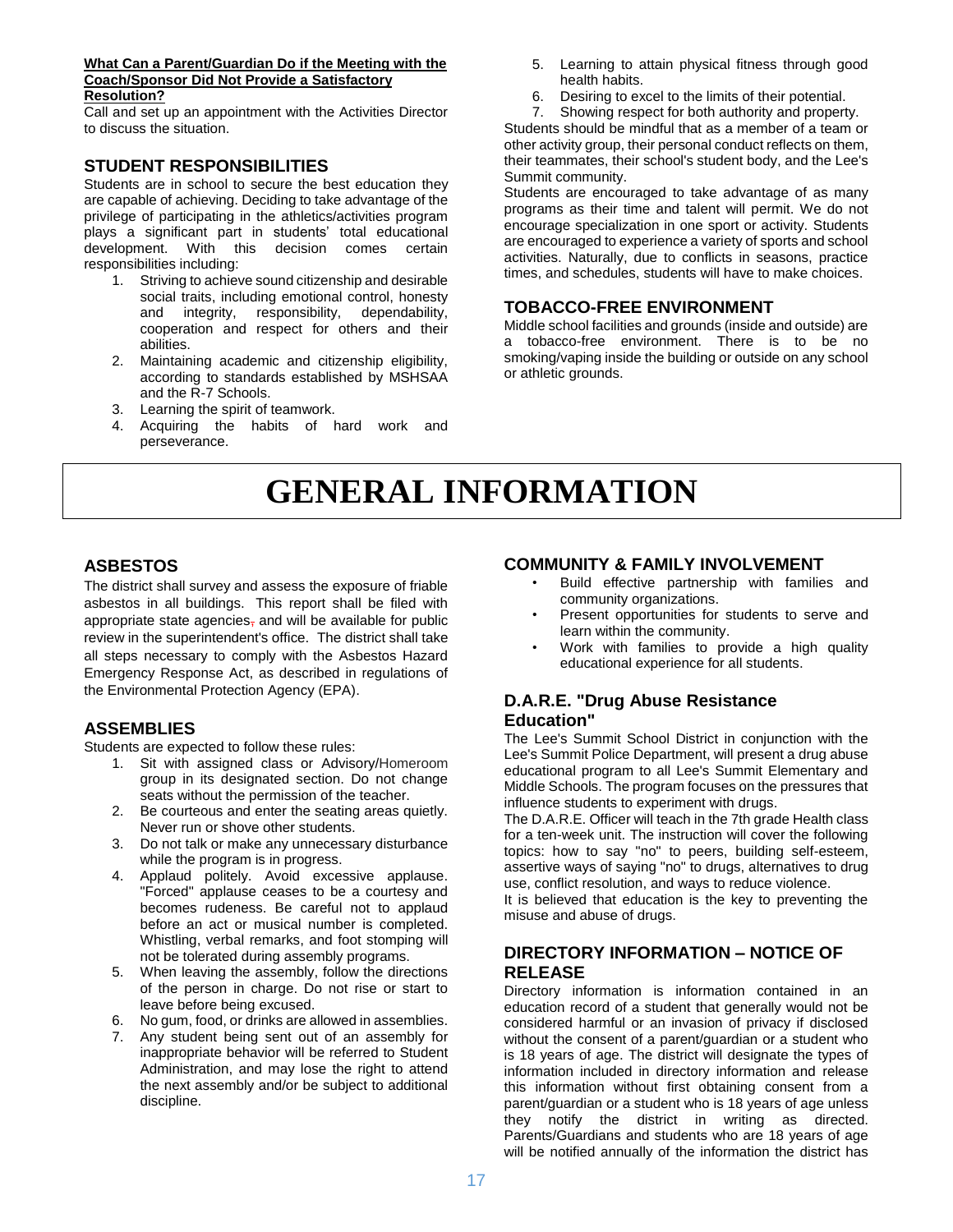designated as directory information and the process for notifying the district if they do not want the information released.

Even if parents/guardians or students who are 18 years of age notify the district in writing that they do not want directory information disclosed, the district may still disclose the information if required or allowed to do so by law. For example, the district may require students to disclose their names, identifiers or district e-mail addresses in classes in which they are enrolled, or students may be required to wear, publicly display or disclose a student identification card or badge that exhibits information that is designated as directory information.

The school district designates the following items as directory information.

General Directory Information –

The following information the district maintains about a personally identifiable student may be disclosed by the district to the school community through, for example, district publications, or to any person without first obtaining written consent from a parent/guardian or eligible student:

Student's name; date of birth; parents'/guardians' names; grade level; enrollment status (e.g., fulltime or part-time); student identification number; user identification or other unique personal identifier used by the student for the purposes of accessing or communicating in electronic systems as long as that information alone cannot be used to access protected educational records; participation in district-sponsored or districtrecognized activities and sports; weight and height of members of athletic teams; athletic performance data; dates of attendance; degrees, honors and awards received; artwork or course work displayed by the district; schools or school districts previously attended; and photographs, videotapes, digital images and recorded sound unless such records would be considered harmful or an invasion of privacy.

Limited Directory Information –

In addition to general directory information, the following information the district maintains about a personally identifiable student may be disclosed to: parent/guardian groups or booster clubs that are recognized by the Board and are created solely to work with the district, its staff, students, and parents/guardians and to raise funds for district activities; governmental entities including, but not limited to, law enforcement, the juvenile office and the Children's Division (CD) of the Department of Social Services: The student's address, telephone number and e-mail address and the parents'/guardians' addresses and telephone numbers.

#### **Law Enforcement Access**

The district may report or disclose education records to law enforcement and juvenile justice authorities if the disclosure concerns law enforcement's or juvenile justice authorities' ability to effectively serve, prior to adjudication, the student whose records are released. The officials and authorities to whom such information is disclosed must comply with applicable restrictions set forth in federal law. If the district reports a crime committed by a student with a disability as defined in the Individuals with Disabilities Education Act (IDEA), the district will transmit copies of the special education and disciplinary records to the authorities to whom the district reported the crime as allowed by law. Law enforcement officials also have access to directory information and may obtain access to student education

records in emergency situations as allowed by law. Otherwise, law enforcement officials must obtain a subpoena or consent from the parent/guardian or eligible student before a student's education records will be disclosed.

#### **Children's Division Access**

The district may disclose education records to representatives of the CD when reporting child abuse and neglect in accordance with law. Once the CD obtains custody of a student, CD representatives may also have access to education records in accordance with law. CD representatives may also have access to directory information and may obtain access to student education records in emergency situations, as allowed by law.

#### **Military and Higher Education Access**

The district will disclose the names, addresses, and telephone numbers of secondary school students to military recruiters or institutions of higher education as required by law. However, if a parent/guardian, or a secondary school student who is at least 18, submits a written request, the district will not release the information. Parents/Guardians, or a secondary school student who is at least 18, must notify the Registrar in writing at the middle school, within ten days of receiving this handbook.

#### **ELECTRONIC DEVICES**

The possession and use of electronic devices (E-devices) is a privilege, not a right. The school may revoke the privilege of possessing and using E-devices at any time at its sole discretion. E-devices include devices used to communicate, receive, send, store, record, or listen to voice, text, digital, audio, video, photo, electronic, or internet/cyberspace data images and/or information. The school is not responsible for lost or stolen E-devices or any damage to the E-device, its programs, or its contents.

E-devices may be carried by the students during the school day but must be carried in an off mode. Students' personal E-devices may not be used in the hallways, restrooms, or other common areas. No camera or video-capable electronic devices may be used in locker rooms or restrooms at any time. E-devices shall not be used to connect to district electronic equipment or district electronic networks at any time.

Students may use E-devices in the classroom at teacher discretion; however, any other use will be prohibited in the classroom. Students using E-devices in the classroom without the consent of the teacher will be subject to disciplinary action ranging from detention to suspension. Disruptions of classrooms, school activities, or detentions caused by cell phones and/or other E-devices will result in an office referral and disciplinary action.

Headphones/ear buds must be removed upon arrival to school and may not be worn throughout the day.

No camera or video-capable electronic device may be used in the locker room or restrooms at any time. Students violating the E-device policy may subject their electronic device to possible confiscation and search by administration in accordance with the law.

During an emergency situation, it is recommended that all two-way communication devices only be used for emergency communication as instructed by District Administration and/or Emergency Responders. Silencing such devices is also suggested as to not hinder emergency communications that are occurring. Publishing or sharing images or recordings of inappropriate conduct (i.e. fighting, harassment) taken in the school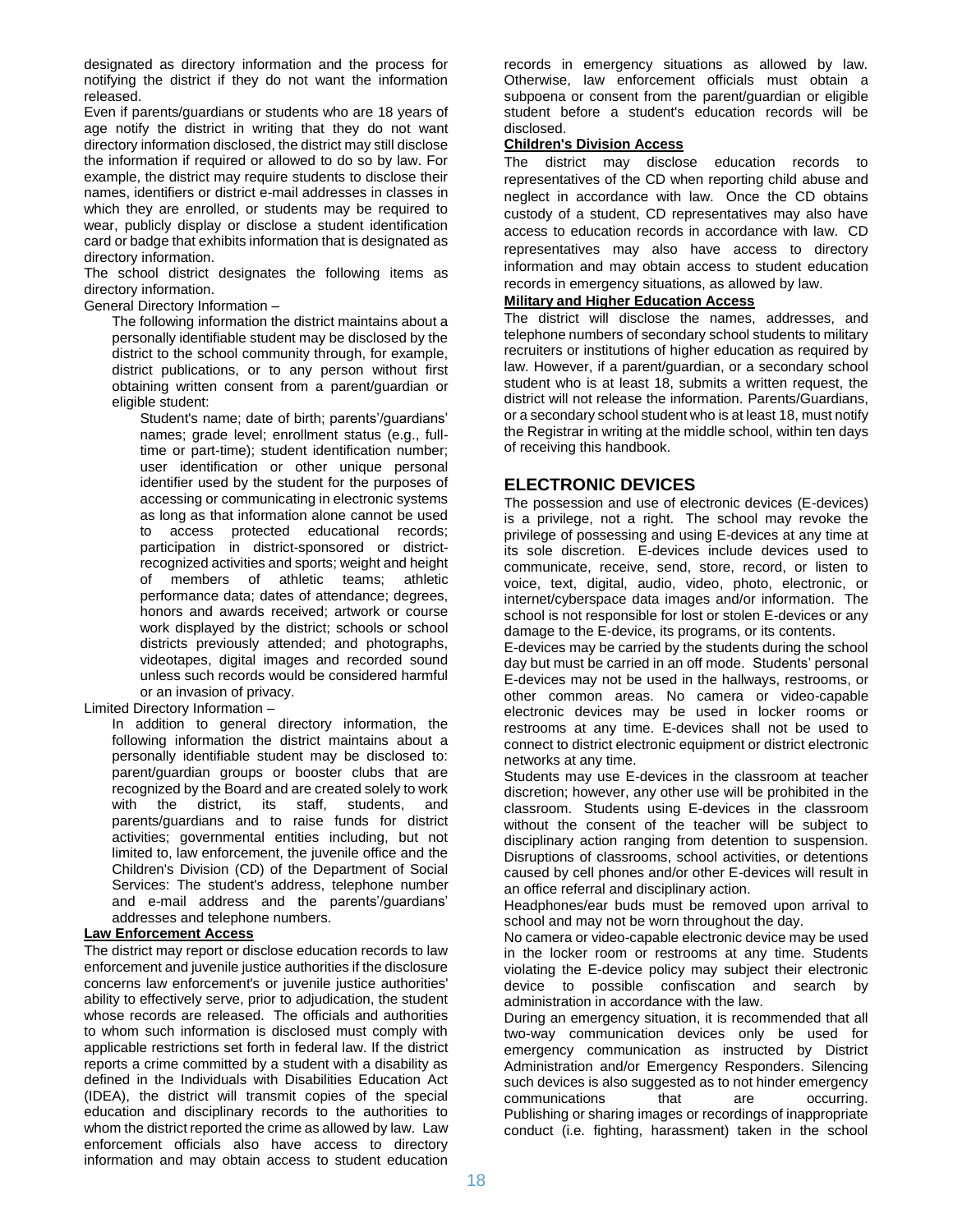environment is not acceptable and subject to disciplinary action up to 10 days O.S.S.

# **EMERGENCY DRILLS**

Each classroom has a diagram of the evacuation route for fire and tornado drills in addition to intruder, earthquake, and health emergency drills. Students are expected to follow the directions given by the staff and administration, moving quickly and quietly to assigned areas during regular drills.

Every student and staff member must recognize the safety factor and seriousness of these drills. Failure to act at the proper moment could mean the difference between life and death. Cooperation and mature action is needed at all times.

#### **FIELD TRIPS**

- 1. The decision of whether a student may participate will be made by the sponsor/coach. Students assigned to I.S.S. may not attend field trips.
- 2. Written permission from parent/guardian is required. The deadline will be determined by the sponsor/coach.
- 3. It will be the responsibility of the student to make up all missed work.

# **HEALTH SERVICES**

#### **Health Room**

The school maintains a safe and healthy environment. A health clerk, trained in CPR and first aid, works under the supervision of the LSR7 registered professional nurses. First aid care will be administered to sick and injured students. In the case of serious illness or accidents, parents/guardians will be notified immediately.

- Students who become ill at school should report to the Health Room with a pass from the current hour's teacher. Any student leaving school early because of illness should check out through the Health Room.
- Student use of personal cell phones to contact parents/guardians during the school day regarding personal illness is discouraged.
- Student's prescription or over-the-counter medication(s) that are needed during the school day should not be kept in lockers or in the<br>student's possession. (\*See prescription possession. (\*See prescription medication section.)
- Any medical documentation, including activity restrictions and releases, MUST be filed with the Health Room. Any activity restrictions should include the physician's contact information and an end date.

#### **Communicable Disease Guidelines**

It is very important that we prevent the spread of communicable disease. According to Missouri Statute 167.191 RSMO, the following guidelines should be followed:

- Students must be fever free without the use of fever reducing medicine for 24 hours before returning to school.
- Students must be free of continuous coughing.
- Students must remain at home until 24 hours after the last episode of vomiting or diarrhea.
- Students must remain at home for 24 hours after taking the first dose of antibiotic for an infection.
- Parents/Guardians are encouraged to report communicable illness when calling students in ill.

 Students may be excluded from school if one or more of the following exists: diarrhea, fever of 100.4 degrees or greater, nursing recommendation based upon physical condition, rash undiagnosed, or unvaccinated students in times of disease outbreaks. Missouri Statute 167.191

#### **Required Immunization of Students**

(Reference **Board Policy JHCB)** 

- All immunizations must be up-to-date before any student will be permitted to enroll, pick up a schedule, or attend school.
- It shall be the duty of the parents/guardians of every student entering the school district to furnish the school satisfactory evidence of immunization or exemption from immunization against disease as mandated by Missouri law (Section 167.181.1).
- Satisfactory evidence of immunization shall be a statement, certificate of record from a physician or other recognized health facility, or appropriate personnel stating that the required immunizations have been given to the student and verifying the type of vaccine and the day, month, and year of administration. Sports physicals are not Sports physicals are not acceptable documentation as a current immunization record.
- Medical Exemption Students shall be exempted from the immunization requirements upon signed certification by a licensed doctor of medicine (MD), doctor of osteopathy (DO), or their designee indicating that either the immunization would seriously endanger the student's health or life or the student has documentation of disease or laboratory evidence of immunity to the disease. The Department of Health and Senior Services form Imm.P.12 shall be placed on file with the school immunization health record for each student with a medical exemption. This need not be renewed annually. The original Medical Exemption Card from DHSS, Imm.P.12 must be on file in the Health Room.
- Religious Exemption Students shall be exempted from the immunization requirements if a parent /guardian objects in writing to the school administrator that immunization of that student violates their religious beliefs. Religious (Imm.P.11A) and Medical (Imm.P.12) exemptions are allowed. The original, appropriate exemption card must be on file. Unimmunized children are subject to exclusion from school when outbreaks of vaccine-preventable diseases occur. This need not be renewed annually; however, if a new immunization becomes required, the original card must be updated.
- Immunizations in Progress Students may continue to attend school as long as they have started an immunization series and provide satisfactory evidence indicating progress is being accomplished within the state mandated<br>requirements and timelines. An original requirements and timelines. Department of Health and Senior Services form Imm.P.14 must be completed and placed on file with the school immunization health record of each student with immunizations in progress. Failure to meet the next scheduled appointment constitutes noncompliance with the school immunization law and exclusion shall be initiated immediately.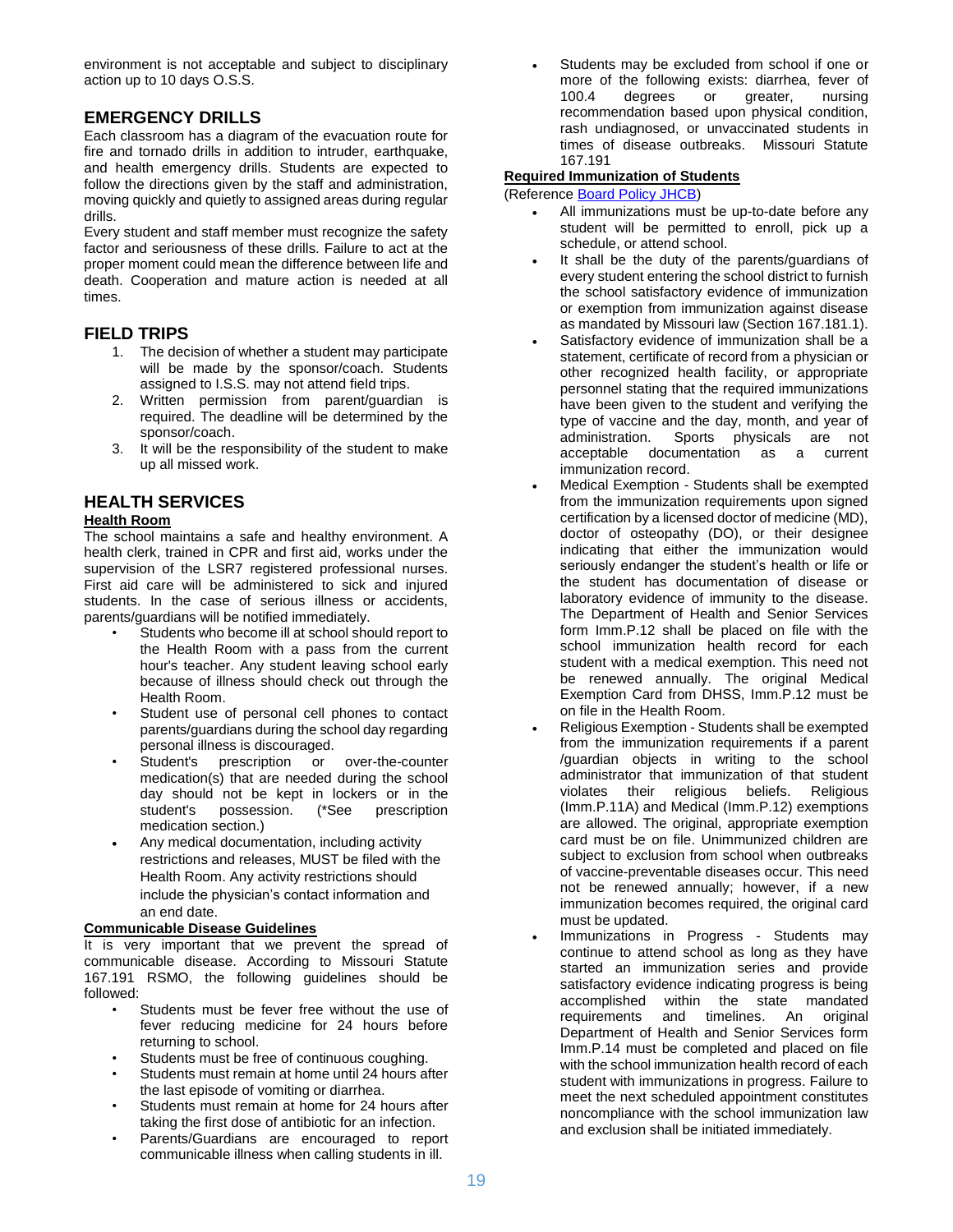#### **Student Allergy Prevention and Response**

Each school will attempt to identify students with allergies, including food allergies. At enrollment, the person enrolling the student will be asked to provide information on any allergies the student may have. For prevention, prepackaged items used in concessions, fundraisers, and classroom activities must include a list of ingredients and nutritional information on the package. If the package does not contain a list of ingredients, the list of ingredients must be available at the location where the package is sold or provided.

#### **Latex Balloons**

All Lee's Summit R-7 Schools are a latex-reduced environment. Latex balloons are not allowed in the school buildings.

#### **Administration of Medications to Students**

# (Reference [Board Policy JHCD\)](http://go.boarddocs.com/mo/lsr7sd/Board.nsf/goto?open&id=99FTKN76CB54)

The Lee's Summit R-7 School District is not legally obligated to administer medication to students unless specifically included in a Section 504 Accommodation Plan or an Individualized Education Program (IEP). However, the Board recognizes that some students may require medication for chronic or short-term illness to enable them to remain in school and participate in the district's educational services. Further, the district prohibits students from possessing or self-administering medications while on district grounds, on district transportation, or during district activities unless explicitly authorized in accordance with this policy. Therefore, the superintendent, in collaboration with the district nursing staff, will establish administrative procedures for storing and administering medications in compliance with this policy and pursuant to state and federal law. Medications will only be administered at school when it is not possible or not effective for the student to receive the medication at home.

The administration of medications is a nursing activity that must be performed by or under the supervision of a registered professional nurse. A registered professional nurse may delegate the administration of medication to a licensed practical nurse or unlicensed personnel who are trained by the nurse to administer medications. The registered professional nurse is responsible for developing written procedures for training unlicensed personnel in the administration of medications and for supervising the administration of medication administered to students.

Nurses must use reasonable and prudent judgment to determine whether to administer particular medications to students while also working in collaboration with parents/guardians and school administration. In carrying out their legal duty to protect the health, welfare, and safety of students, nurses will, when necessary, clarify authorized prescriber orders and respond in accordance with such clarifications.

Medication not within recommended dosage on the package insert of manufacturer's direction shall not be given without consultation/verification by the school nurse with the prescriber, upon which a decision shall be made on the administration of medication. The district should not administer the first dose of any medication. Parents/Guardians are encouraged to arrange to administer prescription medications themselves when possible.

#### **Over-the-Counter Medications**

The district may administer over-the-counter medication to a student upon receipt of a completed parent/guardian medication consent form. The parent/guardian must deliver all over-the-counter medications to health services personnel or their designee in the manufacturer's original packaging. Medication will only be administered in

accordance with the manufacturer's label unless a physician provides alternative instructions. If a question would arise, the district registered nurse reserves the right to refuse administration of the medication until further clarification is received and documented from the physician.

# **Prescription Medications**

The parent/guardian must provide the district with written permission to administer the medication before the district will administer the prescription medication to the student. The prescription label will be considered the equivalent of a prescriber's written direction, and a separate document is not needed. Parents/Guardians need to bring the medication to the Health Room according to board policy.

# **Self-Administered Medications**

An authorized prescriber or a student's IEP or 504 team including district nursing staff may recommend that students with a chronic health condition assume responsibility for their own medication as part of learning self-care. The district will allow students to self-administer medication for the treatment of asthma and anaphylaxis in accordance with this policy and law. The district may allow students to self-administer other medications in accordance with law. The district will not allow any student to selfadminister medications unless:

- The medication was prescribed or ordered by the student's physician.
- The physician has provided a written treatment plan for the condition for which the medication was prescribed or authorized that includes a certification that the student is capable of and has been instructed in the correct and responsible use of the medication and has demonstrated to the physician or the physician's designee the skill level necessary to use the medication.
- The student has demonstrated proper selfadministration technique to the school nurse.
- The student's parents/guardians have signed a statement authorizing self-administration and acknowledging that the district and its employees or agents will incur no liability as a result of any injury arising from the self-administration of such medication unless such injury is a result of negligence on the part of the district or its employees or agents.

#### **Emergency Medication**

All student-occupied buildings in this district are equipped with epinephrine premeasured auto-injections devices that can be administered in the event of severe allergic reactions that cause anaphylaxis, and Narcan that can be administered in the event of a suspected opioid overdose. These medications will only be administered in accordance with written protocols provided by an authorized prescriber. The school principal or designee will maintain a list of students who cannot, according to their parents/guardians, receive epinephrine. A current copy of the list will be kept with the devices at all times.

#### **Consequences**

Students who possess or consume medications in violation of this policy while on district grounds, on district transportation or during a district activity may be disciplined up to and including suspension or expulsion. Employees who violate this policy may be disciplined up to and including termination. District administrators will notify law enforcement when they believe a crime had occurred.

# **HOMELESS STUDENTS' PROGRAMS**

The Lee's Summit R-7 School District Board of Education recognizes that homelessness alone should not be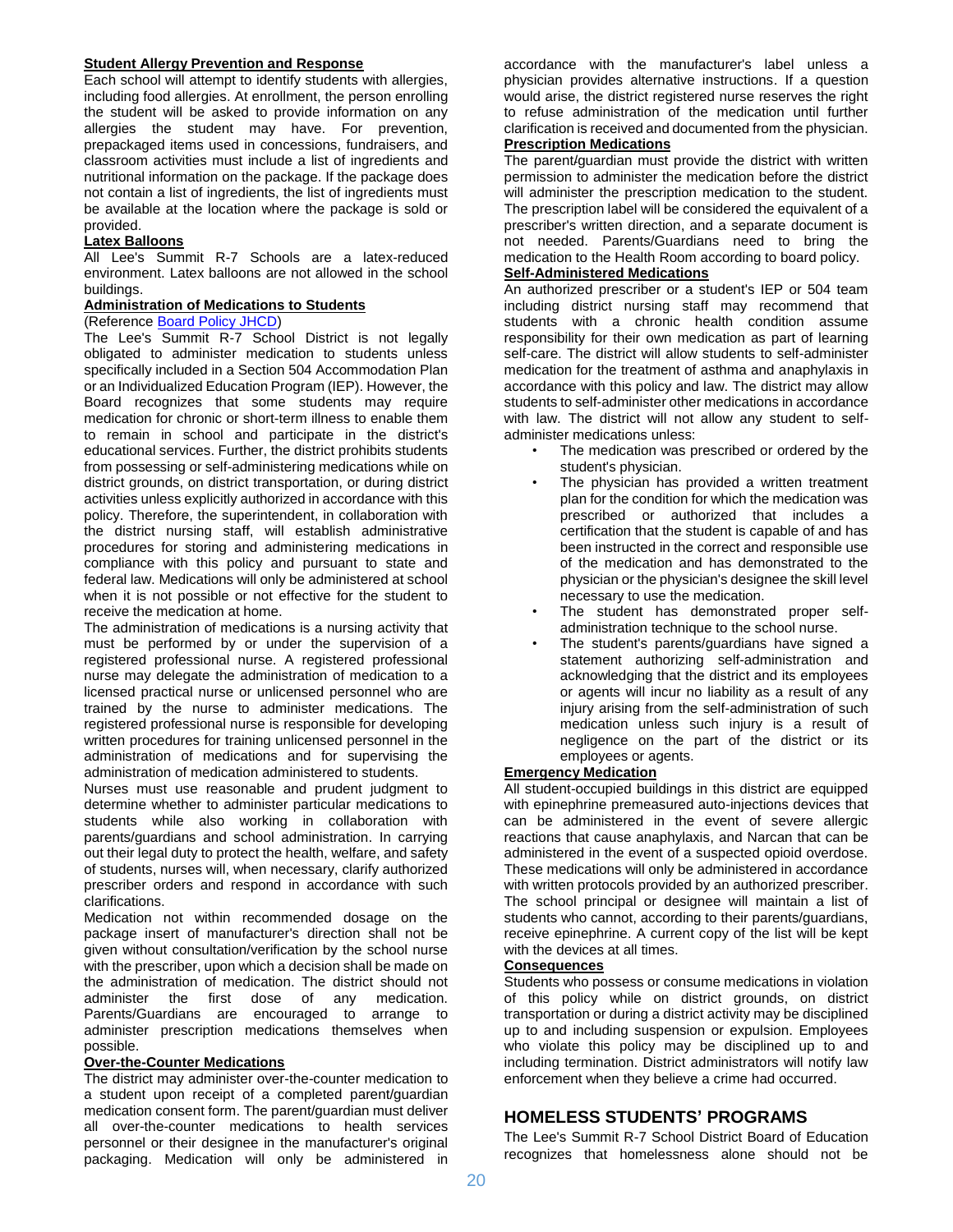sufficient reason to separate students from the mainstream school environment. Therefore, the district, in accordance with state and federal law and the Missouri state plan for education of the homeless, will give special attention to ensure that homeless students in the school district have access to a free and appropriate public education. Parents/Guardians should contact 816-986-1039 for questions.

#### **IDENTIFICATION CARDS**

ID cards are issued at the beginning of the school year after school pictures have been taken. There is a \$3.00 charge to have the ID card replaced.

# **LATE RIDE PICK-UP POLICY**

To ensure the safety of students and to also encourage responsibility, students need to be picked up immediately after the end of school activities. The beginning and ending times of all after-school mixers/dances are in the school calendar, publicized extensively during school announcements, and read to students in advisory through school bulletins.

Students who are here for more than 20 minutes after the end of an activity may not be permitted to attend the next after-school event.

# **LATE-START DAYS - ONE HOUR**

On late-start days, buses will run one hour later than normal with all classes beginning one hour later. Teachers will report to work at their regular time and will work together to evaluate students' learning needs and develop strategies to meet these needs.

Late-starts will occur every Friday unless otherwise noted. Check the district calendar.

# **LIBRARY MEDIA CENTER - STUDENT REGULATIONS**

The Library Media Center (LMC) is an integral part of the evolving school curriculum – a curriculum designed to stimulate, encourage, and develop the learning of each student. Since each student's learning style is unique, a large collection of print, digital, and audio-visual material is available via the LMC to improve reading, researching, listening, and viewing skills. The materials and services encompass all subject areas, ability levels, and the varied recreational interests of students and staff.

Copy machines and printers are available as a way to take home printed copies of information difficult to circulate.

- 1. Students must use student IDs or planbook/agendas to check out materials from the LMC.
- 2. Students are expected to turn in all library materials by the specified due date.

# **LOCKERS**

A hall locker with a built-in combination lock is available for each student to store school materials, clothing, and other personal items that are necessary to have at school. Lockers are not safes and should not be treated as such. Items of extraordinary value should not be left in lockers.

1. School lockers and storage lockers are the property of the school district and are provided for the convenience of students, and as such, are subject to periodic inspection without notice. The lockers may be searched by school administrators who have a reasonable suspicion that the lockers

contain drugs, alcohol, tobacco products, paraphernalia, material of a disruptive nature, stolen property, weapons, or other items posing a danger to the health or safety of students and staff. Students or student property may be searched based on reasonable suspicion of a violation of district rules, policy, or local or state law. Reasonable suspicion must be based on facts known to the administration, credible information provided or reasonable inference drawn from such facts or information.

Consistent with the community's expectation that school officials sustain a safe school environment conducive to learning, the Lee's Summit R-7 schools will cooperate with the law enforcement agencies in conducting periodic unannounced searches of lockers.

- 2. Students are responsible for upkeep of their locker. Report any damage or locker abuse to the office.
- 3. All locker combinations have been changed during the summer for student security.
- 4. Always keep the locker locked. Do not reveal the combination to any other student.
- 5. No changes will be made in locker assignments after school begins without administrative approval. Students must use only their assigned locker.
- 6. Locker cleanup will be conducted during Advisory/Homeroom on a regular basis throughout the year.
- 7. Food/drink should not be stored in lockers overnight.

# **NOTICE OF NON-DISCRIMINATION**

The Lee's Summit R-7 School District Board of Education is committed to maintaining a workplace and educational environment that is free from discrimination and harassment in admission or access to, or treatment or employment in, its programs, services, activities and facilities. The district strictly prohibits discrimination and harassment against employees, students, or others on the basis of race, color, religion, sex, gender identity, sexual orientation, national origin, ancestry, disability, age, genetic information or any other characteristic protected by law. The Lee's Summit R-7 School District is an equal opportunity employer.

#### **NUTRITIONAL SERVICES**

A well-balanced and nutritional breakfast and lunch program is offered at reasonable prices. Supplementary snacks are also available. Students may purchase food, bring their own food, or use a combination of both plans. Students will be assigned an ID number to facilitate their purchases. Students are not to share this number with anyone.

#### **Free and Reduced-Price Food Services**

School officials will determine student eligibility for free and reduced-price meals, snacks, and milk in accordance with state and federal law. Eligible students will be provided meals, snacks, and milk either free or at a reduced price if state and federal resources for school food programs are available. The superintendent or designee may establish rules and procedures as needed to accomplish this goal. The criteria for determining a student's need and the procedures for securing free and reduced-price meals,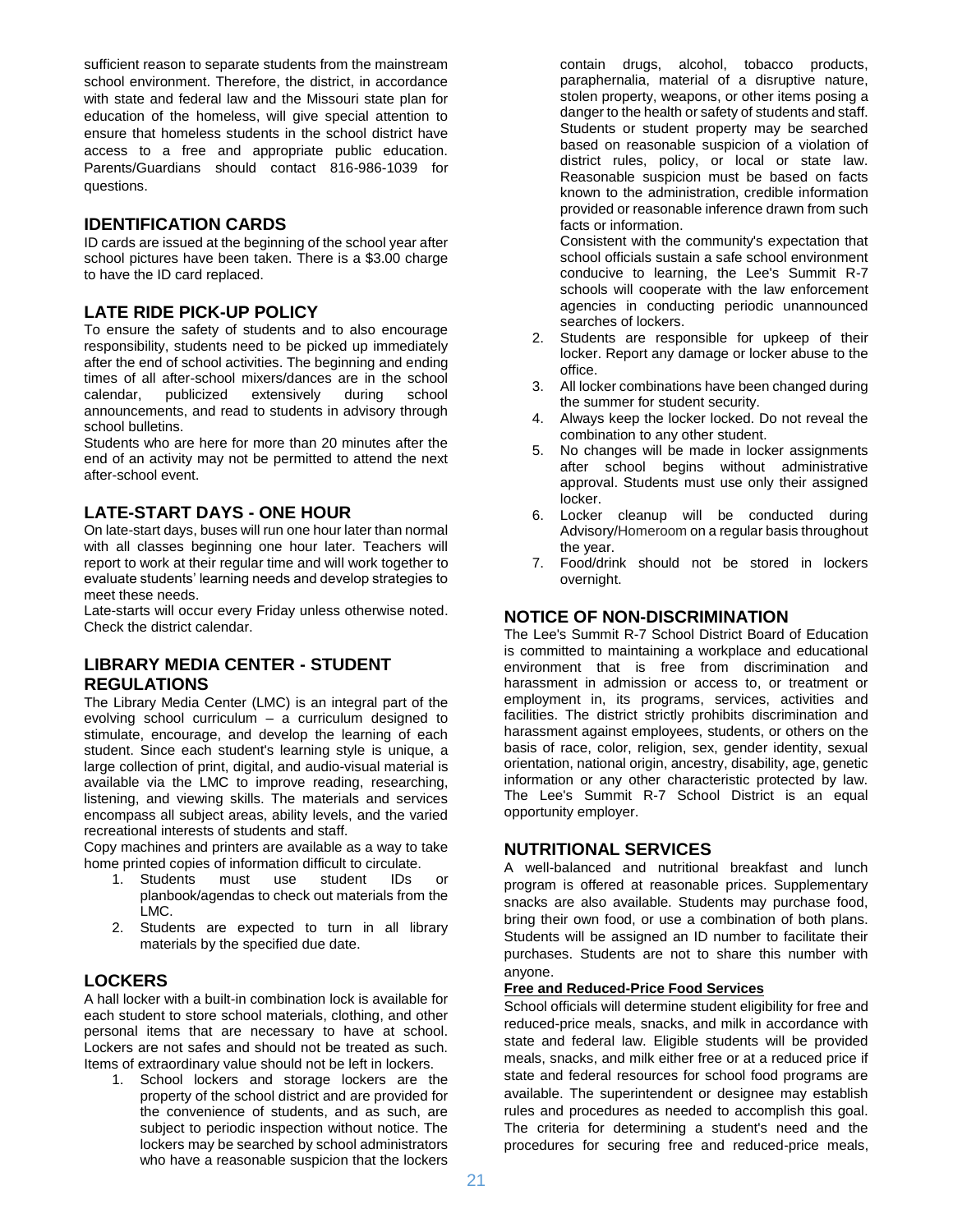snacks, and milk for the student will be outlined and publicized each year by the district in accordance with law. The criteria and procedures are established at the state and federal level. Applications are made available in main office.

#### **District Wellness Program**

The Board recognizes the relationship between student well-being and student achievement as well as the importance of a comprehensive district wellness program. Therefore, the district will provide developmentally appropriate and sequential nutrition and physical education as well as opportunities for physical activity. The wellness program will be implemented in a multidisciplinary fashion and will be evidence based.

#### **PARENT/GUARDIAN DELIVERIES**

Students will need to check the office between classes to pick up items parents/guardians have delivered as we do not call them out of class to pick up deliveries.

# **PHYSICAL EDUCATION**

#### **Medical Excuses - PE**

Students are expected to participate in all activities unless they are specifically excused by a qualified doctor. A formal written medical excuse specifying the nature of the medical condition, the types of activities the student may participate in, and the duration of that restriction must be presented to the Health Room. Students not able to perform the more strenuous activities will be assigned other types of class activities. No grades are given for a course from which the student is excused for medical reasons over an extended period of time.

#### **Clothing - PE**

Gym clothes may be purchased from the school. A general purpose shoe which does not have a black sole or does not mark the floor is preferred. All items of clothing worn in physical education classes must be properly marked with the owner's name. All gym clothes shall be laundered at least once each week. For student safety, no watches, other jewelry, or gum is allowed. Students will be encouraged to take showers.

# **PUBLIC NOTICE**

All responsible public agencies are required to locate, evaluate, and identify children with disabilities who are under the jurisdiction of the agency, regardless of the severity of the disability, including children attending private schools, children who live outside the district but are attending a private school within the district, highly mobile children, such as migrant and homeless children, children who are wards of the state, and children who are suspected of having a disability and in need of special education even though they are advancing from grade to grade.

The Lee's Summit R-7 School District assures that it will provide a free, appropriate public education (FAPE) to all eligible children with disabilities between the ages of 3 and 21 under its jurisdiction. Disabilities include autism, deaf/blindness, emotional disorders, hearing impairment and deafness, intellectual disability, multiple disabilities, orthopedic impairment, other health impairments, specific learning disabilities, speech or language impairment, traumatic brain injury, visual impairment/blindness and young child with a developmental delay.

The Lee's Summit R-7 School District assures that it will provide information and referral services necessary to assist the state in the implementation of early intervention services for infants and toddlers eligible for the Missouri First Steps program.

The Lee's Summit R-7 School District assures that personally identifiable information collected, used, or maintained by the agency for the purposes of identification, evaluation, placement or provision of FAPE of children with disabilities may be inspected and/or reviewed by their parents/guardians. Parents/guardians may request amendment to the educational record if the parent/guardian believes the record is inaccurate, misleading, or violates the privacy or other rights of their child. Parents/Guardians have the right to file complaints with the U.S. Department of Education or the Missouri Department of Elementary and Secondary Education concerning alleged failures by the district to meet the requirements of the Family Educational Rights and Privacy Act (FERPA).

The Lee's Summit R-7 School District has developed a Local Compliance Plan for the implementation of State Regulations for the Individuals with Disabilities Education Act (IDEA). This plan contains the agency's policies and procedures regarding storage, disclosure to third parties, retention and destruction of personally identifiable information and the agency's assurances that services are provided in compliance with the General Education Provision Act (GEPA). This plan may be reviewed anytime Monday - Friday from 8:00 a.m. - 4:00 p.m. at the Stansberry Leadership Center, located at 301 NE Tudor Road, Lee's Summit, Missouri. This notice will be provided in native languages as appropriate.

# **RETURNED CHECKS**

The Lee's Summit R-7 School District will charge a \$25.00 fee on all checks returned to the district as uncollected.

# **SCHEDULE CHANGE POLICY**

- 1. Conditions under which a course change will be considered:
	- A. Before the first meeting of a first semester class, a second semester class, or a yearlong class, administrators, counselors, and teachers will consider a course change only under these conditions:
		- 1. The student no longer wants the class, or the parent/guardian requests the change.
		- 2. The student does not meet the prerequisites as shown in the course description.
	- B. Conditions under which a student may receive a course change within 10 days of a semester must follow both these guidelines:
		- 1. Students may change within the first week of a semester if they do not meet course prerequisites.
		- 2. Students may change if they agree to make up work missed. (One day for make up will be allowed for each day missed.)
	- C. Students who change out of a year-long class at semester must meet the following guidelines:
		- 1. The student must request the change before the first semester ends.
		- 2. The teacher, parent/guardian, and student must confer and agree.
- 2. Conditions under which a change of teacher will be considered must follow specific guidelines: (Such changes are not often needed if the student,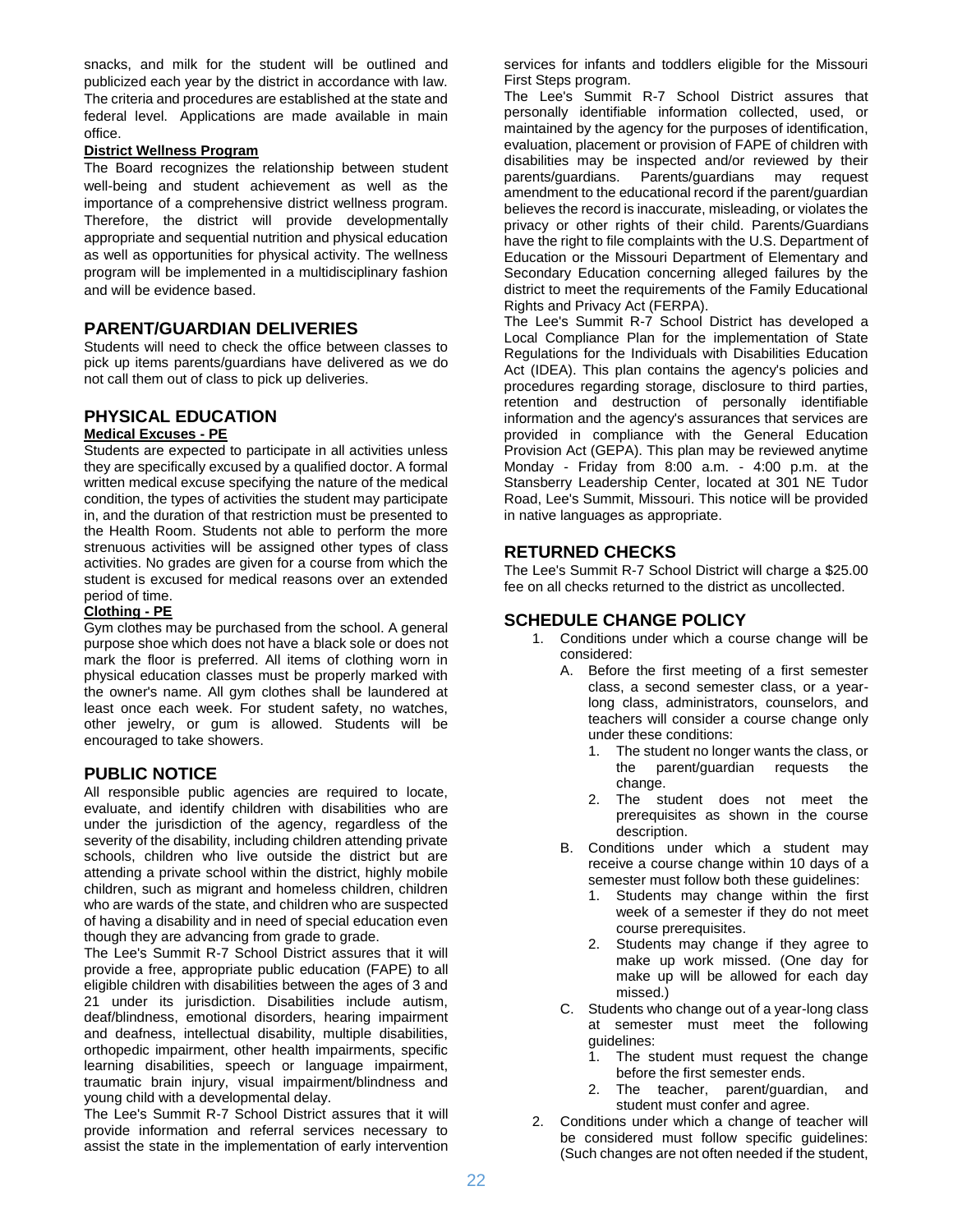parent/guardian, and teacher work together to solve the problem.)

- A. The teacher, parent/guardian, and student must conference about the problem.
- B. After working on the problem for at least two weeks, the teacher and the student must decide if they can work together.
- C. The parents/guardian and the teacher should send the counselor a written statement that they have tried to resolve the problem but that a change is needed.
- D. If an agreeable solution is not reached, an administrator will review the case.
- E. Students will be transferred to another section of the subject if their transfer does not cause class imbalance. If another section is not available, students must get approval from the administration for another solution.

# **SPECIAL EDUCATION SERVICES**

The district delivers special education services to students with a variety of disabilities whose needs can range from mild to severe. Services can be delivered in special education classes with specialized instruction, modified curriculum, and small student-teacher ratios. Services are also delivered in the regular classroom through a variety of methods such as CWC classes, paraprofessional support, monitoring, and/or consultation. Students' educational programs are determined by an Individual Education Plan (I.E.P.) and reviewed on an annual basis. Evaluation is provided by the staff to determine if students are eligible for services. Parents/Guardians and students are encouraged to speak with their counselor, administrator, school psychologist, or Instructional Evaluation Specialist for further information.

# **STUDENT ACCIDENT INSURANCE**

The R-7 School District does not have accident insurance for students, as the cost of providing it would be prohibitive. However, a nominally priced insurance plan for individuals is available through the district. Please contact Student Administration for more information.

# **STUDENT RECORDS**

#### **Provisions and Guidelines**

- Education records shall be retained according to the guidelines set forth in the Missouri Public Schools Records Manual.
- Teacher and staff comments on student records will be confined to matters related to student performance.
- It is the responsibility of the principal and the professional staff of the school to see that such records are kept in the proper manner and are utilized in accordance with the law.

#### **Review of Education Records by Parents/Guardians or Eligible Students**

• Education records shall be open for inspection by parents/guardians of a student or an eligible student. Both parents/guardians have access to their child's school records until and unless a court orders otherwise. Therefore, a copy of any applicable court order that restricts any parent's/guardians access to the student's education records must be filed with the school principal in order to certify to the district that a

parent's/guardian's access rights are limited or denied pursuant to the court's directions.

- Parents/Guardians or eligible students should submit to the student's school principal a written request which identifies as precisely as possible the record or records they wish to inspect. The principal (or appropriate school official) will make the needed arrangements for access as promptly as possible and notify the parent/guardian or eligible student of the time and place where the records may be inspected. Access must be given in 45 days or less from the date of receipt of the request. When a record contains information about students other than a parent's/guardian's child or the eligible student, the parent or eligible student may not inspect and review the portion of the record which pertains to other students.
- If parents/guardians or eligible students believe the education records related to the student contain information that is inaccurate, misleading or in violation of the student's privacy, they may ask the district to amend the record by following the appeals procedures outlined in Section G of this regulation.

# **Transfer of Education Records**

- The district will respond to a request for records from another school district enrolling a student within five (5) business days of receiving the request. However, if the student's record has been marked pursuant to notification by the highway patrol that the student has been classified as a missing child, the record shall not be forwarded to the requesting district and the district will notify the missing persons unit of the highway patrol of the record request.
	- Upon notification that a student has transferred to any other school district, the district will forward any written notification the district has received from a juvenile officer, sheriff, chief of police, or other appropriate law enforcement authority that a petition has been filed in juvenile court alleging that the student has committed an offense, and the notification of disposition of such case, to the superintendent of the new school district in which the student has enrolled.

#### **Annual Notification of Rights to Parents/Guardians and Students**

- The district shall annually notify parents/guardians of students currently in attendance, or eligible students in attendance of their rights under the Family Educational Rights and Privacy Act (FERPA) and FERPA regulation by publication in the student handbook(s) or by distributing notification to the parents/guardians or eligible students at the beginning of the school year.
- Parents/Guardians and/or students may request that the district not use a student's social security number at the time of enrollment.

#### **Release of Education Records**

Disclosure of information from a student's education records will be made only with the written consent of the parent/guardian or eligible student, subject to the following exceptions:

The district may disclose education record information without consent when the disclosure is:

- To school officials who have a legitimate educational interest in the records.
- To officials of another school, upon request, in which a student seeks or intends to enroll.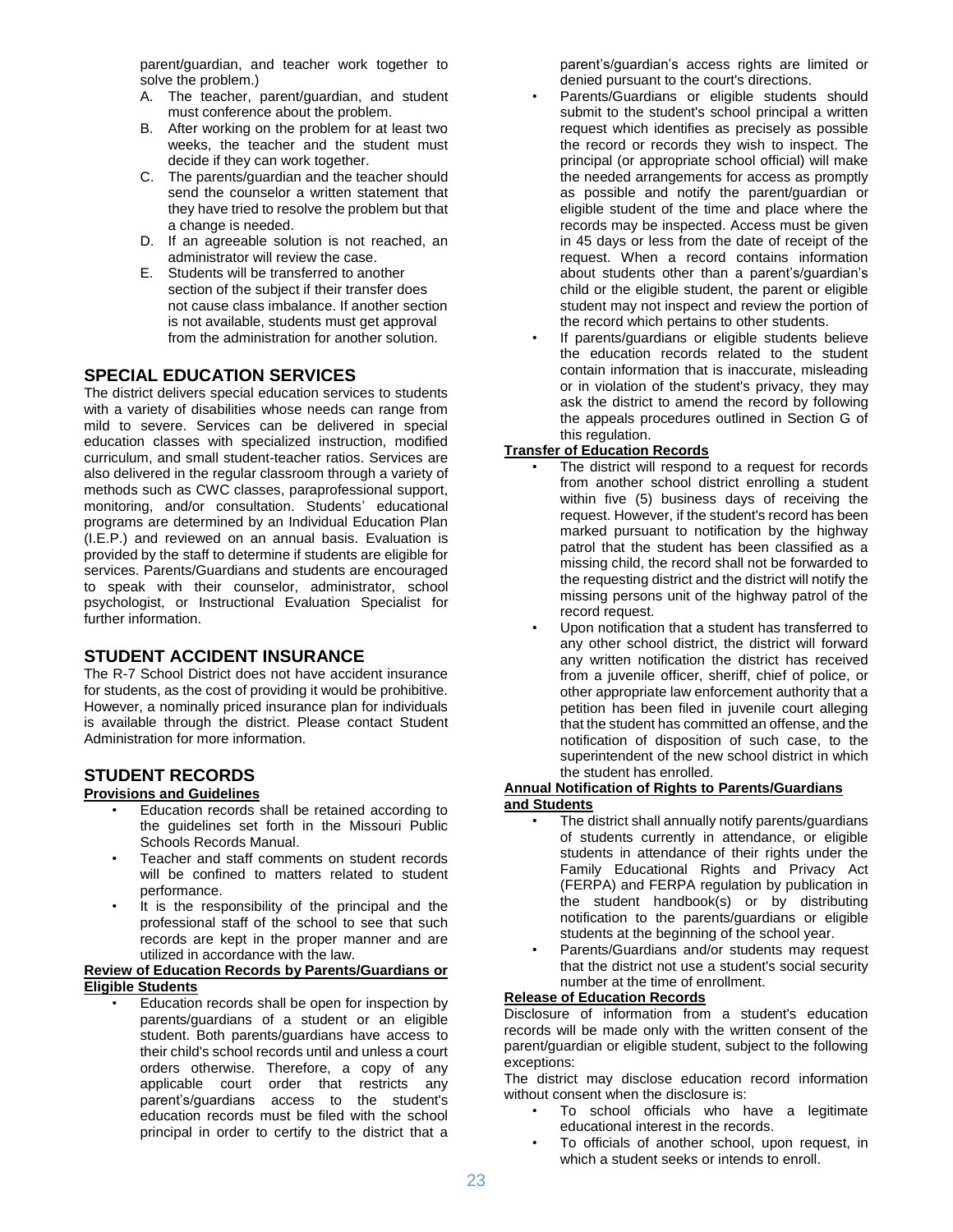- To authorized representatives of state and local educational authorities.
- To law enforcement and juvenile justice authorities if the disclosure concerns law enforcement's or juvenile justice authorities' ability to effectively serve, prior to adjudication, the student whose records are released.
- To accrediting organizations to carry out their accrediting functions.
- To parents/guardians of a dependent student, as defined in section 152 of the Internal Revenue code of 1954.
- To parents/guardians of a child who is not an eligible student, or to the child.
- To comply with a judicial order or a lawfully issued subpoena.
- In connection with a student's request for or receipt of financial aid to determine the eligibility amount, or conditions of the financial aid, or to enforce the terms and conditions of the aid.
- To the Comptroller General of the United States, the Attorney General of the United States, the Secretary of the United States Department of Education or an official or employee of the Department of Education acting for the Secretary under a delegation of authority, or state and local education authorities in connection with an audit or evaluation of federal or state supported education programs or for the enforcement of or compliance with federal legal requirements relating to these programs.
- To appropriate parties in a health or safety emergency.
- To other persons authorized to receive education records pursuant to FERPA.

The school district will maintain a record of all requests for and/or disclosures of information from a student's education records. The record will indicate the name of the party making the request, any additional party to whom the information may be redisclosed, and the legitimate interest the party had in requesting or obtaining the information. The record may be reviewed by the parents/guardians or eligible student. This paragraph does not apply if the request was from or the disclosure was to the parent/guardian or eligible student, school officials within the district who have a legitimate educational interest in the student's education records, a party with written consent from the parent/guardian or eligible student, a party seeking "Directory Information," or a party seeking or receiving the records as directed by a federal grand jury or other law enforcement subpoena and the issuing court or other issuing agency has ordered that the existence or the contents of the subpoena or the information furnished in response to the subpoena not be disclosed.

#### **Appeals Procedures**

Parents/Guardians or eligible students have the right to ask to have education records corrected that they believe are inaccurate, misleading, or in violation of their privacy rights. Parents/Guardians or eligible students interested in the appeals procedure can referenc[e R-7 Board Policy](http://go.boarddocs.com/mo/lsr7sd/Board.nsf/goto?open&id=99FTMG777643) Jo.

#### **Destruction of Records**

Generally, special education records containing personally identifiable information will be destroyed three years from the date the student was last served by the district. If parents/guardians want a copy of their student's special education record, they should contact the registrar or attendance secretary at the building that the child last attended. A child's permanent record, including the student's name, contact information, birth record, grades,

class rank, standardized test scores, and grade level completed, will be retained by the district.

# **SURVEYS AND COLLECTION OF STUDENT INFORMATION**

The Protection of Pupil Rights Amendment (PPRA) affords parents/guardians certain rights regarding our conduct of survey, collection and use of information for marketing purposes, and certain physical exams. These include the right to:

#### **Inspection**

Any parent/guardian may inspect, upon request, any instructional material used as part of the educational curriculum and all instructional materials, including teachers' manuals, films, tapes or other supplementary material, that will be used in connection with any survey, analysis or evaluation as part of any applicable program. Further, a parent/guardian may inspect, upon request, a survey created by a third party before the survey is administered or distributed by a school to a student. The term "instructional material" does not include academic tests or academic assessments.

In general, the district will not collect, disclose or use personal student information for the purpose of marketing or selling that information or otherwise providing the information to others for that purpose. In the rare case where the district may collect information from students for the purpose of marketing or selling that information, parents/guardians may inspect any instrument used before the instrument is administered or distributed to a student, upon request and in accordance with Board policy.

#### **Consent Required**

In accordance with law, no student, as part of any program wholly or partially funded by the U.S. Department of Education, shall be required to submit to a survey, analysis or evaluation (hereafter referred to as "protected information survey") that reveals any of the following information without written consent of a parent/guardian:

1. Political affiliations or beliefs of the student or the student's parent/guardian.

2. Mental or psychological problems of the student or the student's family.

3. Sex behavior or attitudes.

4. Illegal, antisocial, self-incriminating or demeaning behavior.

5. Critical appraisals of other individuals with whom respondents have close family relationships.

6. Legally recognized privileged or analogous relationships, such as those of lawyers, physicians and ministers.

7. Religious practices, affiliations or beliefs of the student or the student's parent/guardian.

8. Income other than that required by law to determine eligibility for participation in a program or for receiving financial assistance under such program.

#### **Notice and Opportunity to Opt Out**

In accordance with law, parents/guardians will receive prior notice and an opportunity to opt a student out of:

1. Any other protected information survey, as defined above, regardless of the funding source.

2. Any nonemergency, invasive physical exam or screening required as a condition of attendance, administered by the school or its agent and not necessary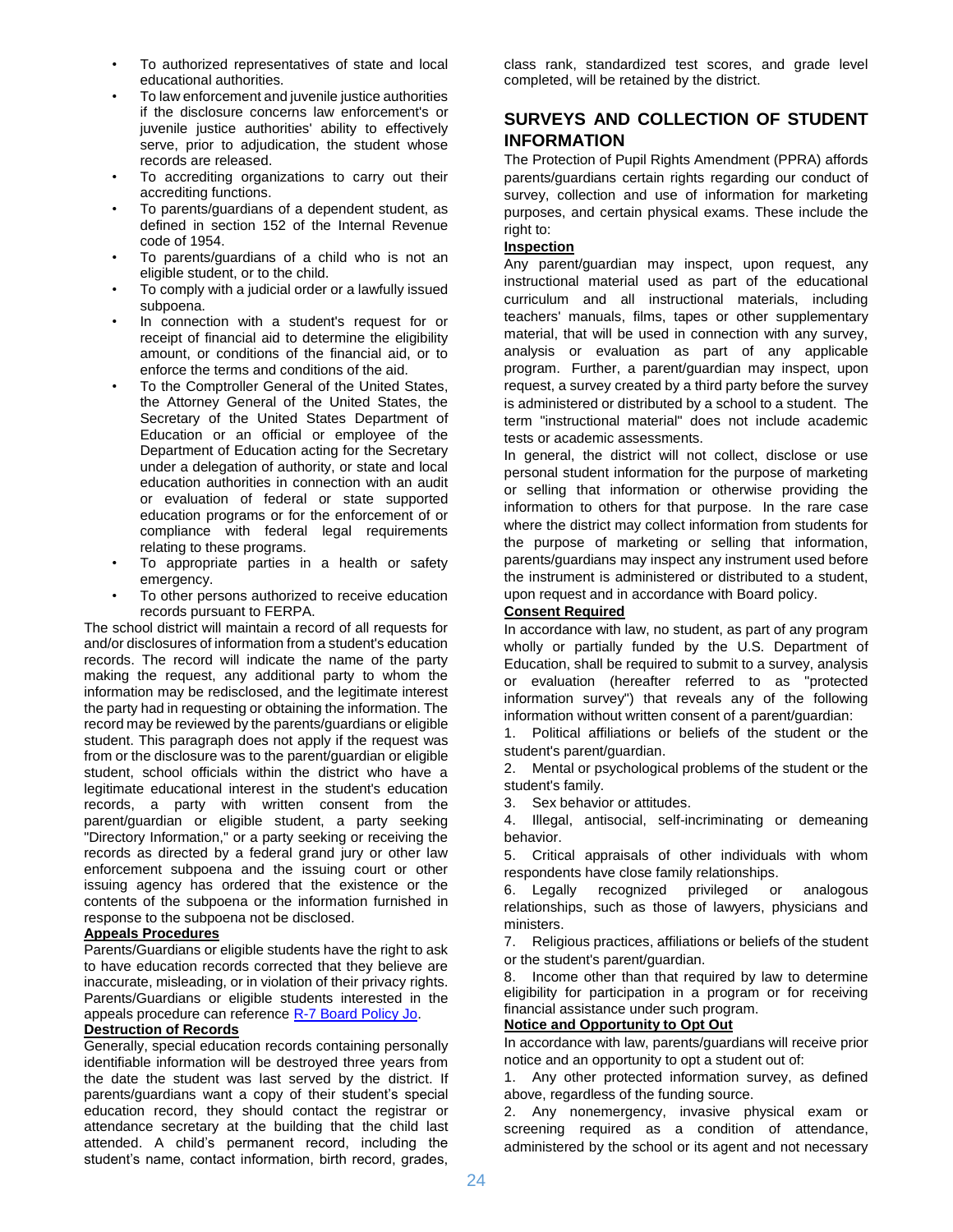to protect the immediate health and safety of a student, or any physical exam or screening permitted or required under state law, except for hearing, vision or scoliosis screenings.

3. Activities involving the collection, disclosure or use of personal information obtained from students for marketing, selling or otherwise distributing information to others.

The district will directly notify parents/guardians at the beginning of the school year of the specific or approximate dates during the school year when the above-listed activities will occur or are expected to be scheduled.

#### **Notification of Policy and Privacy**

In accordance with law, parents/guardians will be directly notified of this policy at least annually at the beginning of the school year and within a reasonable period of time after any substantive change in the policy.

The district will take measures to protect the identification and privacy of the students participating in a protected information survey, regardless of the source of funding. These measures may include limiting access to the completed surveys and the survey results as allowed by law. All student educational records will be protected in accordance with law and **Board policy JO**. The provisions of this policy applicable to parents/guardians will transfer to a student who is 18 years old or emancipated.

Parents/Guardians who believe their rights have been violated may file a complaint with: Family Policy Compliance Office. US Department of Education. 400 Maryland Ave., SW Washington, D.C. 20202-5920

#### **TARDY POLICY**

- 1. Students are tardy to class if they are not in their assigned seats when the bell rings.
- 2. Students must be in possession of their agendas or a digital hall pass throughout the school day. All tardies will be recorded in PowerSchool.
- 3. If a student is late to school, it will be noted in PowerSchool.

# **TELEPHONE MESSAGES**

Office phones are available for use by students when deemed necessary with permission from a teacher for school-related business. It is the policy of administration to limit relaying phone messages to students during academic time. **Students may not use cell phones during the school day.**

# **TEXTBOOKS**

All textbooks, workbooks, and basic instructional materials are issued by the school on a loan basis and are to be returned at the end of the school year in good condition with allowance for normal wear. Any book, equipment, or material loaned to a student that is not properly returned will be charged to the student at replacement or repair cost.

# **TRANSPORTATION SERVICES**

The safety of all students riding the bus to and from school is a responsibility we all share. It takes all of us working together to ensure safety: students, parents/guardians, bus drivers, and school officials. The district has established the student conduct expectations listed below to ensure that all students are transported in the safest environment possible. Students who fail to observe these expectations will be subject to disciplinary action. Their failure to do so may affect the safety of others. Failure to

follow bus expectations and regulations may result in suspension of bus riding privileges as well as school consequences depending on the seriousness of the violation.

If parents/guardians should have any issues or concerns and need to talk with the child's driver, it is best to call the Transportation Office at (816) 986-4BUS to schedule a time. If parents/guardians need to approach the bus, they should not step into the bus but instead signal to the driver they would like to talk and proceed to the driver's side window. For the safety of all bus riders, drivers are instructed to close the entrance door when approached and direct parents/guardians to the driver's side window. Keep in mind the bus has other stops and a schedule which limits the driver's available time at individual stops. Under Missouri Law, unauthorized entrance on a school bus is trespassing. For the safety of the students transported, the Lee's Summit School District supports this law and has posted warnings on all buses.

For more information please log on to:

*<http://www.lsr7.org/schools/bus-transportation/>*

#### **Safe Riding Expectations and Tips for a Safe School Bus Ride**

- 1. Follow the bus driver's directions.
- 2. Be at the bus stop 5 minutes before and stay at least 5 minutes after the stop time.
- 3. Line up in a single line at the side of the road.
- 4. Sit on the seat, not on knees or backpack.
- 5. Speak quietly to each other.
- 6. Keep hands, feet and other items to oneself on the bus.
- 7. No food/drinks/gum/candy on the bus.
- 8. Ensure students know the danger zone.
- 9. The safest stop is the stop with an adult present. **Electronic Devices**

Cell phones, computers, and other electronic devices are permitted to be used on the school bus as long as the user follows these expectations:

- Must be in a backpack or other holder while boarding and departing the bus so hands are free to use handrails.
- Sound must be muted or the user must use headphones, ear buds or something similar.
- No material in violation of district policy and procedures.
- Do not share content with other students outside the seat compartment they are in.
- Must not create a distraction for the driver. The above only applies to the school bus, each building has their own expectations for usage of mobile electronics. Please contact the school for their specific practice. No handbook can contain policies for every possible eventuality. Any action that would create an environment contrary to the district's, schools' and transportation department's missions will not be acceptable. If the action creates an environment in which learning, safety, and caring for others is not the primary focus, disciplinary action will result. Students are expected to use "common sense" in making decisions about their behavior choices.

# **VISITORS**

School visitors are required to report to the front office upon entering the school building. The school staff will help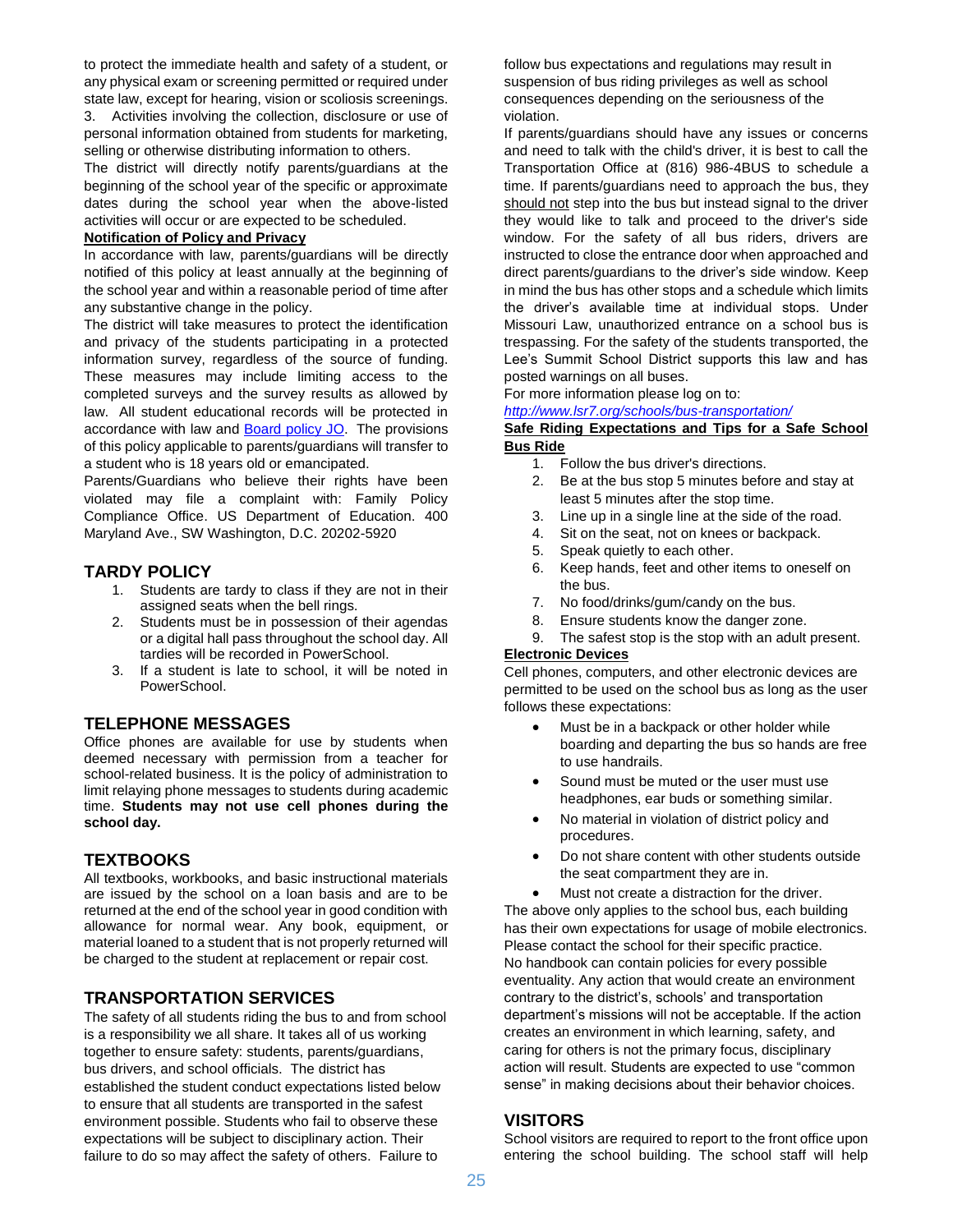visitors with their requests. **Facility and instructional requirements do not allow student visitors to attend classes or activities at the middle school.** Only students enrolled at the middle school may attend after-school activities such as the school mixers and dances. Trespassing on school property is punishable by law in the State of Missouri.

# **POLICIES CONCERNING ORDER & DISCIPLINE**

The law provides teachers with considerable authority over the control and education of the child, once the parent/guardian sends the child to the public schools. **The authority of the teacher is given by law and is not delegated by the parent/guardian.** Authority is granted to the teacher by the state as an essential part of teacher responsibility. **The teacher stands in place of the parent/guardian when the child is under the teacher's supervision and care.**

#### **BULLYING**

In accordance with state law, bullying is defined as intimidation, unwanted aggressive behavior, or harassment that is repetitive or is substantially likely to be repeated and causes reasonable students to fear for their physical safety or property; that substantially interferes with the educational performance, opportunities or benefits of any student without exception; or that substantially disrupts the orderly operation of the school. Bullying includes, but is not limited to: physical actions, including violence, gestures, theft, or property damage; oral, written, or electronic communication, including name-calling, put-downs, extortion, or threats; or threats of reprisal or retaliation for reporting such acts.

# **CAFETERIA EXPECTATIONS**

- 1. No cutting in line or saving seats. Students must go to the serving area via the service entrance. Do not enter by the cashier exits while they are in use.
- 2. Students need to have money and student number ready when reaching the cashier.
- 3. A tray must be used for ALL items taken to the cashier's desk. Leave food in its serving container until it is paid for.
- 4. Take trays, silverware, and dishes to the tray conveyer/trash can when finished. Return to the table and wait for the supervisor to dismiss the tables.
- 5. Remain seated. Do not wander from table to table. Students must get permission from the lunch supervisor to leave the commons.
- 6. Students who waste food at the condiment table will be charged for those items.
- 7. No food or drink may be taken out of the cafeteria. Students should not purchase any food they cannot eat during their lunch shift.
- 8. Students may choose to bring their own lunch to school. However, students may not always have access to microwaves. Outside food brought in for more than one specific student will not be allowed due to food allergy and food safety concerns.
- 9. Only visitors approved by a parent/guardian will be allowed to eat lunch with an individual student in a designated location. The visitor must check in at the front office.

Students will be expected to conduct themselves properly while using the cafeteria. Throwing of any object, not sitting in assigned area, or creating a disruption may result in a

conference with the lunch room supervisor, cafeteria cleanup, and/or a possible referral to Student Administration. Use of another student's lunch number will be considered stealing.

# **CLASSROOM EXPECTATIONS**

Students should:

- 1. *Be in their seats and ready to begin class when the bell rings.* Follow the expected classroom procedures/activity.
- 2. *Come to class prepared.* Students need to bring paper, pencil, plan book, and Chromebook to class DAILY. Other materials (assignments, colored pencils, supplemental readings) should be brought as needed and required.
- 3. *Participate in all class activities.* Involvement and participation in class activities will lead to understanding and achievement. Stay alert to what is happening in the classroom. This requires full attention and effort. Do not hinder their own learning and/or the learning of others by talking, being off-task on the Chromebook, sleeping, or working on assignments from other classes.
- 4. *Be courteous, considerate and respectful to others.* Students should be sensitive to others. This means using good manners; not talking when someone else is; not interrupting; paying attention to a speaker; not harassing others; keeping hands and feet to themselves; refraining from making rude/distracting remarks, noises, or comments. Good manners also dictate that personal grooming (combing hair, applying make-up) be done in private (not the classroom).
- 5. *Help keep the room in order.* Learning takes place in a safe, orderly, clean environment. Students should dispose of trash properly, help keep desks, walls and floors clean, and properly care for classroom furniture and equipment. Students should not write on classroom furniture or tamper with equipment. Students should leave coats, blankets, and book bags in their lockers. Gum chewing is only allowed with permission of the teacher.
- 6. *Use the student planbook/agenda effectively.*
	- a. Complete an entry for each class every day.
	- b. Check the student planbook/agenda before leaving school so that necessary materials can be taken home.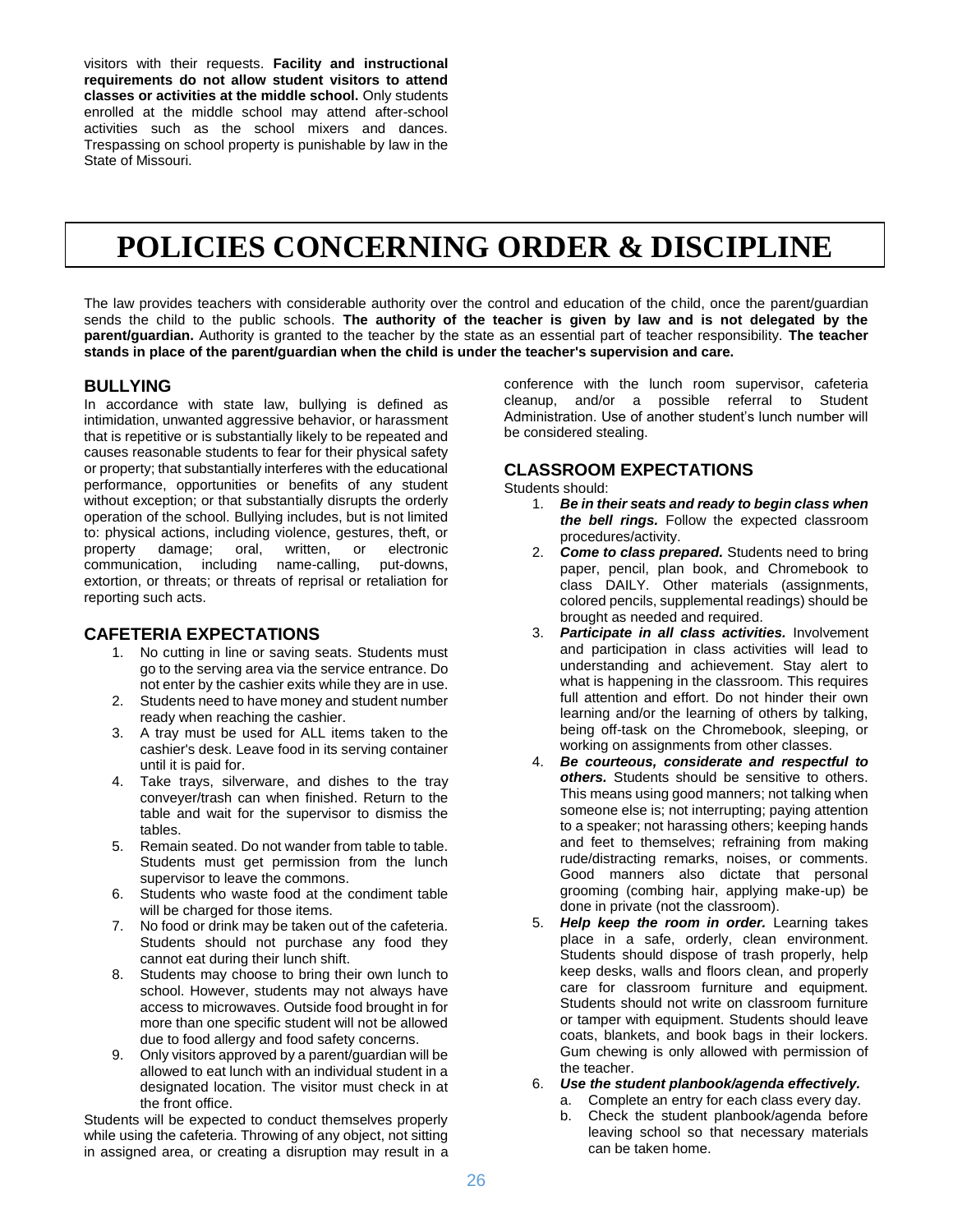- c. Check the student planbook/agenda at home each evening to be sure that all assignments have been completed.
- d. Each student will receive a free planbook/agenda at the beginning of the school year. **Students must carry the planbook/agenda or a digital hall pass at all times.** If it is lost, it must be replaced for \$5.00. **The planbook/agenda must be kept intact through the school year.**

# **CONCEAL & CARRY FIREARM LEGISLATION**

Anyone carrying a firearm, including individuals with a conceal and carry permit, will not be allowed on any school district property without the consent of a school official or the district school board. This includes possession of a firearm in a vehicle on the premises of an elementary or secondary facility.

# **CONFRONTATION/INTIMIDATION/THREATS/ FIGHTING**

Threats, swearing, acts of intimidation, or physical assault will not be tolerated. Students involved in such actions will be subject to disciplinary action. Local law enforcement agencies will be contacted in accordance with Safe School Act guidelines. Any student who is involved in a fight on any school district property, at any school function, or which arose from any school district sponsored activity, may face consequences up to and including 10 days of O.S.S. with a recommendation to the superintendent for long-term suspension or expulsion.

Any student who incites, instigates, cheers, records, or attempts to hinder access to the fight by school staff members may face the same consequences as those fighting.

# **CYBERBULLYING**

A form of bullying committed by transmission of a communication including, but not limited to, a message, text, sound or image by means of an electronic device including, but not limited to, a telephone, wireless telephone or other wireless communication device, computer or pager. The district has jurisdiction over cyberbullying that uses the district's technology resources or that originates on district property, at a district activity or on district transportation. Even when cyberbullying does not involve district property, activities or technology resources, the district will impose consequences and discipline for those who engage in cyberbullying if there is a sufficient nexus to the educational environment, the behavior materially and substantially disrupts the educational environment, the communication involves a threat as defined by law, or the district is otherwise allowed by law to address the behavior.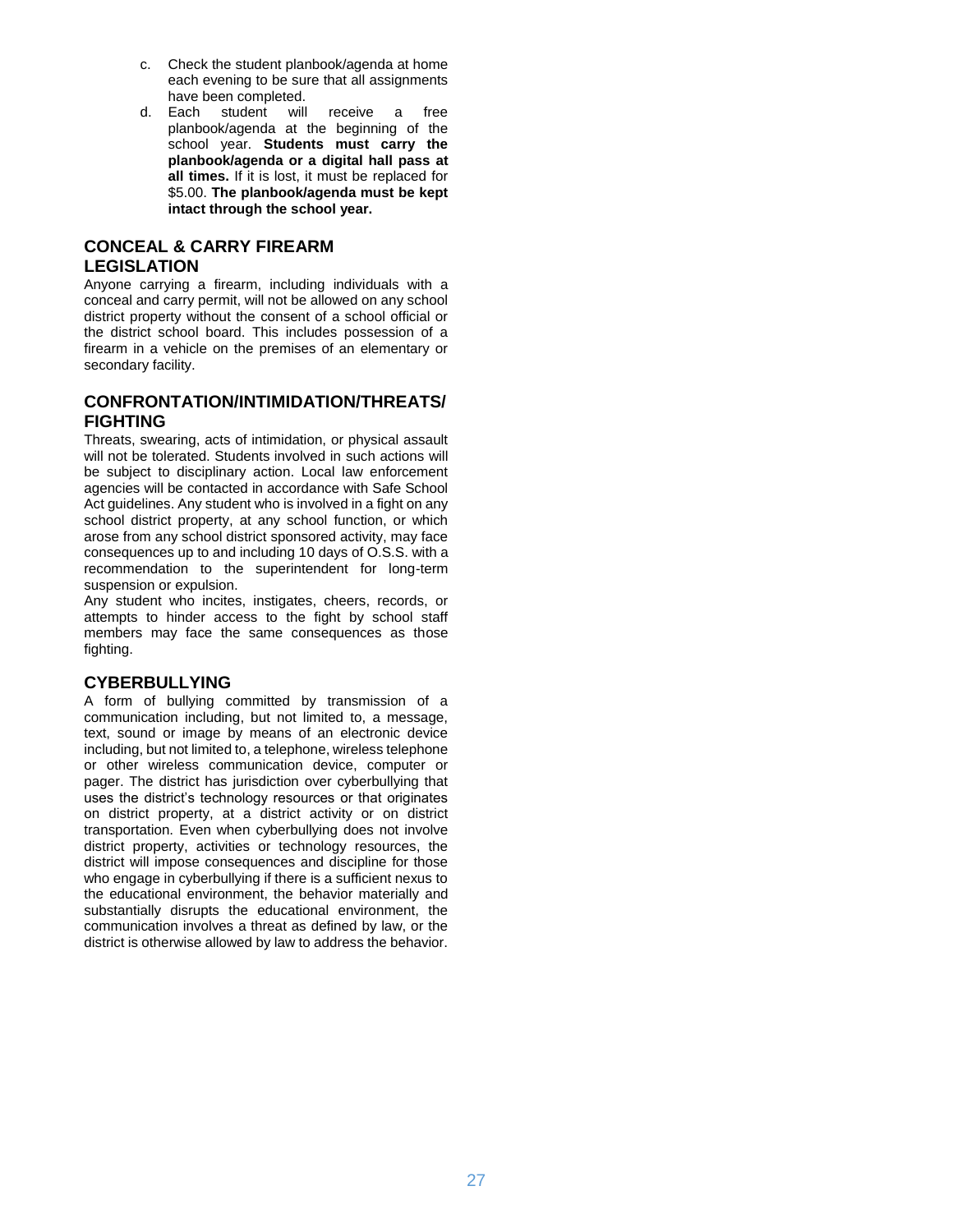# **DISCIPLINE GUIDE**

Students should expect to attend school without concern for their health and safety. Any student who interferes with the learning process, good order and discipline of the school, jeopardizes the health and safety of the students or impairs the morale of students and staff will be subject to discipline under this policy.

No discipline guide can specifically address all discipline situations that can occur. Incidents not described in this discipline guide will be evaluated on an individual basis by the building administration. Continued referrals for the same offense may result in more severe disciplinary action. \*The BIST process may be used along with the discipline process.

#### **ACADEMIC INTEGRITY/FORGERY**

1. Parent/Guardian contact by teacher/3-Hour detention 2. Parent/Guardian contact by teacher/1 day I.S.S.

#### **ACCEPTABLE USE POLICY VIOLATION - TECHNOLOGY**

- 1. Warning/up to 3 days I.S.S.
- 2. Up to 5 days I.S.S.

Possible internet/device restrictions. Possible referral to the appropriate law enforcement agency.

#### **ALCOHOL AND OTHER DRUG VIOLATIONS**

#### *(Possession/Under the Influence/Selling/Representation/ Transferring of)*

O.S.S. – up to 10 days and possible referral to Superintendent for up to 180 day suspension or expulsion. Referral to the appropriate law enforcement agency.

#### **ASSAULT**

O.S.S. - up to 10 days and possible referral to Superintendent for long-term suspension or expulsion and/or referral to the appropriate law enforcement agency.

#### **CAFETERIA/ASSEMBLY/DISASTER DRILL DISRUPTION** Up to 3-Hour detention

#### **CELL PHONE OR ELETRONIC DEVICE - ACTIVATION OR USE**

Any use of a camera-capable electronic device that results in a privacy concern will be addressed as a harassment policy issue.

- 1. Possible confiscation/parent/guardian contact/up to 3- Hour detention.
- 2. Possible confiscation and return only to parent/guardian /parent/guardian contact/1 day I.S.S.

#### **CLASS SKIP/FAILURE TO REPORT/UNAUTHORIZED AREA**

- 1. Up to 3-Hour detention
- 2. I.S.S. -1 day
- 3. I.S.S. 3 days
- **CLASSROOM DISRUPTION**
	- 1. 1-Hour detention
	- 2. 2-Hour detention
	- 3. 3-Hour detention

#### 4. I.S.S. - 1 day **CONFRONTATION/INTIMIDATION/HARASSMENT/HAZING/ BULLYING/THREATS**

Disciplinary action ranging from a detention to 10 days O.S.S. and possible referral to Superintendent for up to 180 day suspension.

#### **DETENTION - FAILURE TO SERVE DETENTION**

- 1. Failure to attend a two-hour increased to three-hour detention
- 2. 1st missed detention 1 day I.S.S.
- 3. 2nd missed detention 3 days I.S.S.

#### **DRESS CODE VIOLATION**

- 1. Office referral/change of clothes
- 2. 1-Hour detention
- Up to 3-Hour detention

#### **ENDANGERING THE SAFETY OF STUDENTS OR STAFF**

Up to 10 days O.S.S./possible referral to appropriate law enforcement agency and/or Superintendent for long-term suspension.

#### **FIGHTING**

1. O.S.S. - up to 5 days and possible referral to the appropriate law enforcement agency.

2. O.S.S. - up to 10 days and possible referral to Superintendent for long-term suspension or expulsion. Referral to the appropriate law enforcement agency.

#### **FIRE ALARM - ACTIVATE/TAMPERING**

10 days O.S.S. and possible referral to Superintendent for up to 180 day suspension or expulsion. Referral to the appropriate law enforcement agency.

#### **FIRE EXTINGUISHER – TAMPERING**

Up to 10 days O.S.S. / Possible referral to Superintendent **FIREWORKS OR SIMILAR MATERIALS**

#### *(Possession or use)*

Suspension up to 10 days with possible referral to the appropriate law enforcement agency

#### **PORNOGRAPHIC MATERIALS**

Suspension up to 10 days with possible referral to Superintendent and/or appropriate law enforcement agency **PROFANE OR THREATENING LANGUAGE/INAPPROPRIATE GESTURE TO STAFF MEMBER**

#### *(Written or verbal)*

O.S.S. - up to 10 days/possible referral to Superintendent and/or referral to appropriate law enforcement agency.

# **PROFANE LANGUAGE/INAPPROPRIATE GESTURES**

- *(Written or verbal)*
	- 1. Up to 1 day I.S.S. 2. Up to 3 days I.S.S.

#### **PUSHING/HORSEPLAY/WRESTLING/RUNNING**

- 1. 1-Hour detention
- 2. 2-Hour detention
- 3. 3-Hour detention
- 4. I.S.S. up to 3 days

#### **REFUSAL/DISRESPECT/DEFIANCE OF AUTHORITY**

Disciplinary action ranging from a 1-Hour detention up to 10 days O.S.S. and possible referral to Superintendent for up to 180 day suspension or expulsion.

#### **TARDIES**

5 Tardies – Advisory/Homeroom Teacher Conference Parent/Guardian Contact

- 8/9/10 Tardies 3-Hour detention each incident
- 11/12/13 Tardies 1 day I.S.S. each incident
- 14 Tardies Office Referral Possible O.S.S.

#### **THEFT**

#### *(Attempted Theft/Possession of/or Receiving Stolen Property)*

- 1. Restitution and/or up to 5 days suspension
- 2. Restitution and/or up to 10 days suspension
- 3. O.S.S. up to 10 days and possible referral to Superintendent for long-term suspension and/or referral to the appropriate law enforcement agency.

#### **TOBACCO PRODUCTS/E-CIGARETTES/VAPES/LIGHTERS/ MATCHES**

#### *(Possession/Use/Representation of)*

- 1. I.S.S. 5 days (potentially reduced to 3 days per completion of the ASPIRE program)
- 2. I.S.S. 7 days
- 3. I.S.S. 10 days
- 4. Subsequent instances: 10 days O.S.S. and potential referral for long-term suspension

#### **TRUANCY**

- 1. I.S.S. 2 days<br>2. I.S.S. 4 days/
	- 2. I.S.S. 4 days/referral to juvenile authority

#### 3. I.S.S. - 6 days/referral to juvenile authority **VANDALISM/DAMAGE TO SCHOOL PROPERTY**

Restitution and/or up to 10 days O.S.S./possible referral to Superintendent and/or law enforcement agency.

#### **WEAPONS, GUNS, KNIVES, ANYTHING REPRESENTED AS A WEAPON**

O.S.S. - up to 10 days/possible referral to Superintendent for up to 180 day suspension or expulsion. Referral to the appropriate law enforcement agency.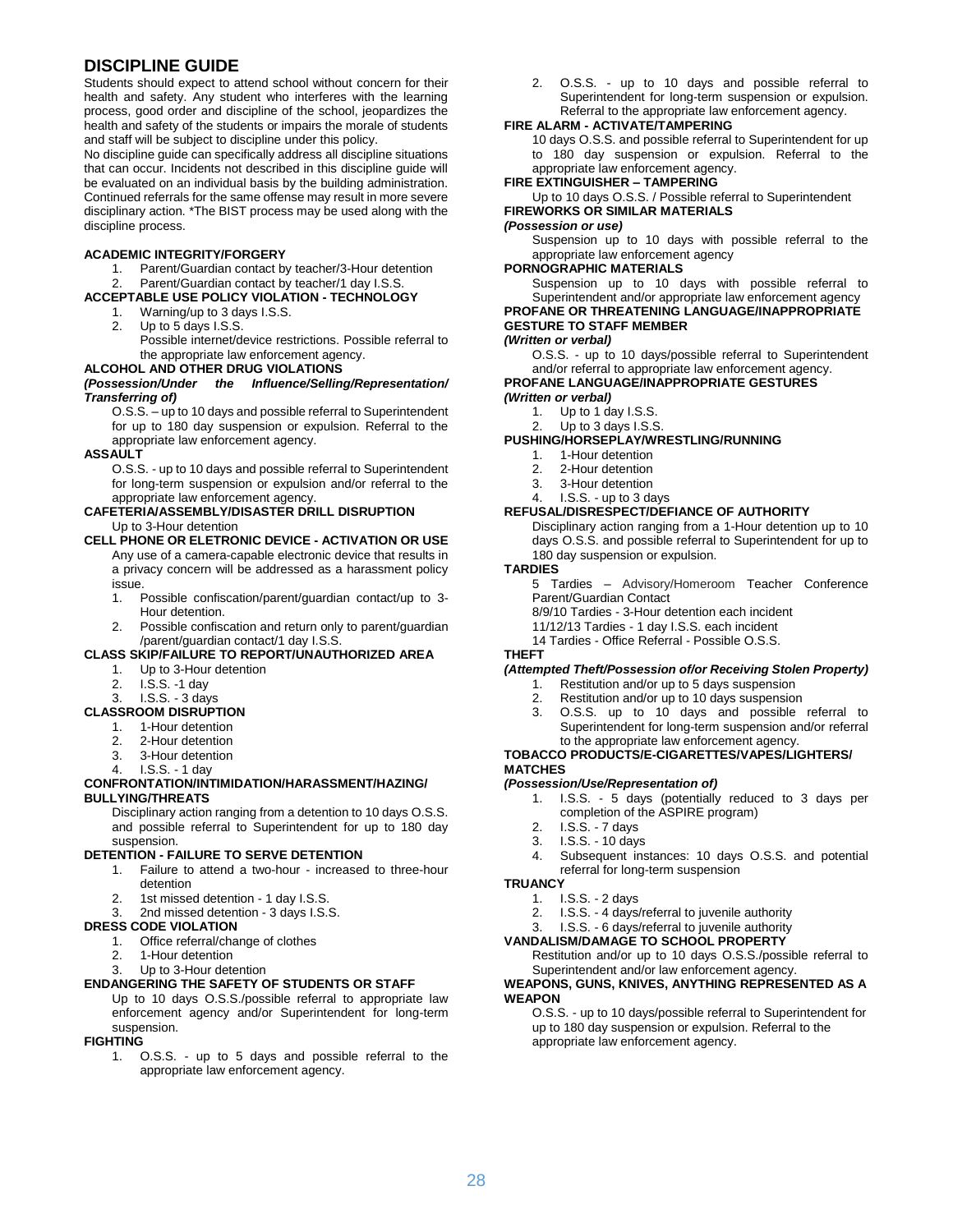# **DRESS CODE**

Lee's Summit R-7 recognizes the value of allowing individual student self-expression as well as the necessity of protecting student health and safety and maintaining an atmosphere conducive to student learning.

No procedure will impose dress and grooming rules based on gender in violation of Title IX or discriminate based upon race, color, religion, sex, national origin, ancestry, disability or age. All dress code procedures will adhere to health and safety codes and comply with applicable law. Enforcement of the dress code will consider the usual habits of the students, which aid in developing each student's fullest potential as a unique human being in a positive, inclusive learning environment. Extremes in wearing apparel or personal appearance that disrupts the learning process or interferes with the intended function of the school will not be acceptable.

- Clothing must be free from display or advertisement of any alcohol, drugs, tobacco, weapons, violence, sexual innuendo, gambling, or reference to gang affiliation.
- Clothing must be free from depictions or illustrations that demean or negatively represent any gender, race, color, ethnicity, religion, national origin, disability, sexual orientation, gender identity, or gender expression.
- Clothing that results in inappropriate skin or undergarment exposure may not be worn at school (backless, garments not covering midriff or sides, etc.).
- Clothing/accessories must be free from items which present a safety issue (chains, spikes, dangerous jewelry, safety pins, etc.).
- Shoes must be worn.
- Pants, shorts, and skirts must sit neatly at the waist.
- Hats may only be worn during special occasions or activities.
- Coats must be stored in lockers prior to the start of school.

The school may restrict any student from attending classes or school activities when that student's dress, general appearance, and/or conduct creates safety concerns, health concerns, or disruptions. All policy violations will be dealt with on a case by case basis and may involve a parent/guardian and/or school counselor.

# **DRUGS & ALCOHOL**

Any student in possession of, under the influence of, or using a controlled substance, illegal drugs, drug paraphernalia, alcohol, mood-altering chemicals and nonprescription drugs, over the counter drugs, herbal preparations, imitation drugs or herbal preparations, or any student who represents any substance as one of the above, will be suspended for up to 10 days with a possible referral to the Superintendent of Schools, which could result in suspension up to 180 days. A second drug offense during a student's school career will result in an automatic 10-day suspension and referral to the Superintendent for long-term suspension or expulsion.

The verbal or written arrangement to buy, sell, or transfer intoxicants, alcohol, and/or physical or mind-altering chemicals (illegal drugs) or any substance a student represents as a controlled substance on school property or at school-sponsored activities will result in a 10-day suspension from school and referral to the Superintendent of Schools which could result in a suspension of up to 180 days or expulsion.

#### **School discipline shall be imposed independent of court action.**

Searches requiring utilization of canine units in cooperation with law enforcement officials will be conducted periodically.

# **GENERAL SCHOOL REGULATIONS**

*No handbook can contain policy statements to anticipate every possible situation. Any student action that creates a school environment contrary to the district and school mission will not be acceptable. Students are expected to use common sense in making decisions about their behavior choices. If a student's choices distract from the learning environment, create an unsafe environment, or cause disrespect for others, disciplinary policies will be applied.*

- 1. Upon arriving at school, students should take any supplies or clothing they will not need for morning classes to their lockers. Collect the class materials needed for the beginning of the school day. It should not be necessary to return to the locker at the end of every class period in the school day. Students will want to save this time for other personal uses.
- 2. Students may not leave the school grounds after they arrive at school in the morning, during their lunch period, between class periods or while waiting for a bus, without the permission from the school administration. A written notice or personal contact from a guardian is necessary to receive permission to leave the school grounds.
- 3. Students should come inside the building when they arrive on school grounds. Students may not stay outside near the street or where busses are unloading.
- 4. Students should walk on the sidewalks at all times when entering or leaving the building and stay off the lawn and shrubbery areas.
- 5. Students should keep all unnecessary noise to a minimum when moving from one classroom to another.
- 6. Students should get to their next assigned classroom on time. Students not in their seats at the bell will be considered tardy.
- 7. Students should follow the directions of the teachers on hall duty.
- 8. Students should close their locker doors without slamming them. Students' lockers will be inspected periodically for maintenance and cleanliness.
- 9. Students should not run or horseplay in the halls at any time. Students should keep to the right when passing in the halls or on the stairs.
- 10. Standing around in the halls, restrooms, or any unsupervised area is prohibited.
- 11. Throwing any objects in or near the school building or where other students are in danger of being hit is prohibited. Throwing snowballs is not permitted on school property.
- 12. Students should take proper care of all books and school property. **Students will be charged for books/property, lockers, or other materials damaged beyond normal wear.** The price of any lost book/property will be determined by the cost of its replacement. The student responsible for the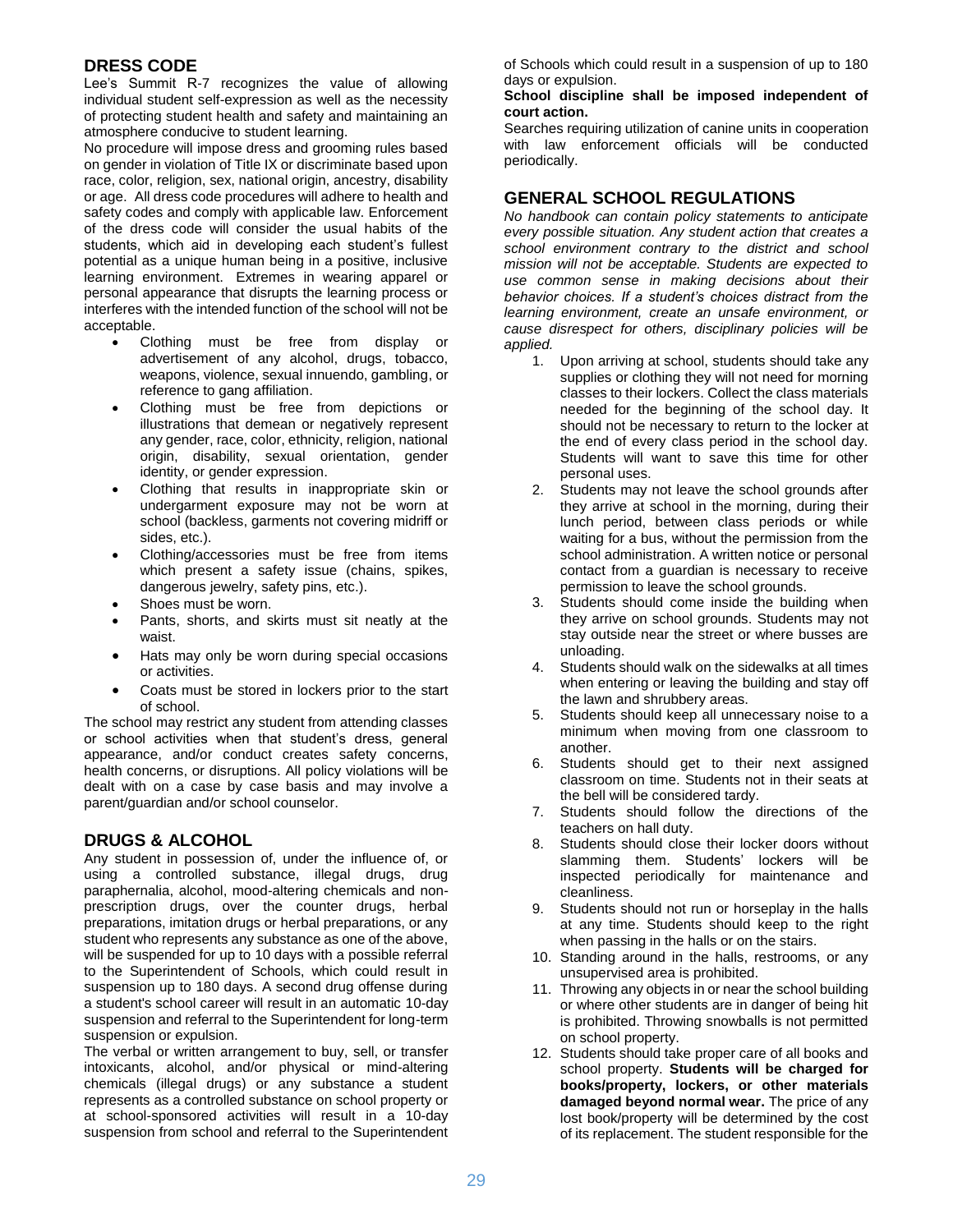lost book will be required to pay for the replacement.

- 13. Lockers are to be kept clean and locked at all times. Students are not to open or stand around any locker other than their own. **Students should not give their locker combination to anyone or share a locker with another student.**
- 14. Students may not return to attend any after-school activity if they are not in attendance at least 4 hours or if they leave school ill during the day (without administrator approval). According to state law, it is unlawful for a child to attend any Missouri public school while afflicted with a contagious or infectious disease.
- 15. Skateboards, skate shoe wheels, and toys are not acceptable at school and will be confiscated.
- 16. All fund-raising activities and promotional materials must be authorized by the building principal.
- 17. Public display of affection is inappropriate at school (hugging, kissing, holding hands, etc.). Students should refrain from physical contact.
- 18. Possession, sale, or use of fireworks or similar materials will result in a suspension for up to 10 days.
- 19. Buying, selling, and trading of products is not permissible at school.
- 20. Student's personal belongings are the sole responsibility of the student. The school and the R-7 School District are not responsible for reimbursement for the loss or damage of personal items.
- 21. No open containers are allowed as students enter the building, nor are they allowed to be kept in students' lockers.
- 22. **Inappropriate Material:** Students may not possess or display, electronically or otherwise, sexually explicit, vulgar or violent material including, but not limited to, pornography or depictions of nudity, violence or explicit death or injury. Violation of this standard may result in up to 10 days suspension with a referral to the Superintendent for the possibility of up to 180 days suspension.
- 23. **Sexual Acts:** Acts of sex or simulated acts of sex are prohibited on school district property or at school district events. Violation of this standard will result in up to 10 days suspension with a referral to the Superintendent for the possibility of up to 180 days suspension.

#### **HARASSMENT**

Harassment is unwelcome behavior of any form.

Verbal or physical harassment against another person based on race, color, religion, sex, national origin, ancestry, disability, or age is prohibited and will subject a student to disciplinary action. Any act of racial harassment is prohibited. Racial harassment is inappropriate or unwelcome language or behavior, including, but not limited to demeaning an individual (put downs, teasing, insults) or creating an intimidating, hostile, or offensive environment.

Any act of sexual harassment is prohibited. Sexual harassment is inappropriate or unwelcome behavior or verbal, written, or symbolic language which creates a hostile environment, including sexual threats, sexual proposals, sexually suggestive language and/or gestures, and unwanted physical contact based on gender or of a sexual nature.

Students are not to engage in sexual jokes or gestures (verbal or written); sexual or racial slurs; sexual or racial threats; sexual or racial pictures and drawings; requests for sexual favors or other unwelcome sexual advances. No camera or video-capable electronic devices may be used in locker rooms or restrooms at any time. **Any act of harassment should be reported immediately to an administrator or other staff member.**

# **HAZING**

Hazing is defined as any activity, on or off school grounds, that a reasonable person believes would negatively impact the mental or physical health or safety of a student or put the student in a ridiculous, humiliating, stressful or disconcerting position for the purposes of initiation, affiliation, admission, membership, or maintenance of membership in any group, class, organization, club or athletic team including, but not limited to, a grade level, student organization, or district-sponsored activity.

Hazing may include those actions that subject a student to extreme mental stress including, but not limited to, sleep deprivation, physical confinement, forced conduct that could result in extreme embarrassment or criminal activity, or other stress-inducing activities. Hazing may also include, but is not limited to: acts of physical brutality; whipping; beating; branding; exposing to the elements; forcing inhalation or consumption of any food, liquor, drug, tobacco product, or other substance; or any other forced physical activity that could adversely affect the physical health or safety of an individual.

Hazing can occur even when all students involved are willing participants. Hazing does not occur when a student is required to audition or tryout for an organization when the criteria are reasonable, approved by the district, and legitimately related to the purpose of the organization.

#### **PROHIBITION AGAINST DISCRIMINATION, HARASSMENT, & RETALIATION Anti-Discrimination Law Compliance**

The Lee's Summit R-7 School District Board of Education is committed to maintaining a workplace and educational environment that is free from discrimination and harassment in admission or access to, or treatment or employment in, its programs, services, activities, and facilities. The district strictly prohibits discrimination and harassment against employees, students or others on the basis of race, color, religion, sex, gender identity, sexual orientation, national origin, ancestry, disability, age, genetic information or any other characteristic protected by law. The Lee's Summit R-7 School District is an equal opportunity employer.

Marital, maternal, or paternal status shall not affect the rights and privileges of district students to receive an education. Those students are eligible to participate in all activities and receive all honors the same as any other students enrolled in the school district.

#### **Collateral Prohibitions**

As part of this obligation, the Board is also prohibited from, and declares a policy against:

- Retaliatory actions based on making complaints of prohibited discrimination or participation in an investigation, formal proceeding, or informal resolution concerning prohibited discrimination;
- Aiding, abetting, inciting, compelling, or coercing discrimination; and,
- Discrimination against any person because of such person's association with a person protected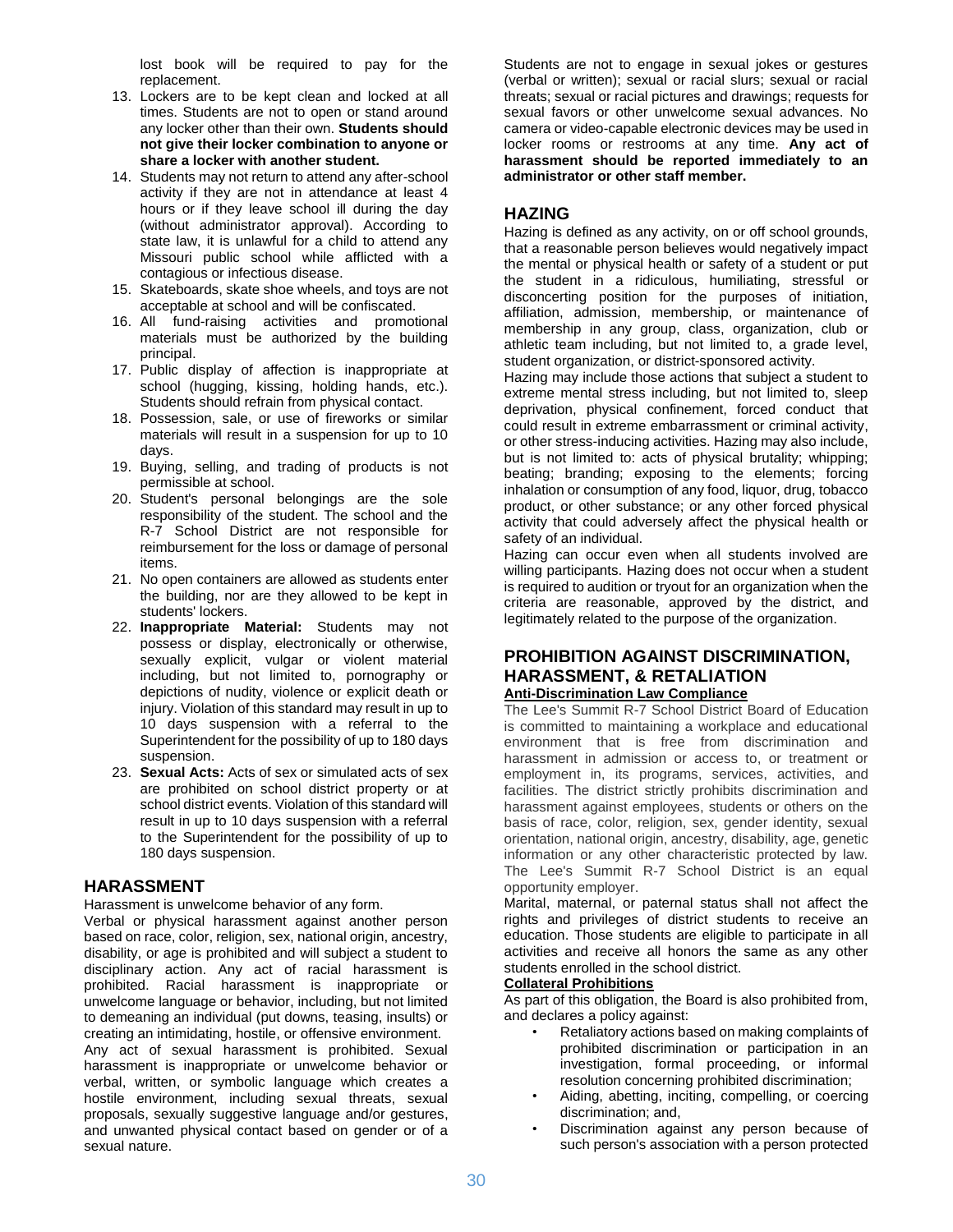from discrimination due to one or more of the above-stated characteristics.

#### **Compliance Officer Appointment**

To ensure that these obligations are met, the Board designates the following individual to act as the district's nondiscrimination laws compliance officer, who shall also be the appointee for all laws specifically mandating such an appointment, and who shall have the duty of keeping the superintendent informed of the state of compliance with this policy district-wide:

Assistant Superintendent of Human Resources 301 NE Tudor, Lee's Summit, Missouri, 64086 Phone (816) 986-1004, Fax (816) 986-1170

504 compliance can be directed to: Executive Director of Student Support 301 NE Tudor, Lee's Summit, Missouri, 64086 Phone (816) 986-1000, Fax (816) 986-1170

The district has a grievance procedure to provide formal resolution of complaints that policy AC has been violated. Please refer to **[Board policy AC](http://go.boarddocs.com/mo/lsr7sd/Board.nsf/goto?open&id=99BN4T5E2866)** for procedures and definitions. For the district's Title IX sexual harassment policy and grievance procedure, please refer to [Board](http://go.boarddocs.com/mo/lsr7sd/Board.nsf/goto?open&id=BWCRH46E0563)  [policy ACA.](http://go.boarddocs.com/mo/lsr7sd/Board.nsf/goto?open&id=BWCRH46E0563)

#### **SAFE SCHOOLS LAW**

Missouri "Safe Schools" statutes provide the following safeguards for the local school district. The act establishes the crime of **"assault while on school property"** if the person:

- 1. Knowingly causes physical injury to another person; or
- 2. With criminal negligence, causes physical injury to another person by means of a deadly weapon; or
- 3. Recklessly engages in conduct which creates a grave risk or serious physical injury to another person; and the act occurred on school or school district property, or in a vehicle at the time of service to the district, or arose as part of a school district sponsored activity. Assault while on school property is a class D felony.

Additionally, school administrators are required to report crimes to the proper authorities. When a student allegedly commits crimes, the incident must immediately be reported to the police and the school superintendent.

A school board is authorized to remove immediately, through suspension or expulsion, a student upon finding by a principal, superintendent, or the Board that the student poses a threat of harm to self or others, based upon the child's prior conduct.

No school board is permitted to re-admit or enroll a student suspended or expelled for having committed certain felonies.

**School officials have a duty to maintain a proper educational environment that is conducive to learning. Consistent with the community's expectation that school officials sustain a safe school environment, the Lee's Summit R-7 schools will cooperate with the appropriate law enforcement agencies conducting periodic, unannounced searches of lockers and vehicles.**

# **SUSPENSION POLICY**

Response to serious and/or chronic discipline infractions at the Lee's Summit middle schools will be made within the progressive discipline policy framework, and consequently may involve out-of-school suspension (O.S.S.).

During the term of an out-of-school suspension, the student may not be on school grounds before, during or after regular school hours. Students who are suspended or expelled for any reason are prohibited from attending or taking part in any district-sponsored activity, regardless of location, or any activity that occurs on district property. Students who violate this provision will be required to leave the activity and may face further discipline, including an additional period of suspension or expulsion.

For any suspension 10 days or less, the superintendent or designee's review and determination shall be final.

Students assigned O.S.S. are expected to make up homework, projects and tests. They will receive full credit for academic work accurately completed on time.

For one or two day O.S.S. assignments, students will be given the make-up work upon return to school and given an equal number of days to complete and turn in make-up work, unless work is provided electronically.

Three and four day O.S.S. assignments will be gathered/shared electronically and made available to a parent/guardian by the end of the first full day of suspension. The suspended student may not come to campus. That work must be turned in to teachers on the first day back from suspension for credit to be received.

Five day O.S.S. assignments will be gathered/shared electronically and made available to a parent/guardian by the end of the first full day of suspension. A re-entry conference (attended by a parent/guardian and the student) must be scheduled for the morning of the first day back from the suspension. The student must present make-up work at that time to receive credit.

Out-of-school suspensions of greater than five days will require the scheduling of a make-up work drop-off and a second pick-up by a parent/guardian. Additional work may be picked up when the first week's work is completed and returned. All additional make-up work for the suspension period must be turned in to teachers at the re-entry conference for credit to be received.

#### **WEAPONS**

Weapons including guns, knives, mace, or any items designed to inflict injury to others and are customarily used for attack or defense against another person are prohibited on school grounds. Violation of the policy will result in suspension and possible referral to the Superintendent for additional suspension or expulsion. Weapon look-alikes will be held to the same standards.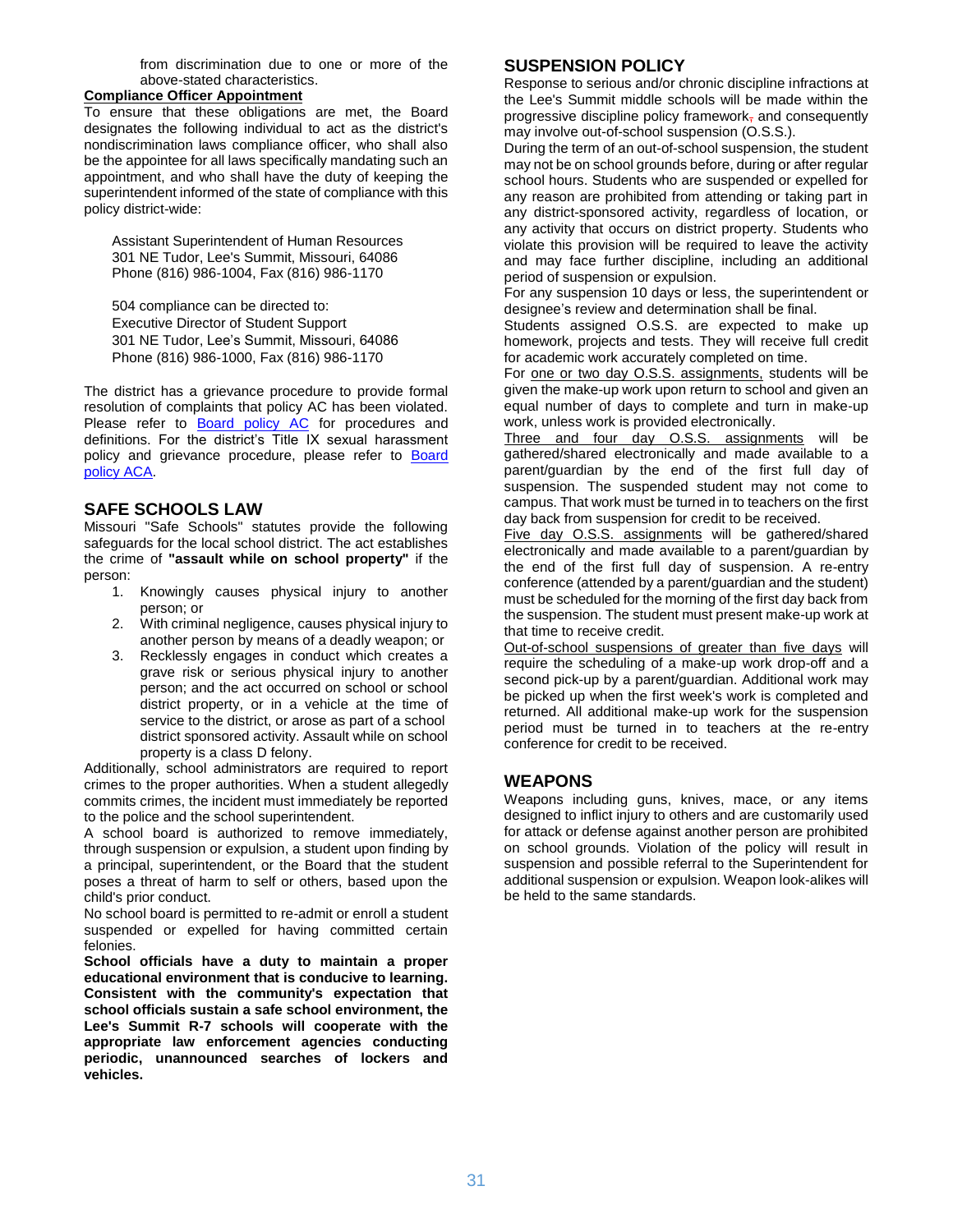# **TECHNOLOGY**

# **CONNECT2LEARN – CHROMEBOOK GUIDELINES**

#### **Qualifications**

A K-12 student who is actively enrolled in any of the schools in the Lee's Summit R-7 School District qualifies for use of a district-owned Chromebook. *All students/parents/ guardians are required to review and sign the Connect2Learn Student/*Parent/Guardian *Agreement and submit payment for the associated mobile device fee.* 

#### **Title**

The legal title to the borrowed device belongs to Lee's Summit R-7 School District and shall at all times remain as such. Students' right of possession and use of the borrowed device is limited to and conditioned upon full and complete compliance with the expectations detailed in the Connect2Learn Student/Parent/Guardian Handbook and the District's Technology Usage Policy EHB & EHB-AP1. *Because the borrowed device is the property of the school district, it is subject to monitoring of use and search of contents at any time. There is no expectation of privacy in use or data stored on the district-owned device.* 

#### **Receiving Device**

Students, along with parents/guardians, will be required to sign the Connect2Learn Student/Parent/Guardian Agreement and remit payment of mobile device fee prior to student's receipt of a Chromebook. This form will be made available and required annually.

All students new to the district following the initial device distribution phase will also be required to have a signed Connect2Learn Student/Parent/Guardian Agreement on file, as well as district receipt of mobile device fee payment**.**  Orientation will be available for these students and parents/guardians once a device has been assigned to the student.

#### **Returning Device**

Students will turn in their Chromebooks at the end of each school year unless it is determined by Administration that the student(s) will keep their device through the summer due to enrollment in LSR7 Summer Learning or other reason(s) deemed appropriate by Administration. Students will turn in the Chromebook and power supply when they transfer to another building in the district, or transfer out of the district. Students who withdraw from the Lee's Summit R-7 School District must turn in their Chromebook and its accompanying materials on their last day of attendance. Failure to turn in the Chromebook will result in the student being charged the full replacement cost Students who refuse to voluntarily turn in their Chromebook or fail to pay the full replacement cost will also be responsible for the payment of all costs, including but not limited to attorney's fees, incurred by the district to recover the Chromebook or any owed fees. If devices/power supplies are kept through summer months, all damages and fees remain the same and will be the responsibility of the student. If a student drops from the Lee's Summit R-7 School District during the summer months, it is the responsibility of the student/parent/guardian to return the Chromebook and charger to the Stansberry Leadership Center, 301 NE Tudor Rd., Lee's Summit, MO, 64086 or the student/parent/guardian will be responsible for the replacement cost of \$424.

#### **Chromebooks Not Returned**

Students who transfer out of the Lee's Summit R7 School District without returning the Chromebook and the charger will be charged the full cost of the device and the district will consider all legal rights at its disposal, which may include turning this device over to law enforcement and reporting it as a stolen device.

#### **Loss, Damage, or Theft**

By taking possession of a Chromebook, the borrower agrees to assume full responsibility for the safety, security, and care of the borrowed property. In a case of complete loss, the borrower agrees to pay replacement cost. In a case of complete loss or theft occurring at school, the borrower must report the incident to a school administrator and technology department personnel of the appropriate building immediately. A device is deactivated by the district in these cases. In the case of theft occurring away from school, the borrower must report the incident to law enforcement officials of jurisdiction within 24 hours of the occurrence and then provide documentation of the law enforcement report to the appropriate staff member as soon as it is available. Failing to report theft in the manner described herein will result in the missing property being categorized as lost rather than stolen. In the case of damage to a borrowed device, the user must report the incident to the technology department personnel or the appropriate building staff member within one school day of the occurrence. If negligence is determined in the device damage, the borrower may be assessed repair costs.

#### **Terms of Agreement**

A user's right to use and possess the borrowed property terminates no later than the last day of the school year unless earlier terminated by the district for noncompliance, terminated upon withdrawal from active enrollment in the district, or terminated due to a change in schedule/attendance arrangement.

#### **Student Usage**

 Student Chromebooks and associated materials are provided by the Lee's Summit R-7 School District to students. If used in compliance with all expectations detailed in this handbook and the District's Technology Usage Policy EHB & EHB-AP1 and then returned without damage as described in the "Repair Costs" section below, no additional fees or financial obligations are issued at the time of return of the borrowed property.

#### **District Costs**

 According to the terms of the district's current lease/purchase agreement, the cost for each Chromebook is \$424 for the Dell 5190 2-in-1 model.

#### **Mobile Device Fee**

All students are required to participate in the mobile device fee program. Students are responsible for protecting the Chromebook from loss or damage, but if an accident or loss does occur, the costs associated with such incidents are outlined in the process below. Students who qualify for free or reduced priced lunches or are otherwise financially stressed are eligible for a reduction of the mobile device fee. Parents/Guardians must complete the Mobile Device Fee Reduction request form in order to be considered for this opportunity. If the device is damaged or destroyed, the student/parent/guardian is still responsible for the costs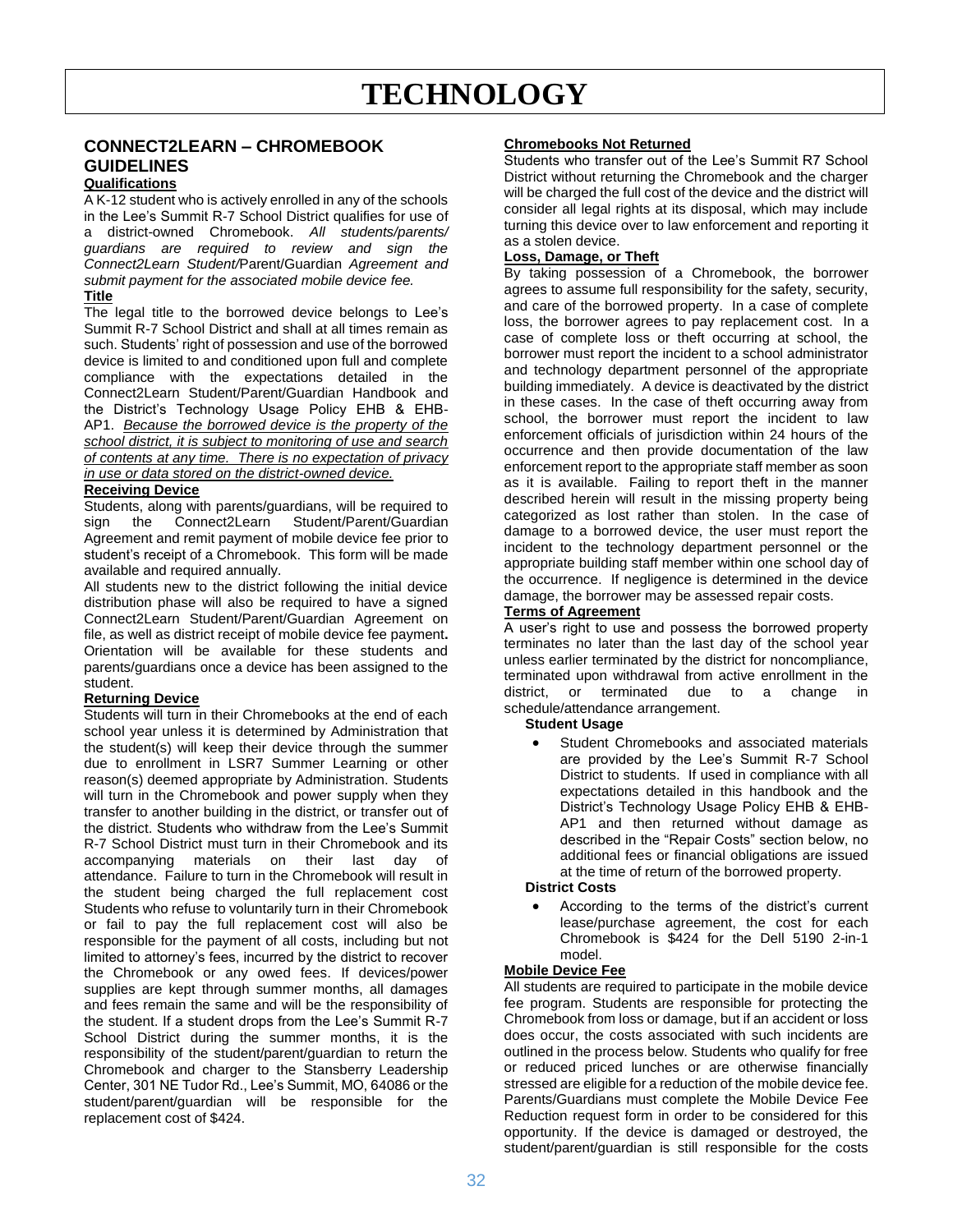associated as outlined. For families qualifying for the fee reduction, the district will work with the family to determine a payment plan for this amount.

Annual Mobile Device Fees – collected prior to device deployment and as part of the annual school registration process: Each student will be required to pay an annual \$25 mobile device fee. Through a formalized waiver process, families of need will be charged \$12 annually.

#### **Loaner Chromebooks**

Students who borrow a loaner Chromebook while theirs is being repaired must return the loaner prior to receiving their repaired device back, as a student is not allowed to have more than one Chromebook in their possession at a time. Damage to the loaner Chromebook while in student possession, for each incident will be assessed to the student per the following:

- Lost loaner Chromebook \$150
- Damage to the loaner Chromebook \$50
- Lost/Damaged loaner Power Supply \$17

#### **Repair and/or Replacement Costs to the Student Issued Device**

First incident ANNUAL basis:

- If the annual device fee has been paid in full before the incident occurs, no fee for the first incident of accidental damage to the Chromebook will be charged. Repair is made and a notification made via email to parents/guardians for each incident.
- Full replacement cost for lost, stolen or damaged A/C adapter (Replacement charger: \$31, Replacement charger for loaner: \$17). The new power adapter will not be issued to the student until the fee is paid. The yearly device fee **does not** apply to replacement of lost/stolen/damaged power supplies.
- Full price of \$424 or cost of repair (whichever is less) for an intentionally damaged device and a parent/guardian meeting with an administrator required.
- \$150 for lost or stolen device and a parent/guardian meeting with administrator required. If the device fee has not been paid for the school year, the replacement cost for the lost or stolen device will be \$424. Devices reported as stolen outside of school require an official police report to the school administration. If the fully functional device is later found or returned, this fee will be returned to the family. The district disables devices that are reported lost or stolen so it is important to report this early.

Second and subsequent incidents on an ANNUAL basis:

- The student will be required to pay an additional \$50 for the second and for each subsequent incident during the school year. Parent/Guardian meeting with an administrator if incidents become frequent or payment is not made on subsequent incidents will be required. If the device fee for the year has not been paid, the actual cost of replacement/repair of parts will be charged.
- Full price for lost, stolen, or damaged A/C adapter. The new power adapter will not be issued to the student until the fee is paid.
- Full price of repair or replacement for an intentionally damaged device and a parent/guardian meeting with an administrator required.
- Full price for lost or stolen device and a parent/guardian meeting with an administrator

required. Devices reported as stolen outside of school require an official police report to the school administration. If the fully functional device is later found or returned, this fee will be returned to the family. The district disables devices that are reported lost or stolen so it is important to report this early.

*Note: Accidental damage is determined at the time of the incident and within manufacturer's parameters.*

#### **Special Accommodations/Restricted Access**

- Parent/Guardian-Initiated Accommodations: It is the belief of Lee's Summit R-7 School District that every student should be granted equal access to the resources provided by the school district for learning. It is not the district's recommendation that a student be restricted access to any learning resource granted to all other students. If circumstances outside of school call for a student to have limited or restricted access to the district's provided resources, a written request by the student's parent/guardian, in collaboration with a school administrator, must be placed on file with the particular school from which the parent/guardian is requesting the special accommodation. If the request is initiated by parent/guardian, approved by a school administrator, and placed on file with the school's technology department, a student may be granted "as needed only" or "by teacher request only" access to their Chromebook, rather than having it issued permanently to the student.
- Administrator-Initiated

Restrictions: Noncompliance with the expectations of the Connect2Learn Student/ Parent/Guardian Handbook or violation of the District Technology Usage Policy EHB & EHB-AP1 can result in the loss of privilege to use, or restricted access to, district-provided technology as a consequence for misuse or a safety measure with a particular student. If this is the case, a school administrator will collaborate with the student and parent/guardian to make arrangements that may deny or restrict access to the resource in question. The use of technology is a privilege that will continue to be afforded to students who abide by the District's Acceptable Use policy. Other disciplinary actions defined in Board Policy may be applicable.

 Students with Disabilities: Lee's Summit R-7 School District is committed that all students will have the tools needed to access the curriculum. The devices that students with disabilities use will be determined individually by their individualized education program (IEP) or other appropriate plan. For some students this may be a Chromebook, and for others it may be a specialized device that allows for access and meets the unique needs of the student. Devices will not be removed and replaced without consideration given to each individual situation. In the case where a Chromebook is not the appropriate electronic device, another type of device will be considered to assist the student in accessing the curriculum.

#### **Handling, Care & Use**

 Students are responsible for the Chromebook, as well as all media, Internet usage, downloads, file creation, file deletion, file sharing, file storage, and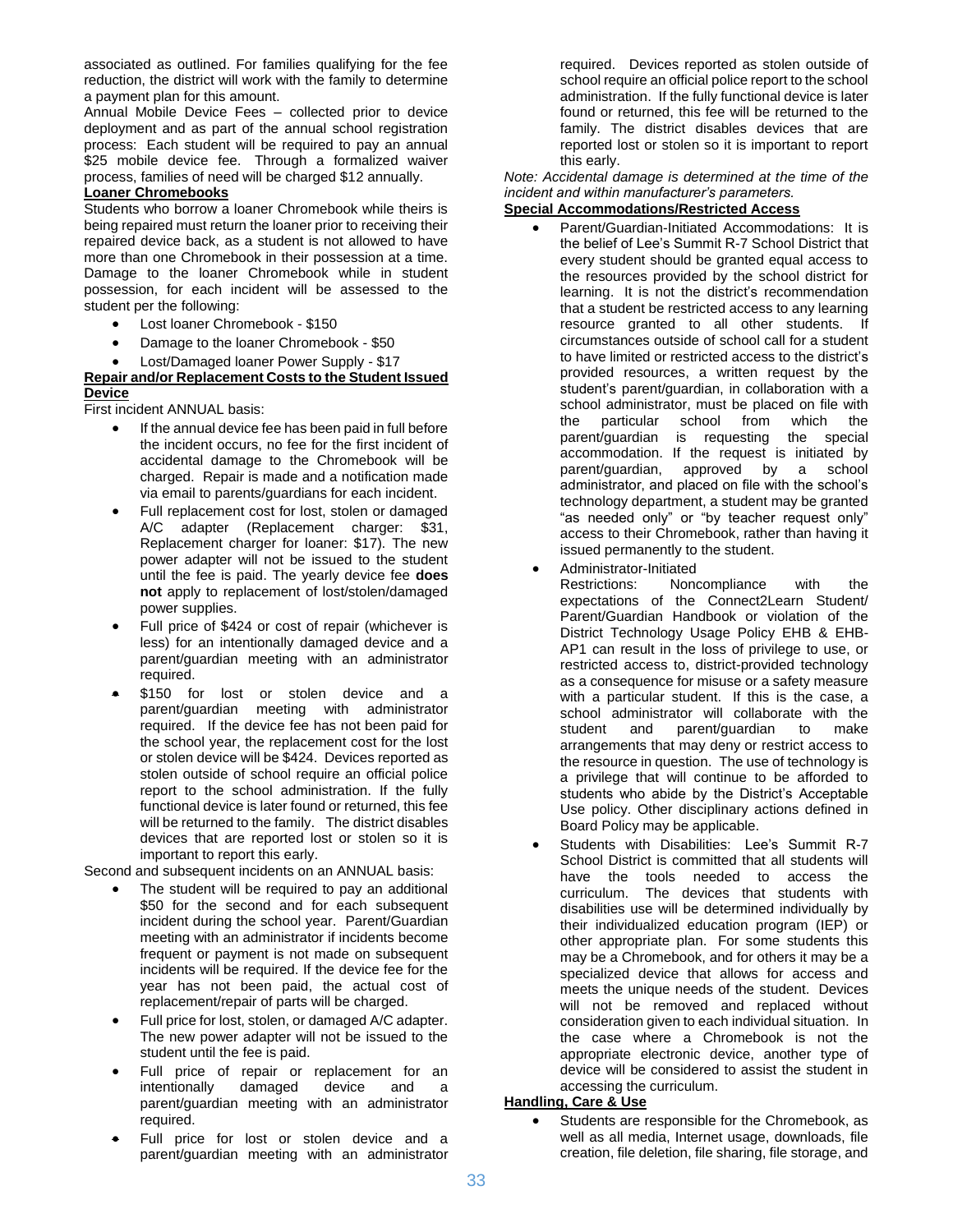other actions that involve all applications accessed via the Chromebook.

- Chromebooks are intended to be used only for creation of, access to, and consumption of schoolrelated and school-appropriate content. Do not access, store, create, consume, or share unauthorized or inappropriate content with the Chromebook.
- Students are prohibited from taking photos or videos at school or while on district transportation without prior approval from a teacher or administrator.
- **Students should start each school day with a fully charged battery.**
- Ensure nothing is ever connected to, or inserted into, any of the ports and/or connectors of the Chromebook that are not intended for that particular port or connector.
- Ensure the Chromebook is never exposed to liquids or other foreign substances.
- Heavy objects should never be placed or stacked on top of the Chromebook. This includes books, musical instruments, sports equipment, etc.
- **Do not decorate the assigned device or remove labels, stickers, or tags from the device that are affixed by school district personnel. Only district approved stickers are permitted.**
- Allow only school district personnel to troubleshoot, diagnose, or repair the Chromebook. Do not allow third party service people to handle or repair the Chromebook. This will void the warranty, and students will be responsible for all damage associated with the device.

#### **Security, Storage, & Treatment**

- Keep the Chromebook powered off and protected when not in use.
- Do not carry, hold, lift, or suspend the Chromebook in the air by the screen/display.
- Make sure to completely power off the Chromebook before inserting it into a protective school bag to transport home.
- Handle the Chromebook with caution. Do not throw, slide, drop, toss, etc. the Chromebook.
- **Take the Chromebook home every day for nightly storage and charging of the battery.** Do not leave it in a school locker or classroom overnight.
- Keep the Chromebook out of reach of siblings, family pets, or anyone else capable of careless handling or inadvertent damage of the property.
- Secure the Chromebook out of view if being temporarily stored in a parked vehicle.
- Communicate with teachers, coaches, sponsors, supervisors, etc. about ensuring the Chromebook will receive secure storage if it is brought to school related activities, performances, sporting events, etc.

#### **Home Network/Wireless Usage**

- LSR7 Chromebooks will connect to home wireless networks if the wireless network is open or only requires a network key, or passcode, to connect.
- Do not attempt to reconfigure any device settings or operating system defaults, even if home network calls for it.
- Many public destinations now offer free public Wi-Fi to its patrons that can provide the device Internet access away from school. For a current map of free public Wi-Fi in the city of Lee's Summit, please visi[t connect2learn.lsr7.org.](http://connect2learn.lsr7.org/)
- LSR7 devices cannot be used with Wi-Fi networks that require installation of networking software, reconfiguration of security settings, or manually assigning an IP address.

#### **Content Filtering**

- The district will monitor the online activities of minors and operate a technology protection measure ("content filter") on the network and all district technology with Internet access, as required by law. In accordance with law, the content filter will be used to protect against access to visual depictions that are obscene or harmful to minors or are child pornography. Content filters are not foolproof, and the district cannot guarantee that users will never be able to access offensive materials using district equipment. Evading or disabling, or attempting to evade or disable, a content filter installed by the district is prohibited. See board [policy EHB](http://go.boarddocs.com/mo/lsr7sd/Board.nsf/goto?open&id=99C3UB088A0C) and [EHB-AP2](http://go.boarddocs.com/mo/lsr7sd/Board.nsf/goto?open&id=AVLTHC776F0F) for more details.
- The district's content filter will also filter content on student Chromebooks when not connected to the district's network and connected to the internet.
- Because of the nature of the Internet, no content filter is foolproof. Although the content filter will provide a degree of protection to the user and the device, the user assumes responsibility for accessing content that is not school-related, whether blocked by the filter at that particular time or not. Disciplinary consequences in accordance with Board policy may occur for attempting to access unauthorized or inappropriate Internet sites.
- Attempts to disable, reconfigure, or circumvent the content filter is a violation of the Acceptable Use Policy and aforementioned device usage practices as defined above and can result in disciplinary action.
- If a student encounters content which is questionable, a report should be directly made to an LSR7 teacher for immediate investigation.
- Parents/Guardians have the ability to monitor the internet activity when the device is at home using the Securly Home App.

# **Printing**

- The use of Google Workspace for Education encourages an environment of sharing information electronically instead of printing on paper.
- The district recognizes there will be times when a student may need to print. Students can access Google Documents from any district desktop or laptop computer and have the ability to print. Specific printing instructions and locations vary by building. Students will need to ask teachers for specific building printing information.
- LSR7 will be unable to troubleshoot any difficulties that may be encountered when interacting with home printers if a student chooses to print something at home.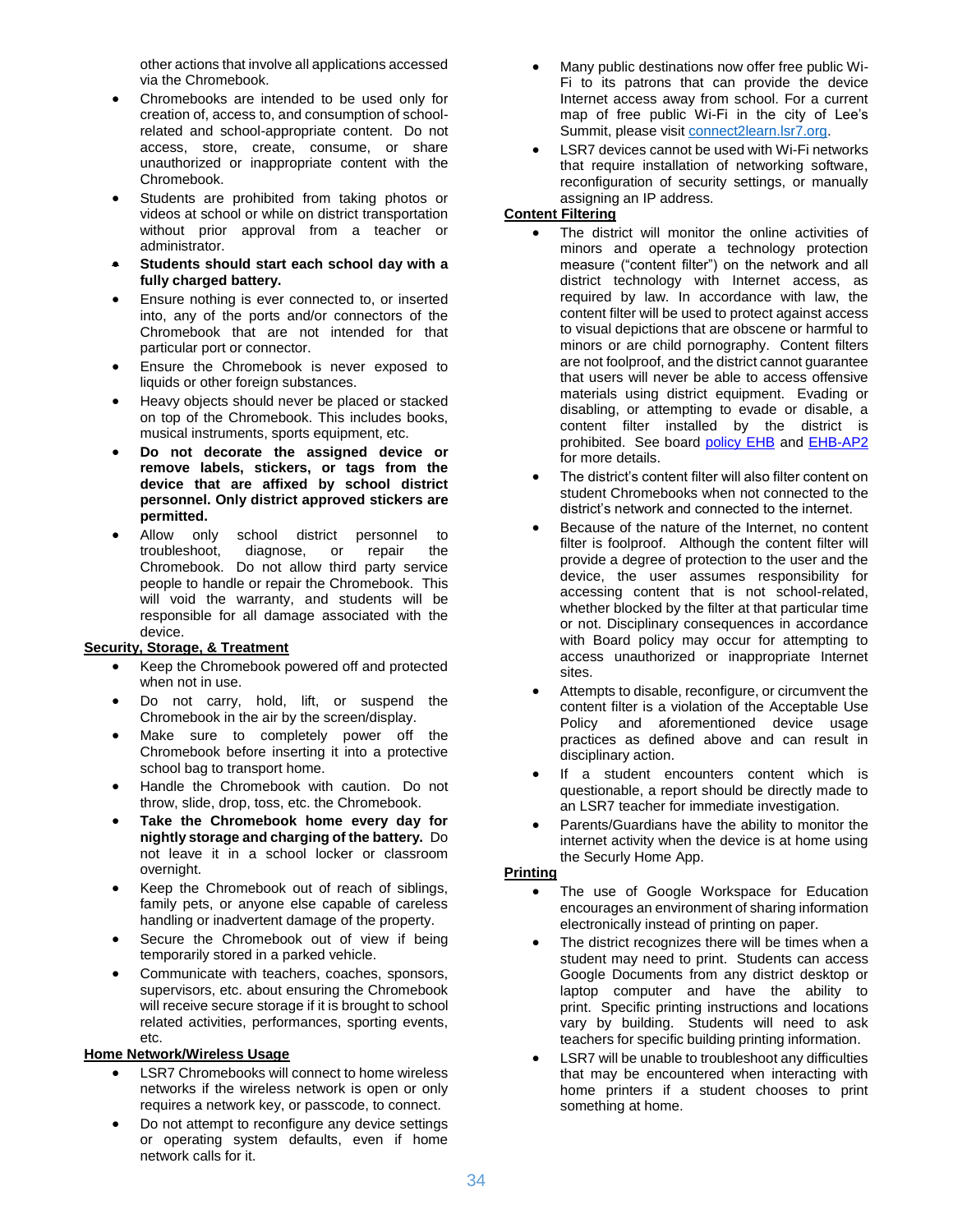#### **Digital Citizenship Reminders for Students During the School Day**

- All student social media accounts (e.g., Facebook, Twitter, etc.) will be PERSONAL accounts. School related pages should be created by school personnel such as an activities sponsor, coach, teacher, or administrator.
- Students should be aware of what they post online. What they contribute leaves a digital footprint for all to see. Students should not post anything they wouldn't want others (familiar and unfamiliar) to see and share.
- It is acceptable to disagree with someone else's opinions; however, it should be done in a respectful way. Students should make sure that criticism is constructive, not hurtful. What is inappropriate in the classroom is inappropriate online.
- Students should be safe online. Students should never give out personal information, including but not limited to last names, phone numbers, addresses, exact birthdates, pictures, and passwords.
- Students should not respond to any cyber bullying message, should block the person sending the message, and should tell a trusted adult. Stop, Block, and Tell!
- It is recommended students link to websites to support their thoughts and ideas. However, students should be sure to read the entire article prior to linking to ensure that all information is appropriate for a school setting.
- Students should do their own work! Students should not use other people's intellectual property without their permission and be aware that it is a violation of copyright law to copy and paste other's thoughts. It is good practice for students to hyperlink to sources of which they might refer.
- Students should be aware that pictures may also be protected under copyright laws and verify they have permission to use images.
- How students represent themselves online is an extension of themselves. Students should not misrepresent themselves by using someone else's identity.
- If students see inappropriate material that makes them feel uncomfortable or is not respectful, they should report it to a parent/guardian or teacher right away.

# **TECHNOLOGY RESPONSIBILITIES**

The district's technology resources exist for the purpose of maximizing the educational opportunities and achievement of district students.

# **TECHNOLOGY USAGE – ACCEPTABLE USE**

#### (Se[e Board Policy EHB\)](http://go.boarddocs.com/mo/lsr7sd/Board.nsf/goto?open&id=99C3UB088A0C) **General/Acceptable Use Rules**

The following rules and responsibilities will be followed by all users of the district's technology resources:

1. Sharing one's user ID and/or password with any other person is prohibited. A user will be responsible for actions taken by any person using the ID or password assigned to the user.

- 2. Students will be held accountable to the Lee's Summit R-7 procedures and policies as published in the student handbook and board policy manual.
- 3. Students may not use a computer without staff supervision.
- 4. Deleting, examining, copying or modifying of files and/or data belonging to other users without their prior consent is prohibited.
- 5. Mass consumption of technology resources that inhibits use by others is prohibited.
- 6. Use of district technology for soliciting, advertising, fundraising, commercial purposes or for financial gain is prohibited, unless authorized by the district.
- 7. Users who subscribe to online services that charge fees are solely responsible for all charges incurred.
- 8. Users are required to obey all local, state, federal and/or international laws, including criminal, copyright, privacy, defamation and obscenity laws. The school district will render all reasonable assistance to local, state or federal officials for the investigation and prosecution of persons using district technology in violation of any law.
- 9. Accessing, viewing or disseminating information using district resources, including e-mail or Internet access, that is pornographic, obscene, child pornography, harmful to minors, obscene to minors, libelous, pervasively indecent or vulgar, or advertising any product or service not permitted to minors is prohibited.
- 10. Accessing, viewing or disseminating information on any product or service not permitted to minors is prohibited unless under the direction and supervision of district staff for curriculum-related purposes.
- 11. Accessing, viewing or disseminating information using school or district resources, including e-mail or Internet access, that constitutes insulting or fighting words, the very expression of which injures or harasses other people (e.g., threats of violence, defamation of character or of a person's race, religion or ethnic origin); presents a clear and present likelihood that, because of their content or their manner of distribution, they will cause a material and substantial disruption of the proper and orderly operation and discipline of the school or school activities; or will cause the commission of unlawful acts or the violation of lawful school regulations is prohibited.
- 12. Any use that has the purpose or effect of discriminating or harassing any person or persons on the basis of race, color, religion, sex, gender, national origin, ancestry, disability, age, pregnancy or use of leave protected by the Family and Medical Leave Act or the violation of any person's rights under applicable laws is prohibited. *Se[e policy AC](http://go.boarddocs.com/mo/lsr7sd/Board.nsf/goto?open&id=99BN4T5E2866) and regulation AC-R.*
- 13. Any unauthorized, deliberate or negligent action that damages or disrupts technology, alters its normal performance or causes it to malfunction is prohibited, regardless of the location or the duration of the disruption.
- 14. District software may not be copied or loaded on a computer not owned by the district unless permitted by the district's license and approved by the district.
- 15. All users will use the district's property as it was intended. Technology or technology hardware will not be moved or relocated without permission from